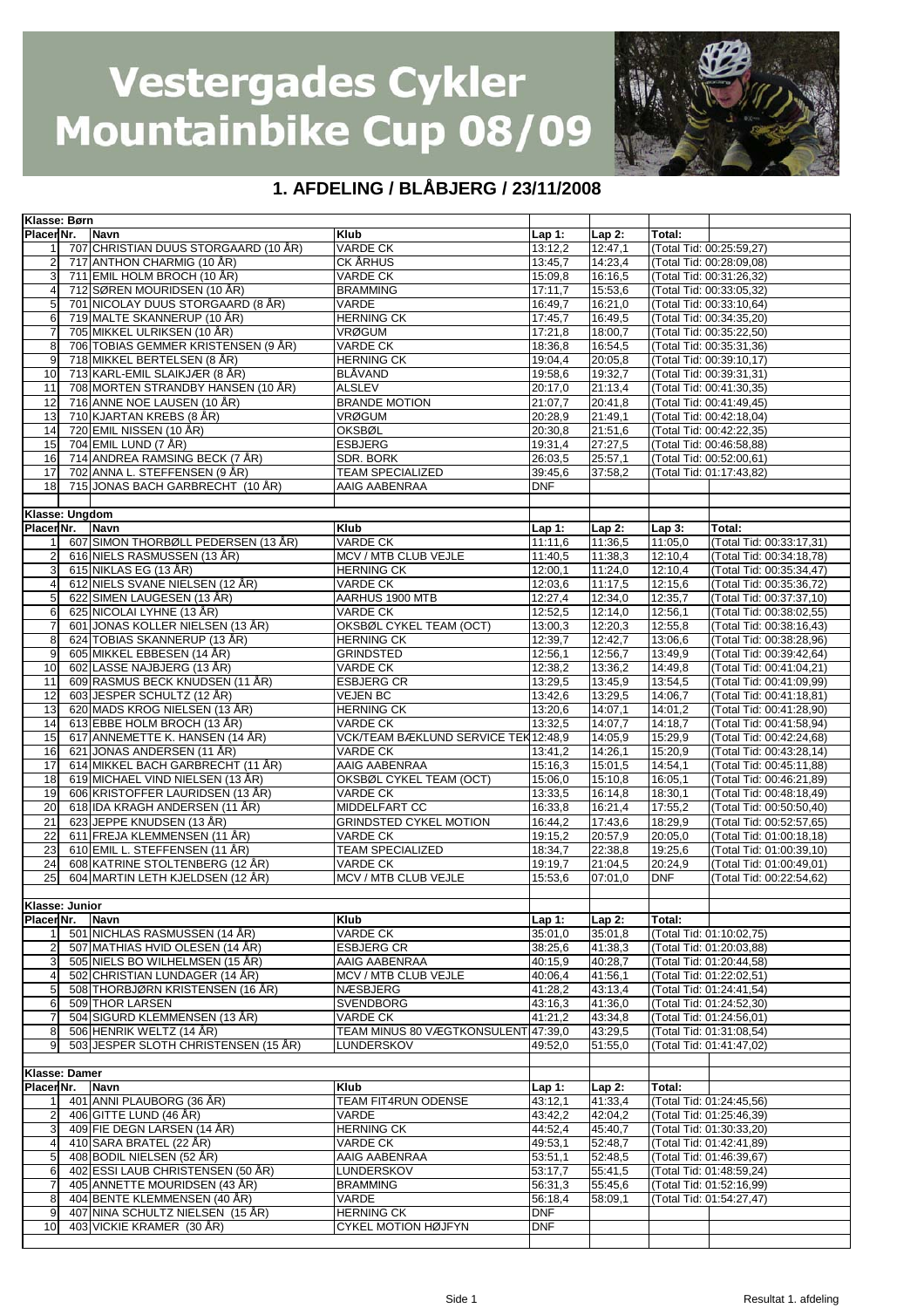

| <b>Klasse: Motion</b> |                                      |                              |                      |          |                                  |
|-----------------------|--------------------------------------|------------------------------|----------------------|----------|----------------------------------|
| Placer Nr.            | Navn                                 | <b>Klub</b>                  | Lap $1:$             | $Lap2$ : | Total:                           |
|                       | 270 SØREN KRAGH ANDERSEN (14 ÅR)     | MIDDELFART CC                | 35:06,0              |          | 35:06,4 (Total Tid: 01:10:12,37) |
|                       | 293 MARTIN KROG (16 ÅR)              | VARDE CK                     | $\overline{52:}28,2$ |          |                                  |
| 2                     |                                      |                              |                      |          | 21:12,4 (Total Tid: 01:13:40,58) |
| $\overline{3}$        | 237 JAN KORTSEN (44 ÅR)              | MTBCHAT.DK                   | 52:32,5              |          | 21:10,6 (Total Tid: 01:13:43,11) |
| 4                     | 258 KARSTEN AAGAARD (44 ÅR)          | TARP CYKEL MOTION            | 37:33,8              |          | 36:20,0 (Total Tid: 01:13:53,71) |
| 5                     | 282 JESPER JAKOBSEN (24 ÅR)          | AAIG AABENRAA                | 37:33,8              |          | 36:21,6 (Total Tid: 01:13:55,41) |
| 6                     | 304 SVEN LAUSEN (42 ÅR)              | <b>BRANDE MOTION</b>         | 37:10,0              |          | 37:04,0 (Total Tid: 01:14:14,42) |
| $\overline{7}$        | 280 LARS-ERIK KREBS (41 ÅR)          | <b>VARDE CK</b>              | 37:12,2              |          | 37:10,5 (Total Tid: 01:14:22,73) |
| 8                     | 216 KENNET JESSEN (38 ÅR)            | VARDE CK                     | 37:21,7              |          | 37:31,9 (Total Tid: 01:14:53,55) |
| 9                     |                                      |                              | 37:26,4              |          | 37:39,7 (Total Tid: 01:15:06,15) |
|                       | 278 HENNING NIELSEN (45 ÅR)          | <b>VARDE CK</b>              |                      |          |                                  |
| 10                    | 222 HANS CHR. SCHMIDT (65 ÅR)        | VARDE CK                     | 37:36,8              |          | 37:39,7 (Total Tid: 01:15:16,54) |
| 11                    | 286 FREDDY KOLLER (44 ÅR)            | OKSBØL CYKEL TEAM (OCT)      | 37:31,8              |          | 37:47,0 (Total Tid: 01:15:18,78) |
| 12                    | 299 ORLA ANDERSEN (44 ÅR)            | VARDE CK                     | 37:38,0              |          | 38:05,0 (Total Tid: 01:15:42,98) |
| 13                    | 211 HENNING DEIN (36 ÅR)             | TEAM AKTIV WEEKEND           | 37:30,2              |          | 38:19,6 (Total Tid: 01:15:49,84) |
| 14                    | 239 KNUD THAYSEN (46 ÅR)             | <b>HERNING CK</b>            | 38:23,9              |          | 37:30,4 (Total Tid: 01:15:54,36) |
| 15                    | 273 STEEN SLAIKJÆR (41 ÅR)           | OKSBØL CYKEL TEAM (OCT)      | 38:20,4              |          | 37:37,0 (Total Tid: 01:15:57,38) |
|                       |                                      |                              |                      |          |                                  |
| 16                    | 327 BRIAN BLOCH                      | VARDE                        | 38:16,5              |          | 37:45,2 (Total Tid: 01:16:01,74) |
| 17                    | 235 PER FRØKJÆR (52 ÅR)              | VARDE CK                     | 37:49,0              |          | 39:12,5 (Total Tid: 01:17:01,52) |
| 18                    | 202 LARS R. SEVERINSEN (42 ÅR)       | <b>VARDE CK</b>              | 38:14,5              |          | 38:51,7 (Total Tid: 01:17:06,26) |
| 19                    | 314 MARTIN KRISTOFFERSEN (55 ÅR)     | MIDDELFART CYKLE CLUB        | 38:11,1              |          | 39:13,4 (Total Tid: 01:17:24,47) |
| 20                    | 260 NIELS BERGHOLT JØRGENSEN (17 ÅR) | TISTRUP CYKELMOTION          | 38:33,8              |          | 39:52,7 (Total Tid: 01:18:26,50) |
| 21                    | 306 PEER BERTELSEN (39 ÅR)           | DE SMÅ KLINGER, LIND         | 38:59,0              |          | 39:50,6 (Total Tid: 01:18:49,58) |
| 22                    | 262 THOMAS RASMUSSEN (16 ÅR)         | MCV / MTB CLUB VEJLE         | 37:29,0              |          | 41:22,2 (Total Tid: 01:18:51,25) |
|                       |                                      |                              |                      |          |                                  |
| 23                    | 214 HANS JØRN CHRISTENSEN (48 ÅR)    | <b>VARDE CK</b>              | 39:23,5              |          | 39:34,8 (Total Tid: 01:18:58,30) |
| 24                    | 227 MAX STORGAARD (48 ÅR)            | <b>VARDE CK</b>              | 40:27,1              |          | 38:52,3 (Total Tid: 01:19:19,44) |
| 25                    | 276 MICHAEL LUNDGAARD (32 ÅR)        | VARDE                        | 41:02,9              |          | 38:18,5 (Total Tid: 01:19:21,47) |
| 26                    | 257 JENS ISAKSEN (43 ÅR)             | <b>ODDER</b>                 | 39:55,9              |          | 40:10,1 (Total Tid: 01:20:06,10) |
| 27                    | 334 TORBEN NIELSEN                   | <b>GIVE</b>                  | 36:59,5              |          | 43:39,1 (Total Tid: 01:20:38,65) |
| 28                    | 336 ANDREAS LYKKEGAARD               | <b>GISLEV</b>                | $\overline{41:}42,7$ |          | 39:02,9 (Total Tid: 01:20:45,60) |
|                       |                                      |                              |                      |          |                                  |
| 29                    | 302 BRIAN JESSEN (31 ÅR)             | <b>BLÅBJERG CYKELMOTION</b>  | 41:05,8              |          | 39:52,5 (Total Tid: 01:20:58,27) |
| 30                    | 281 THOMAS SILLESEN (38 ÅR)          | OKSBØL CYKEL TEAM (OCT)      | 41:48,6              |          | 39:11,3 (Total Tid: 01:20:59,94) |
| 31                    | 323 POUL ERIK LYHNE (41 ÅR)          | VARDE CK                     | 40:14,4              |          | 40:59,6 (Total Tid: 01:21:14,10) |
| 32                    | 206 KENNETH KJELDSEN (50 ÅR)         | VARDE CK                     | 39:31,1              |          | 41:45,3 (Total Tid: 01:21:16,38) |
| 33                    | 228 THOMAS WEBER (51 ÅR)             | VARDE CK                     | 40:54,6              |          | 40:37,9 (Total Tid: 01:21:32,59) |
| 34                    | 224 MOGENS FALK NIELSEN (48 ÅR)      |                              | $\overline{41:04,2}$ |          |                                  |
|                       |                                      | TEAM NIELSEN                 |                      |          | 40:52,0 (Total Tid: 01:21:56,16) |
| 35                    | 259 ERLING ELBRØND ANDERSEN (48 ÅR)  | TISTRUP CYKEL MOTION         | 41:07,2              |          | 40:50,7 (Total Tid: 01:21:58,00) |
| 36                    | 240 CASPER NYHUUS (17 ÅR)            | VEJENBC                      | 40:48,3              |          | 41:12,3 (Total Tid: 01:22:00,66) |
| 37                    | 219 BRUNO ANDERSEN (50 ÅR)           | <b>VARDE CK</b>              | 41:22,5              |          | 41:32,6 (Total Tid: 01:22:55,14) |
| 38                    | 209 HENRIK GRAVESEN (42 ÅR)          | PEUGEOT VARDE                | 41:29,7              |          | 41:29,0 (Total Tid: 01:22:58,67) |
| 39                    | 277 MICHAEL LAURITSEN (28 ÅR)        | <b>VARDE CK</b>              | 42:05,8              |          | 41:55,9 (Total Tid: 01:24:01,65) |
| 40                    | 225 JAKOB LYKKE (40 ÅR)              | <b>ESBJERG</b>               | 41:15,3              |          | 42:52,8 (Total Tid: 01:24:08,18) |
|                       |                                      |                              |                      |          |                                  |
| 41                    | 238 JAN B. PEDERSEN (38 ÅR)          | <b>TEAM SØVIND</b>           | 41:01,3              |          | 43:14,5 (Total Tid: 01:24:15,79) |
| 42                    | 210 FLEMMING KNUDSEN (43 ÅR)         | PEUGEOT VARDE                | 42:51,3              |          | 41:26.8 (Total Tid: 01:24:18.05) |
| 43                    | 252 PER NYHUUS (50 ÅR)               | <b>VEJENBC</b>               | 42:03,7              |          | 42:29,7 (Total Tid: 01:24:33,40) |
| 44                    | 261 BJARNE JØRGENSEN (48 ÅR)         | <b>TISTRUP CYKELMOTION</b>   | 43:08,8              |          | 41:31,0 (Total Tid: 01:24:39,79) |
| 45                    | 256 TORBEN ANDERSSON (38 ÅR)         | NÆSBY CYKELMOTION            | 43:14,5              |          | 41:28,7 (Total Tid: 01:24:43,12) |
| 46                    | 271 KELD HANSEN (47 ÅR)              | NÆSBY CYKEL MOTION           | 43:04,4              |          | 41:43,4 (Total Tid: 01:24:47,86) |
|                       |                                      | VARDE                        |                      |          |                                  |
| 47                    | 330 OLE NIELSEN                      |                              | 43:20,3              |          | 41:29,5 (Total Tid: 01:24:49,73) |
| 48                    | 317 JASON COOK (0 ÅR)                | <b>TARP</b>                  | 43:45.8              |          | 41:08.2 (Total Tid: 01:24:53.96) |
| 49                    | 316 HENRIK OLESEN (42 ÅR)            | RINGKØBING CYKELKLUB         | 41:45,3              |          | 43:34,5 (Total Tid: 01:25:19,80) |
| 50                    | 269 FINN MØLLER NIELSEN (47 ÅR)      | <b>GIVE CYKELKLUB/MOTION</b> | 43:00,8              |          | 43:16.3 (Total Tid: 01:26:17.11) |
| 51                    | 279 JENS PETER LUND (50 ÅR)          | VARDE CK                     | 43:40,4              |          | 42:52,4 (Total Tid: 01:26:32,83) |
| 52                    | 205 GORM LYKKE (38 ÅR)               | <b>ESBJERG GRUPPEN</b>       | 43:05,9              |          | 43:38,4 (Total Tid: 01:26:44,36) |
| 53                    | 303 MARTIN VELLING (0 ÅR)            | WESTWIND BORK HAVN           | 45:01.7              |          | 41:52,1 (Total Tid: 01:26:53,81) |
| 54                    | 212 OVE RASMUSSEN (46 ÅR)            | VARDE CK                     | 42:55,2              |          | 44:17,1 (Total Tid: 01:27:12,27) |
|                       |                                      |                              |                      |          |                                  |
| 55                    | 324 KLAUS IVERSEN                    | <b>BRAMMING</b>              | 45:03,5              |          | 42:11,2 (Total Tid: 01:27:14,70) |
| 56                    | 328 POUL ERIK LAURIDSEN              | <b>SKJERN</b>                | 43:44,5              |          | 43:36,5 (Total Tid: 01:27:20,99) |
| 57                    | 331 PETER JENSEN                     | <b>OUTRUP</b>                | 42:57,1              |          | 44:46.2 (Total Tid: 01:27:43.37) |
| 58                    | 326 JENS O LAURIDSEN                 | <b>RIBE</b>                  | 45:05,7              |          | 43:04,6 (Total Tid: 01:28:10,29) |
| 59                    | 274 THOMAS PELCH (34 ÅR)             | SKANDERBORG                  | 46:03,3              |          | 43:23,1 (Total Tid: 01:29:26,35) |
| 60                    | 266 JAN K PEDERSEN (50 ÅR)           | <b>BRØRUP CYKEL KLUB</b>     | 46:10,5              |          | 43:21,3 (Total Tid: 01:29:31,79) |
| 61                    | 313 RUBEN BJERREGAARD (46 ÅR)        | HERNING CK                   | 45:00,0              |          | 45:53,1 (Total Tid: 01:30:53,15) |
|                       |                                      |                              |                      |          |                                  |
| 62                    | 245 HANS OLESEN (61 ÅR)              | TEAM SØVIND                  | 47:18,2              |          | 43:36,5 (Total Tid: 01:30:54,67) |
| 63                    | 290 PER BRINK (42 ÅR)                | VAMDRUP                      | 46:37,8              |          | 44:19,8 (Total Tid: 01:30:57,54) |
| 64                    | 218 HENRY SCHULTZ (45 ÅR)            | <b>BRØRUP CYKELKLUB</b>      | 46:09,1              |          | 44:56,4 (Total Tid: 01:31:05,42) |
| 65                    | 233 JACOB ANDERSEN (37 ÅR)           | WESTWIND BORK HAVN           | 47:55,3              |          | 43:15,4 (Total Tid: 01:31:10,74) |
| 66                    | 263 CASPER THULIN (37 ÅR)            | HERAKLES                     | 44:45,0              |          | 47:10,2 (Total Tid: 01:31:55,16) |
| 67                    | 285 ANDERS SINDUM (48 ÅR)            | OKSBØL CYKEL TEAM (OCT)      | 47:14,9              |          | 44:42,3 (Total Tid: 01:31:57,19) |
|                       |                                      |                              |                      |          |                                  |
| 68                    | 287 NIELS HØJBERG NIELSEN (44 ÅR)    | OKSBØL CYKEL TEAM (OCT)      | 45:28,8              |          | 46:31,2 (Total Tid: 01:31:59,97) |
| 69                    | 305 VAGN LAUSTSEN (45 ÅR)            | <b>BRANDE MOTION</b>         | 46:28,8              |          | 45:43,4 (Total Tid: 01:32:12,19) |
| 70                    | 213 PER MADSEN (39 ÅR)               | VARDE CK                     | 45:56,0              |          | 46:21,0 (Total Tid: 01:32:17,01) |
| 71                    | 253 LARS STAHL (27 ÅR)               | PEUGEOT VARDE                | 47:51,3              |          | 44:40,6 (Total Tid: 01:32:31,87) |
| 72                    | 255 NIELS BROCH (42 ÅR)              | ALSLEV                       | 48:02,3              |          | 44:52,2 (Total Tid: 01:32:54,42) |
| 73                    | 312 KEN LARSEN (46 ÅR)               | <b>HERNING CK</b>            | 44:50,7              |          | 48:05,8 (Total Tid: 01:32:56,52) |
| 74                    | 223 HANS HENRIK HUSTED (46 ÅR)       | MIDDELFART CC                | 45:21,4              |          | 48:27,1 (Total Tid: 01:33:48,47) |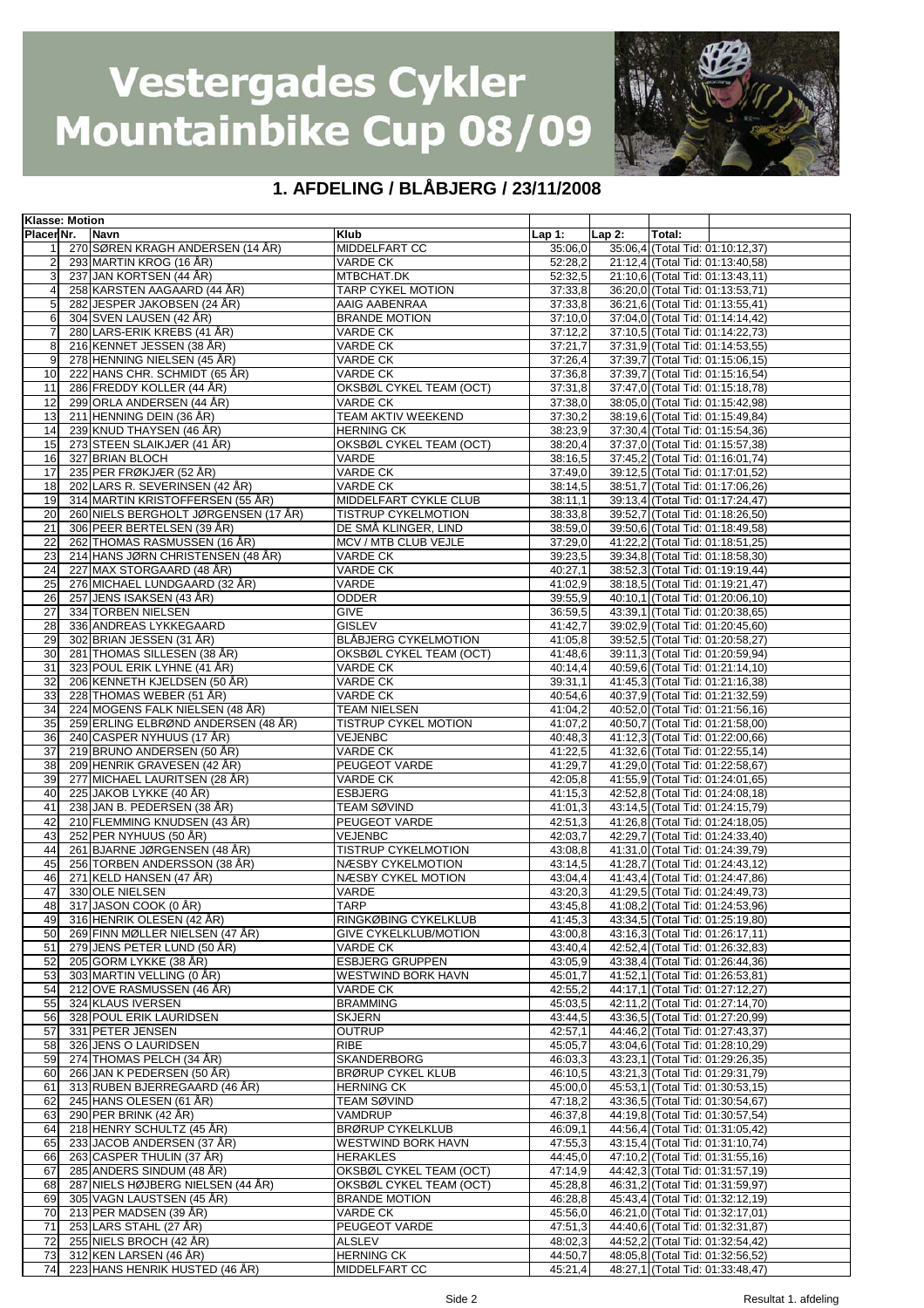

| 75  | 203 CLAUS OSBÆCK (43 ÅR)              | <b>VARDE CK</b>               | 46:22,1     |  | 48:23.9 (Total Tid: 01:34:46,00) |
|-----|---------------------------------------|-------------------------------|-------------|--|----------------------------------|
| 76  | 320 JACOB BJERRE (35 ÅR)              | VARDE                         | 48:17,3     |  | 46:34,7 (Total Tid: 01:34:51,99) |
| 77  | 321 KASPER MIDTGAARD SØRENSEN (46 ÅR) | <b>VARDE CK</b>               | 47:41.5     |  | 47:38.8 (Total Tid: 01:35:20.31) |
| 78  | 291 MICHAEL STAHL (41 ÅR)             | VAMDRUP                       | 48:15,8     |  | 47:15,1 (Total Tid: 01:35:30,92) |
| 79  | 329 BRIAN PEDERSEN                    | <b>BILLUND</b>                | 48:18,8     |  | 47:15.7 (Total Tid: 01:35:34.45) |
| 80  | 307 NIELS BRAGE (34 ÅR)               | <b>ESBJERG</b>                | 46:42,8     |  | 49:22,1 (Total Tid: 01:36:04,98) |
| 81  | 296 PALLE SANDAU (46 ÅR)              | <b>GIVE CYKELKLUB</b>         | 46:36.1     |  | 49:38,7 (Total Tid: 01:36:14,72) |
| 82  | 288 PEDER K. ULRIKSEN (39 ÅR)         | OKSBØL CYKEL TEAM (OCT)       | 45:47.1     |  | 50:43,3 (Total Tid: 01:36:30,41) |
| 83  | 230 JAN THOMSEN (41 ÅR)               | <b>VARDE CK</b>               | 47:31,5     |  | 49:29,1 (Total Tid: 01:37:00,58) |
| 84  | 295 THOMAS RIECK (38 ÅR)              | <b>BRØRUP CYKEL KLUB</b>      | 48:24,9     |  | 48:38,9 (Total Tid: 01:37:03,83) |
| 85  | 220 THYGE A. NICOLAISEN (43 ÅR)       | <b>BRØRUP CYKEL KLUB</b>      | 41:40,9     |  | 56:00,1 (Total Tid: 01:37:40,98) |
| 86  | 244 CLAUS LUNDAGER (37 ÅR)            | MCV / MTB CLUB VEJLE          | 49:49.8     |  | 48:05.3 (Total Tid: 01:37:55.13) |
| 87  | 332 EBBE JUHL PEDERSEN                | <b>RCC</b>                    | 48:54,4     |  | 50:09.2 (Total Tid: 01:39:03.63) |
| 88  | 309 KIM MOURITSEN (37 ÅR)             | <b>ESBJERG</b>                | 48:56,0     |  | 50:10,7 (Total Tid: 01:39:06.66) |
| 89  | 268 GLENN LUDVIGSEN (42 ÅR)           | <b>ESBJERG</b>                | 46:19.7     |  | 53:01,8 (Total Tid: 01:39:21,47) |
| 90  | 301 ARNE KOPP SØRENSEN (54 ÅR)        | ØLGOD                         | 50:19.5     |  | 49:03,9 (Total Tid: 01:39:23,46) |
| 91  | 236 SØREN JUUL (46 ÅR)                | VARDE                         | 45:50,3     |  | 53:57,3 (Total Tid: 01:39:47,55) |
| 92  | 310 REGNAR KNUDSEN (41 ÅR)            | <b>GRINDSTED CYKEL MOTION</b> | 48:52,2     |  | 51:41,2 (Total Tid: 01:40:33,45) |
| 93  | 294 JES CHR. WILHELMSEN (55 ÅR)       | AAIG AABENRAA                 | 49:41,2     |  | 51:44,4 (Total Tid: 01:41:25,61) |
| 94  | 298 JØRN CHRISTENSEN (44 ÅR)          | <b>TEAM SKJERN BANK</b>       | 50:15.8     |  | 51:16,0 (Total Tid: 01:41:31,88) |
| 95  | 254 PETER HANSEN (30 ÅR)              | PEUGEOT VARDE                 | 50:18,0     |  | 51:17,0 (Total Tid: 01:41:35,03) |
| 96  | 300 JEPPE MIDTGAARD SØRENSEN (41 ÅR)  |                               | 49:37,0     |  | 52:26,6 (Total Tid: 01:42:03,59) |
| 97  | 221 RENE HOUGESEN (40 ÅR)             | <b>VARDE CK</b>               | 50:12,4     |  | 51:54,9 (Total Tid: 01:42:07,28) |
| 98  | 318 SØREN WELTZ (49 ÅR)               | TEAM MINUS 80 VÆGTKONSULENT   | 51:21,0     |  | 51:00,4 (Total Tid: 01:42:21,43) |
| 99  | 242 MICHAEL EBBESEN (42 ÅR)           | <b>GRINDSTED</b>              | 51:24,7     |  | 51:33,3 (Total Tid: 01:42:58,01) |
| 100 | 267 HENNING HANSEN (47 ÅR)            | <b>ESBJERG</b>                | 50:29,4     |  | 53:22,8 (Total Tid: 01:43:52,12) |
| 101 | 204 LEIF SCHERTZ ANDERSEN (47 ÅR)     | <b>VARDE CK</b>               | 59:29,2     |  | 46.00.2 (Total Tid: 01:45:29.38) |
| 102 | 319 NIELS JØRGENSUNESEN (47 ÅR)       | <b>TISTRUP CYKELMOTION</b>    | 53:11,7     |  | 53:50,7 (Total Tid: 01:47:02,42) |
| 103 | 333 VAGNER JENSEN                     | <b>SKJERN</b>                 | 53:22,7     |  | 53:46,4 (Total Tid: 01:47:09.09) |
| 104 | 264 KAJ OVE NIELSEN (57 ÅR)           | <b>HAC</b>                    | 53:19,9     |  | 55:48,0 (Total Tid: 01:49:07,92) |
| 105 | 322 BENNY LAGE (36 ÅR)                | <b>VARDE CK</b>               | 53:05,6     |  | 57:38,3 (Total Tid: 01:50:43,82) |
| 106 | 232 BØRGE FREDERICHSEN (50 ÅR)        | SKJERN Å CAMPING              | 55:39,0     |  | 56:06,5 (Total Tid: 01:51:45,50) |
| 107 | 325 TOMMY TERKILDSEN                  | <b>GIVE</b>                   | 56:29.5     |  | 55:32,2 (Total Tid: 01:52:01.69) |
| 108 | 208 POUL BURGAARD (44 ÅR)             | PEUGEOT VARDE                 | 56:19,9     |  | 56:09,1 (Total Tid: 01:52:28,99) |
| 109 | 335 BRIAN PEDERSEN                    | <b>BILLUND</b>                | 56:27,8     |  | 56.50,7 (Total Tid: 01:53:18,49) |
| 110 | 247 HANS JACOBSEN (53 ÅR)             | <b>TEAM SØVIND</b>            | 54:11.6     |  | 59:17.0 (Total Tid: 01:53:28.58) |
| 111 | 215 LARS KJELDSEN (41 ÅR)             | MCV / MTB CLUB VEJLE          | 49:55,0 DNF |  | (Total Tid: 00:49:54,98)         |
| 112 | 249 BO JØRGENSEN (30 ÅR)              | <b>BYGMA ESBJERG</b>          | 00:56.5 DNF |  | (Total Tid: 01:00:56.49)         |
| 113 | 308 JACOB JENSEN (26 ÅR)              | <b>ESBJERG</b>                | 03:21,4 DNF |  | (Total Tid: 01:03:21,44)         |
|     |                                       |                               |             |  |                                  |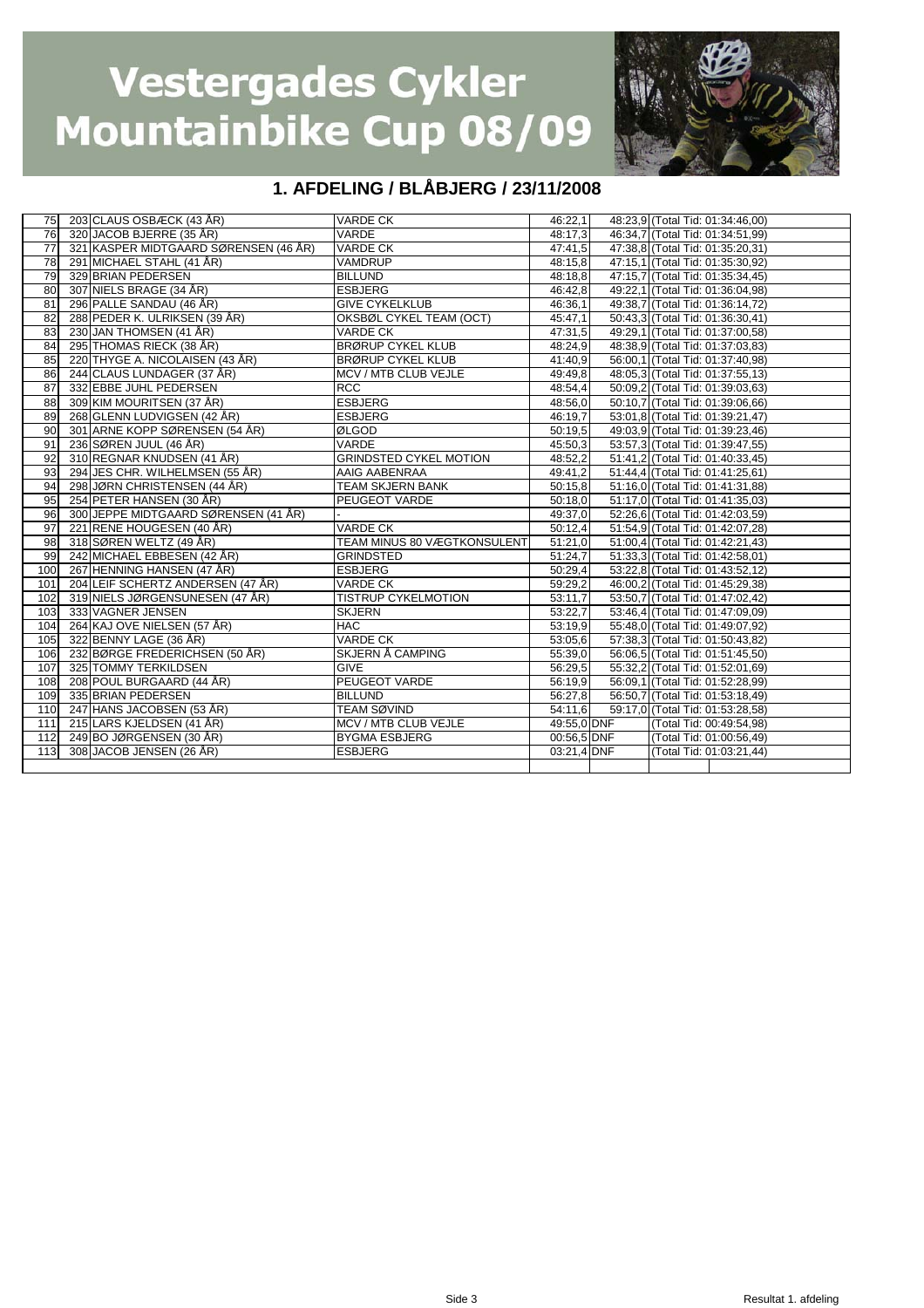

| Klasse: Sport   |  |                                         |                              |             |                    |          |                                  |
|-----------------|--|-----------------------------------------|------------------------------|-------------|--------------------|----------|----------------------------------|
| Placer Nr.      |  | <b>Navn</b>                             | Klub                         | Lap 1:      | Lap 2:             | $Lap3$ : | Total:                           |
| $\mathbf{1}$    |  | 39 CHRISTIAN SLOTH CHRISTENSEN (23 ÅR)  | <b>VARDE CK</b>              | 33:09.5     | 33:28,0            |          | 33:04,1 (Total Tid: 01:39:41,54) |
| $\overline{2}$  |  | 12 NIKLAS BLACH BANGSBRO (16 ÅR)        | <b>VARDE CK</b>              | 33:02,3     | 33:32,2            |          | 33:45.0 (Total Tid: 01:40:19.46) |
| 3               |  | 3 THOMAS LUND (36 ÅR)                   | <b>HERNING CK</b>            | 33:07,0     | 33:24,6            |          | 33:52,0 (Total Tid: 01:40:23,70) |
| $\overline{4}$  |  | 10 KAJ PEDERSEN (44 ÅR)                 | VARDE CK                     | 33:13,3     | 33:25,1            |          | 33:47,5 (Total Tid: 01:40:25,93) |
| 5               |  | 4 LARS STORGAARD (43 ÅR)                | VARDE CK                     | 33:03.4     | 33:30,0            |          | 33:53,7 (Total Tid: 01:40:27,22) |
| 6               |  | 51 JANNICK CHARMIG (36 ÅR)              | ÅRHUS                        | 33:10,6     | 33:25,2            |          | 33:57,8 (Total Tid: 01:40:33,62) |
| $\overline{7}$  |  | 48 RUNE HEMMINGSEN (22 ÅR)              | MTBCHAT.DK / WEBIKE FYN      | 33:08.4     | 33:32,6            |          | 33:55,8 (Total Tid: 01:40:36,81) |
| 8               |  | 50 PETER TROELSEN (22 ÅR)               | <b>MULTI ATLETEN</b>         | 33:16,9     | 33:26,3            |          | 34:07,7 (Total Tid: 01:40:50,91) |
| 9               |  | 44 ALEXANDER LAUGESEN (15 ÅR)           | AARHUS 1900 MTB              | 33:05,5     | 33:34,0            |          | 36:25,9 (Total Tid: 01:43:05,41) |
| 10              |  | 9 TORBEN H. JENSEN (34 ÅR)              | SIF SILKEBORG                | 08:34,2     | 00:10,2            |          | 34:44,9 (Total Tid: 01:43:29,27) |
| 11              |  | 34 BJARNE HØJGAARD (0 ÅR)               |                              | 34:22,9     |                    |          |                                  |
|                 |  | 18 SONNY HANSEN (34 ÅR)                 | <b>HERNING CK</b>            |             | 34:36,5<br>35:02,9 |          | 35:15,7 (Total Tid: 01:44:15,08) |
| 12              |  |                                         | VARDE CK                     | 33:55,1     |                    |          | 35:23,8 (Total Tid: 01:44:21,81) |
| 13              |  | 46 JOHNNY S.HANSEN (38 ÅR)              | <b>HERNING CK</b>            | 34:13.7     | 34:40,7            |          | 35:30,0 (Total Tid: 01:44:24,39) |
| 14              |  | 25 KIM BLACH (45 ÅR)                    | VARDE CK                     | 33:56,4     | 35:00,2            |          | 35:32,8 (Total Tid: 01:44:29,37) |
| 15              |  | 54 JAN S PEDERSEN                       | OMK                          | 33:18,2     | 38:06,3            |          | 34:04,3 (Total Tid: 01:45:28,70) |
| 16              |  | 27 JAN J. RASMUSSEN (38 ÅR)             | VARDE CK                     | 33:48,8     | 35:35,1            |          | 36:36,0 (Total Tid: 01:45:59,94) |
| 17              |  | 1 THOR MÅRTENSSON (35 ÅR)               | VARDE CK                     | 33:41,7     | 36:52,4            |          | 37:02,4 (Total Tid: 01:47:36,57) |
| 18              |  | 37 TORBEN KROG (22 ÅR)                  | VARDE CK                     | 34:26,3     | 36:48,5            |          | 36:43,3 (Total Tid: 01:47:58,13) |
| 19              |  | 20 KLAUS LUND (35 ÅR)                   | VARDE CK                     | 11:09.3     | 36:50,5            |          | 00:18,2 (Total Tid: 01:48:17,97) |
| 20              |  | 11 OLE KRISTENSEN (41 ÅR)               | VARDE CK                     | 35:52,4     | 36:05,3            |          | 36:38,7 (Total Tid: 01:48:36,51) |
| 21              |  | 47 THOMAS AARRUP (16 ÅR)                | MCV / MTB CLUB VEJLE         | 35:26,8     | 35:40,6            |          | 37:30,5 (Total Tid: 01:48:37,95) |
| 22              |  | 2 OLE KLEMMENSEN (43 ÅR)                | VARDE CK                     | 34:27,1     | 36:46.0            |          | 37:25,9 (Total Tid: 01:48:39,00) |
| 23              |  | 49 MARTIN QUIST (30 ÅR)                 | <b>MULTI ATLETEN</b>         | 36:10,5     | 36:08,6            |          | 36:22,4 (Total Tid: 01:48:41,47) |
| 24              |  | 19 NIELS-HENNING UHRE LAURIDSEN (20 ÅR) | <b>ODDER CK</b>              | 35:50,9     | 36:03,4            |          | 37:20,1 (Total Tid: 01:49:14,37) |
| 25              |  | 40 SØREN CYKEL (29 ÅR)                  | VARDE CK                     | 35:49.4     | 36:01,1            |          | 37:31,8 (Total Tid: 01:49:22,23) |
| 26              |  | 16 JENS BANG (30 ÅR)                    | CYKEL MOTION HØJFYN          | 36:07,1     | 36:53,6            |          | 39:29,6 (Total Tid: 01:52:30,26) |
| $\overline{27}$ |  | 32 NIELS LIST HANSEN (34 ÅR)            | ÅMK                          | 36:05.7     | 37:07,2            |          | 39:38,6 (Total Tid: 01:52:51,51) |
| 28              |  | 60 KRISTOFFER JENSEN                    | <b>MCV</b>                   | 36:36,7     | 36:51,6            |          | 39:39,6 (Total Tid: 01:53:07,89) |
| 29              |  | 26 TORBEN KIRKEGAARD (38 ÅR)            | <b>SKJERN CYKELKLUB</b>      | 37:07.1     | 37:39,2            |          | 38:46,2 (Total Tid: 01:53:32,53) |
| 30              |  | 56 JESPER SKOV JENSEN                   | <b>ESBJERG</b>               | 39:07,1     | 37:19,3            |          | 37:39,6 (Total Tid: 01:54:06,01) |
| 31              |  | 36 STEFFEN SILLESEN (39 ÅR)             | OKSBØL CYKEL TEAM (OCT)      | 38:17,6     | 37:55,7            |          | 38:21,9 (Total Tid: 01:54:35,22) |
| 32              |  | 24 STEEN KRUCHOV (50 ÅR)                | VARDE CK                     | 38:06,8     | 38:05,0            |          | 38:34,4 (Total Tid: 01:54:46,26) |
| 33              |  | 14 ERIK JØRGENSEN (52 ÅR)               | VARDE CK                     | 37:26,5     | 38:51,4            |          | 39:16,9 (Total Tid: 01:55:34,80) |
| 34              |  | 55 KURT JACOBSEN                        | SKJERN                       | 38:52,8     | 37:56,6            |          | 40:48,4 (Total Tid: 01:57:37,85) |
| 35              |  | 41 KARSTEN K. HANSEN (42 ÅR)            | VCK/TEAM BÆKLUND SERVICE TEK | 38:56,0     | 38:54,1            |          | 39:54,5 (Total Tid: 01:57:44,58) |
| 36              |  | 8 KARSTEN KRISTENSEN (43 ÅR)            | <b>BYGMA ESBJERG</b>         | 38:51,3     | 38:51,8            |          | 40:14,7 (Total Tid: 01:57:57,91) |
| $\overline{37}$ |  | 53 CLAUS BUGGE                          |                              |             |                    |          |                                  |
|                 |  | 7 ARNE SCHLÜTER (39 ÅR)                 | SKANDERBORG                  | 39:05,3     | 39:04.5            |          | 40:26,4 (Total Tid: 01:58:36,22) |
| 38              |  |                                         | VARDE CK                     | 37:53,5     | 39:45,1            |          | 41:33,2 (Total Tid: 01:59:11,80) |
| 39              |  | 43 MICHAEL BEITER (41 ÅR)               | TEAM SKJERN BANK             | 39:02,4     | 37:56,1            |          | 42:52,6 (Total Tid: 01:59:51,06) |
| 40              |  | 17 RICHARD MOREL (29 ÅR)                | ESBJERG GRUPPEN              | 19:39,9     | 40:33,7            |          | 00:30,1 (Total Tid: 02:00:43,60) |
| 41              |  | 62 JØRN OLSEN                           | <b>HERNING</b>               | 39:03,8     | 40:45,5            |          | 40:57,2 (Total Tid: 02:00:46,49) |
| 42              |  | 38 KNUD JOHANSEN (47 ÅR)                | <b>SKJERN CYKLEKLUB</b>      | 38:47,2     | 39:26,6            |          | 43:11,7 (Total Tid: 02:01:25,59) |
| 43              |  | 42 HANS J. MOURIDSEN (43 ÅR)            | TEAM SKJERN BANK             | 39:34,2     | 40:02,0            |          | 42:14,2 (Total Tid: 02:01:50,49) |
| 44              |  | 35 BRIAN HANSEN (38 ÅR)                 | MCV / MTB CLUB VEJLE         | 38:50,0     | 40:16,1            |          | 43:13,5 (Total Tid: 02:02:19,59) |
| 45              |  | 15 NICOLAI SØNNICHSEN (34 ÅR)           | BOV CC                       | 37:31,8     | 39:58,1            |          | 45:48,7 (Total Tid: 02:03:18,66) |
| 46              |  | 33 OLE ERIKSEN (50 ÅR)                  | OKSBØL CYKEL TEAM (OCT)      | 39:44,9     | 41:37,9            |          | 43:10,7 (Total Tid: 02:04:33,47) |
| 47              |  | 59 BRIAN MARTINSEN                      | CMH                          | 41:00,1     | 45:47,9            |          | 41:54,6 (Total Tid: 02:08:42,56) |
| 48              |  | 58 KENNETH NIELSEN                      | <b>CMH</b>                   | 42:19,3     | 44:27,2            |          | 47:05.6 (Total Tid: 02:13:52.07) |
| 49              |  | 22 IB NIELSEN (45 ÅR)                   | SYDBYENS CYKLEKLUB KOLDING   | 43:18,3     | 46:15,7            |          | 47:05,6 (Total Tid: 02:13:54,07) |
| 50              |  | 6 CHRISTIAN FAARTOFT (32 ÅR)            | <b>SKJERN CYKLEKLUB</b>      | 33:15,0     | 02:31,6 DNF        |          | (Total Tid: 00:35:46,62)         |
| 51              |  | 61 JOHNNY HØJDAM                        | <b>MVC</b>                   | 37:10.0     | 38:51,5 DNF        |          | (Total Tid: 01:16:01,53)         |
| 52              |  | 45 KENNET NIELSEN (31 ÅR)               | CYKLING LANGELAND/MTBCHAT.DK | 36:11,8     | 41:07,2 DNF        |          | (Total Tid: 01:17:18,94)         |
| 53              |  | 52 ESPEN ALBERTS                        | <b>EGTVED</b>                | 43:23,5     | 45:37,7 DNF        |          | (Total Tid: 01:29:01,23)         |
| 54              |  | 28 PER CEDERBERG (37 ÅR)                | AAIG AABENRAA                | 44:09,4     | 48:22,0 DNF        |          | (Total Tid: 01:32:31,39)         |
| 55              |  | 57 CARSTEN MARTINSEN                    | CMH                          | 47:49,0     | 48:39,1 DNF        |          | (Total Tid: 01:36:28,14)         |
| 56              |  | 23 ULRIK OLSEN (49 ÅR)                  | SYDBYENS CYKLEKLUB KOLDING   | 47:52,5     | 50:50,2 DNF        |          | (Total Tid: 01:38:42,75)         |
| 57              |  | 13 FREDDY KRISTENSEN (40 ÅR)            | <b>BYGMA ESBJERG</b>         | 26:32,5 DNF |                    |          | (Total Tid: 00:26:32,53)         |
|                 |  |                                         |                              |             |                    |          |                                  |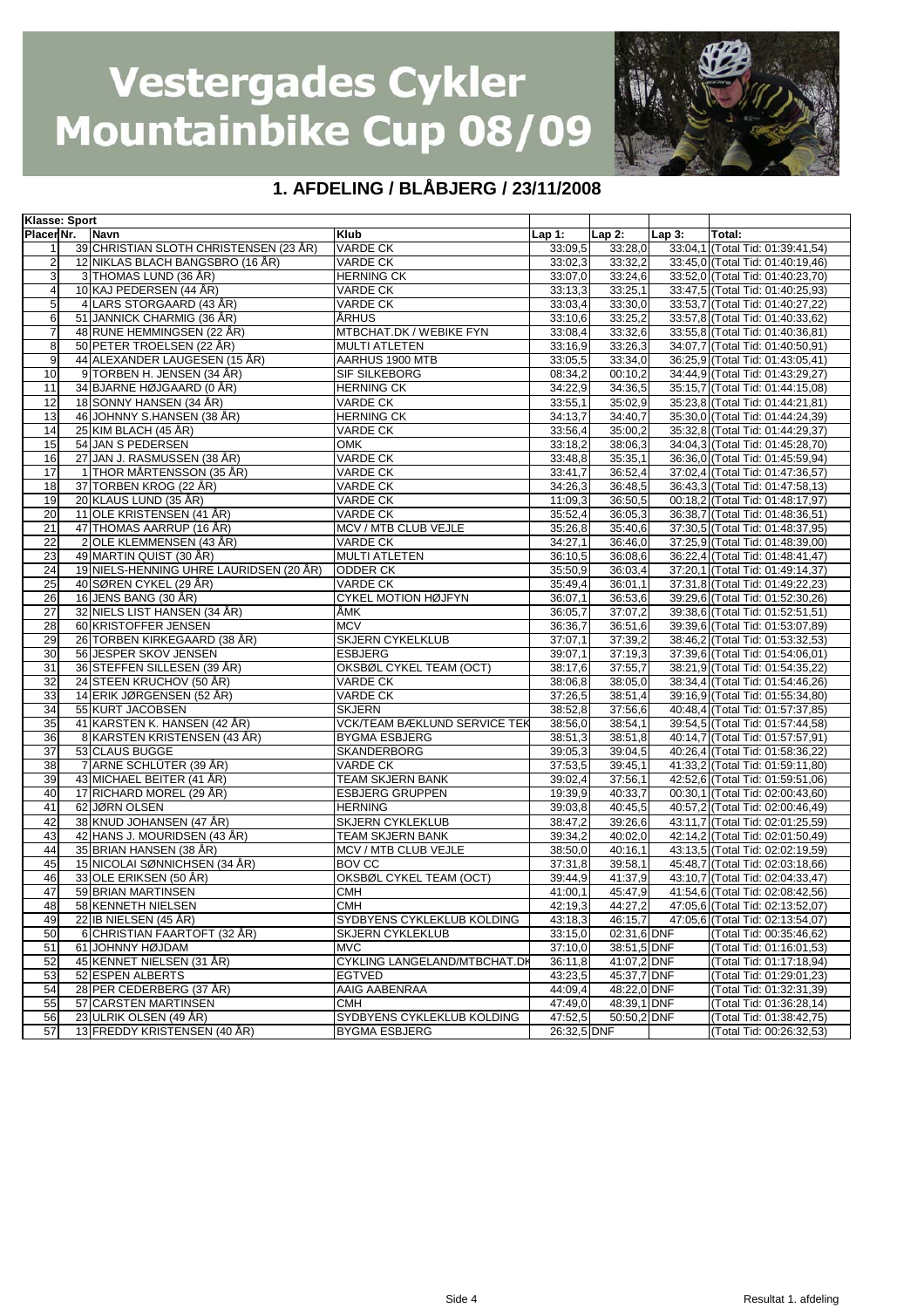

#### **2. AFDELING / SDR. PLANTAGE GRUSGRAV / 14/12/2008**

Resultatliste korrigeret 15/12. Bemærk at tiderne er manuelt korrigeret, da tidtagerbordet ikke fik startet tiden ved start. Derfor kan der være enkelte mindre forskelle mellem jeres egen tid på uret og den tid der er her.

| Klasse: Børn   |                                    |                                                |          |                                                                                      |
|----------------|------------------------------------|------------------------------------------------|----------|--------------------------------------------------------------------------------------|
| Placer Nr.     | Navn                               | <b>Klub</b>                                    | Lap 1:   | Total:                                                                               |
| 1              | 707 CHRISTIAN DUUS STORGAARD 10 ÅR | <b>VARDE CK</b>                                | 14:58,5  | 14:58.5                                                                              |
| $\overline{2}$ | 717 ANTHON CHARMIG 10 ÅR           | <b>CK ÅRHUS</b>                                | 15:27,4  | 15:27.4                                                                              |
| 3              | 711 EMIL HOLM BROCH 10 ÅR          | <b>VARDE CK</b>                                | 15:35.5  | 15:35.5                                                                              |
| $\overline{4}$ | 706 TOBIAS GEMMER KRISTENSEN 9 ÅR  | VARDE CK                                       | 17:47,7  | 17:47.7                                                                              |
| 5              | 701 NICOLAY DUUS STORGAARD (8 ÅR)  | VARDE                                          | 18:10,0  | 18:10,0                                                                              |
| 6              | 702 ANNA L. STEFFENSEN 9 ÅR        | <b>TEAM SPECIALIZED</b>                        | 18:13.5  | 18:13.5                                                                              |
| $\overline{7}$ | 712 SØREN MOURIDSEN 10 ÅR          | <b>BRAMMING</b>                                | 18:26,2  | 18:26,2                                                                              |
| 8              | 705 MIKKEL ULRIKSEN 10 ÅR          | <b>VRØGUM</b>                                  | 18:32,1  | 18:32,1                                                                              |
| 9              | 710 KJARTAN KREBS 8 ÅR             | <b>VRØGUM</b>                                  | 18:57,7  | 18:57,7                                                                              |
| 10             | 722 OSCAR CHARMIG 8 ÅR             | <b>ÅRHUS</b>                                   | 19:02,0  | 19:02,0                                                                              |
| 11             | 718 MIKKEL BERTELSEN 8 ÅR          | <b>HERNING CK</b>                              | 19:43,3  | 19:43.3                                                                              |
| 12             | 721 JACOB SMIDTH HANSEN 9 ÅR       | VARDE                                          | 19:48,2  | 19:48.2                                                                              |
| 13             | 704 EMIL LUND 7 ÅR                 | <b>ESBJERG</b>                                 | 26:56.6  | 26:56.6                                                                              |
|                |                                    |                                                |          |                                                                                      |
| Klasse: Ungdom |                                    |                                                |          |                                                                                      |
| Placer Nr.     | Navn                               | <b>Klub</b>                                    | $Lap1$ : | Total:                                                                               |
|                | 607 SIMON THORBØLL PEDERSEN 13 ÅR  | <b>VARDE CK</b>                                | 27:07.3  | 27:07.3                                                                              |
| $\overline{2}$ | 616 NIELS RASMUSSEN 13 ÅR          | MCV / MTB CLUB VEJLE                           | 27:48,2  | 27:48.2                                                                              |
| 3              | 615 NIKLAS EG 13 ÅR                | <b>HERNING CK</b>                              | 29:27.5  | 29:27.5                                                                              |
| $\overline{4}$ | 617 ANNEMETTE K. HANSEN 14 ÅR      | <b>VCK/TEAM BÆKLUND SERVICE TEK</b>            | 30:07,1  | 30:07.1                                                                              |
| 5              | 612 NIELS SVANE NIELSEN 12 ÅR      | <b>VARDE CK</b>                                | 30:17,1  | 30:17,1                                                                              |
| 6              | 625 NICOLAI LYHNE 13 ÅR            | <b>VARDE CK</b>                                | 30:34,4  | 30:34,4                                                                              |
| $\overline{7}$ | 602 LASSE NAJBJERG 13 ÅR           | <b>VARDE CK</b>                                | 31:29.3  | 31:29.3                                                                              |
| 8              | 605 MIKKEL EBBESEN 14 ÅR           | <b>GRINDSTED</b>                               | 31:30,2  | 31:30,2                                                                              |
| $\overline{9}$ | 621 JONAS ANDERSEN 11 ÅR           | <b>VARDE CK</b>                                | 31:33.8  | 31:33.8                                                                              |
| 10             | 606 KRISTOFFER LAURIDSEN 13 ÅR     | <b>VARDE CK</b>                                | 33:01,7  | 33:01,7                                                                              |
| 11             | 613 EBBE HOLM BROCH 13 ÅR          | <b>VARDE CK</b>                                |          |                                                                                      |
|                |                                    |                                                | 33:44.0  |                                                                                      |
| 12             | 618 IDA KRAGH ANDERSEN 11 ÅR       |                                                | 34:05.7  |                                                                                      |
| 13             | 626 KASPER ANDERSEN 12 ÅR          | MIDDELFART CC                                  | 34:24.7  | 33:44.0<br>34:05.7<br>34:24.7                                                        |
| 14             | 614 MIKKEL BACH GARBRECHT 11 ÅR    | <b>GRINDSTED CYKEL MOTION</b><br>AAIG AABENRAA | 35:56,3  | 35:56,3                                                                              |
| 15             | 623 JEPPE KNUDSEN 13 ÅR            | <b>GRINDSTED CYKEL MOTION</b>                  | 35:57.5  |                                                                                      |
| 16             | 604 MARTIN LETH KJELDSEN 12 ÅR     | MCV / MTB CLUB VEJLE                           | 36:05.5  |                                                                                      |
| 17             | 619 MICHAEL VIND NIELSEN 13 ÅR     | OKSBØL CYKEL TEAM OCT                          | 36:14,2  |                                                                                      |
| 18             | 628 MIKKEL S HANSEN 11 ÅR          | <b>VCK</b>                                     | 36:42,2  |                                                                                      |
| 19             | 603 JESPER SCHULTZ 12 ÅR           | <b>VEJEN BC</b>                                | 37:30.6  |                                                                                      |
| 20             | 327 ALEXANDER LARSEN 13 ÅR         | VCK                                            | 38:01.0  |                                                                                      |
| 21             | 630 ANDREAS JEPSEN 13 ÅR           | <b>VCK</b>                                     | 40:01.0  |                                                                                      |
| 22             | 629 MADS LUND 13 ÅR                | VCK.                                           | 42:42.4  | 35:57.5<br>36:05.5<br>36:14,2<br>36:42,2<br>37:30.6<br>38:01.0<br>40:01.0<br>42:42.4 |

|                       | Klasse: Junior |                                    |                                    |          |          |         |            |
|-----------------------|----------------|------------------------------------|------------------------------------|----------|----------|---------|------------|
| Placer <sub>Nr.</sub> |                | Navn                               | <b>Klub</b>                        | $Lap1$ : | $Lap2$ : | Lap3:   | Total:     |
|                       |                | 501 NICHLAS RASMUSSEN 14 ÅR        | <b>VARDE CK</b>                    | 21:06,1  | 21:12.3  | 21:28.3 | 01:03:47   |
|                       |                | 511 NIKOLAI KLAUSEN                | <b>VARDE</b>                       | 23:14.9  | 23:28,2  | 23:40.4 | 01:10:23   |
|                       |                | 507 MATHIAS HVID OLESEN 14 ÅR      | <b>ESBJERG CR</b>                  | 25:32,8  | 25:55,0  | 26:13.7 | 01:17:41   |
|                       |                | 510 CHRISTIAN OLESEN               | RINGKØBING CC                      | 26:15.8  | 25:50.2  | 26:41.1 | 01:18:47   |
|                       |                | 502 CHRISTIAN LUNDAGER 14 ÅR       | MCV / MTB CLUB VEJLE               | 25:53,4  | 26:15.7  | 26:54,4 | 01:19:04   |
|                       |                | 504 SIGURD KLEMMENSEN 13 ÅR        | <b>VARDE CK</b>                    | 26:04.2  | 27:38.1  | 29:07.6 | 01:22:50   |
|                       |                | 506 HENRIK WELTZ 14 ÅR             | <b>TEAM MINUS 80 VÆGTKONSULENT</b> | 29:47,0  | 28:27,0  | 27:58,9 | 01:26:12   |
|                       |                | 503 JESPER SLOTH CHRISTENSEN 15 ÅR | LUNDERSKOV                         | 29:10,0  | 26:42.0  | 30:28.5 | 01:26:21   |
|                       |                | 508 THORBJØRN KRISTENSEN 16 ÅR     | NÆSBJERG                           | 00:00,0  |          |         | <b>DNF</b> |

| Klasse: Damer |                                 |                            |          |         |          |
|---------------|---------------------------------|----------------------------|----------|---------|----------|
| PlacerNr.     | <b>Navn</b>                     | <b>Klub</b>                | $Lap1$ : | Lap 2:  | Total:   |
|               | 406 GITTE LUND 46 ÅR            | <b>VARDE</b>               | 27:08.0  | 25:38.9 | 00:52:47 |
|               | 401 ANNI PLAUBORG 36 ÅR         | <b>TEAM FIT4RUN ODENSE</b> | 27:10.7  | 26:03.3 | 00:53:14 |
|               | 410 SARA BRATEL 22 ÅR           | <b>VARDE CK</b>            | 30:06.4  | 30:53.1 | 01:01:00 |
|               | 404 BENTE KLEMMENSEN 40 ÅR      | <b>VARDE</b>               | 34:58.6  | 35:20.6 | 01:10:19 |
|               | 402 ESSI LAUB CHRISTENSEN 50 ÅR | LUNDERSKOV                 | 37:03.1  | 36:31.5 | 01:13:35 |
|               | 408 BODIL NIELSEN 52 ÅR         | AAIG AABENRAA              | 38:22,5  | 35:24.5 | 01:13:47 |

|            | Klasse: Motion |                                    |                            |          |          |         |          |
|------------|----------------|------------------------------------|----------------------------|----------|----------|---------|----------|
| Placer Nr. |                | <b>Navn</b>                        | <b>Klub</b>                | $Lap1$ : | $Lap2$ : | Lap3:   | Total:   |
|            |                | 270 SØREN KRAGH ANDERSEN 14 ÅR     | <b>MIDDELFART CC</b>       | 21:08.7  | 21:10.7  | 21:00,3 | 01:03:20 |
|            |                | 282 JESPER JAKOBSEN 24 ÅR          | AAIG AABENRAA              | 24:06.6  | 22:49.7  | 22:43.3 | 01:09:40 |
|            |                | 260 NIELS BERGHOLT JØRGENSEN 17 ÅR | <b>TISTRUP CYKELMOTION</b> | 24:23.6  | 23:08,4  | 23:36,8 | 01:11:09 |
|            |                | 237 JAN KORTSEN 44 ÅR              | MTBCHAT.DK                 | 23:25,4  | 24:04,9  | 23:45,9 | 01:11:16 |
|            |                | 258 KARSTEN AAGAARD 44 ÅR          | <b>TARP CYKEL MOTION</b>   | 23:43,7  | 24:06,3  | 23:38.1 | 01:11:28 |
|            |                | 280 LARS-ERIK KREBS 41 ÅR          | <b>VARDE CK</b>            | 23:48.8  | 23:57.6  | 24:18.8 | 01:12:05 |
|            |                | 227 MAX STORGAARD 48 ÅR            | <b>VARDE CK</b>            | 24:04.9  | 23:56,7  | 24:23.3 | 01:12:25 |
|            |                | 293 MARTIN KROG 16 ÅR              | <b>VARDE CK</b>            | 23:42,6  | 23:55,4  | 25:09,3 | 01:12:47 |
|            |                | 201 MOGENS KOBBELGAARD 42 ÅR       | OKSBØL CYKEL TEAM OCT      | 25:26.8  | 24:08.9  | 23:39.9 | 01:13:16 |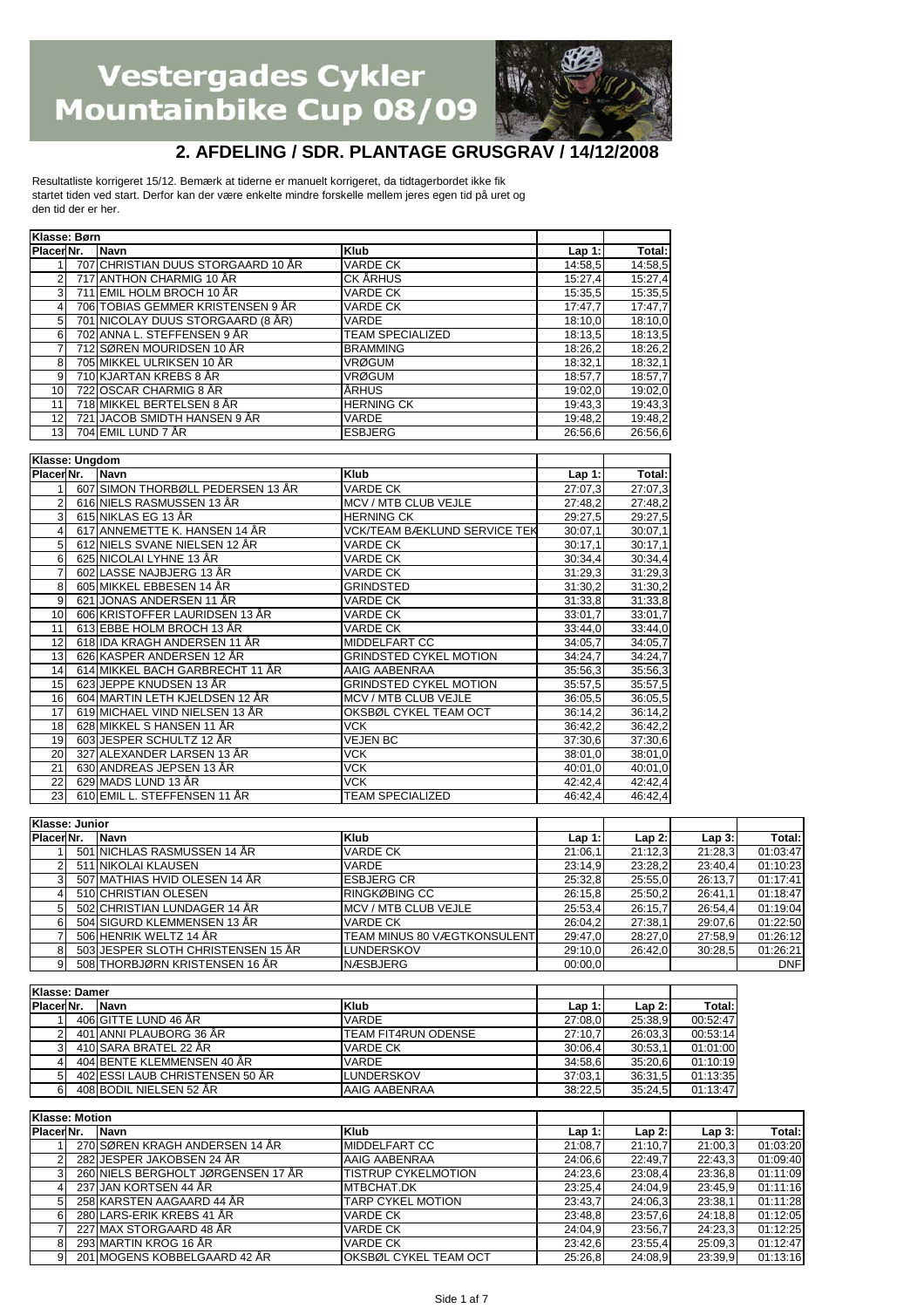

### **2. AFDELING / SDR. PLANTAGE GRUSGRAV / 14/12/2008**

Resultatliste korrigeret 15/12. Bemærk at tiderne er manuelt korrigeret, da tidtagerbordet ikke fik startet tiden ved start. Derfor kan der være enkelte mindre forskelle mellem jeres egen tid på uret og den tid der er her.

| 10 <sup>1</sup> | 273 STEEN SLAIKJÆR 41 ÅR            | OKSBØL CYKEL TEAM OCT         | 24:15,9 | 24:26,8 | 24:35,2 | 01:13:18 |
|-----------------|-------------------------------------|-------------------------------|---------|---------|---------|----------|
| 11              | 348 BRIQN BUSCH                     | <b>VCK</b>                    | 24:26,1 | 23:48,5 | 25:49,2 | 01:14:04 |
| 12              | 299 ORLA ANDERSEN 44 ÅR             | <b>VARDE CK</b>               | 24:22,3 | 24:40,0 | 25:03.7 | 01:14:06 |
| 13              | 278 HENNING NIELSEN 45 ÅR           | <b>VARDE CK</b>               | 24:36,6 | 24:34,4 | 25:03,8 | 01:14:15 |
| 14              | 323 POUL ERIK LYHNE 41 ÅR           | <b>VARDE CK</b>               | 24:55,6 | 24:38.8 | 25:19,7 | 01:14:54 |
| 15              | 238 JAN B. PEDERSEN 38 ÅR           | TEAM SØVIND                   | 25:08,4 | 25:34,7 | 27:02,9 | 01:19:47 |
| 16              | 306 PEER BERTELSEN 39 ÅR            | DE SMÅ KLINGER, LIND          | 25:12,4 | 25:05.8 | 25:16.6 | 01:15:35 |
| 17              | 352 MICHAEL GUDMUNDSEN              | <b>FREDRICIA</b>              | 25:10,9 | 25:30,5 | 25:29,8 | 01:16:11 |
| 18              | 281 THOMAS SILLESEN 38 ÅR           | OKSBØL CYKEL TEAM OCT         | 26:18,5 | 24:46,8 | 25:09.7 | 01:16:15 |
| 19              | 349 MARTIN NIELSEN                  | <b>HCM</b>                    | 24:53,2 | 25:41,8 | 25:53,2 | 01:16:28 |
| 20              | 217 MORTEN FALK NIELSEN 21 ÅR       | <b>TEAM NIELSEN</b>           | 23:52,3 | 25:46,1 | 27:07.6 | 01:16:46 |
| 21              | 257 JENS ISAKSEN 43 ÅR              | <b>ODDER</b>                  | 25:36,3 | 25:55,2 | 25:25,0 | 01:16:56 |
| 22              | 354 POUL ERIK FRIIS                 | <b>VCK</b>                    | 24:38,1 | 26:00.9 | 26:30,8 | 01:17:10 |
| 23              | 302 BRIAN JESSEN 31 ÅR              | <b>BLÅBJERG CYKELMOTION</b>   | 25:57,5 | 25:49.7 | 25:31,1 | 01:17:18 |
| 24              | 222 HANS CHR. SCHMIDT 65 ÅR         | <b>VARDE CK</b>               | 25:25,7 | 25:56,5 | 26:07.2 | 01:17:29 |
| 25              | 219 BRUNO ANDERSEN 50 ÅR            | <b>VARDE CK</b>               | 26:10,3 | 26:09,4 | 26:07.5 | 01:18:27 |
| 26              | 204 LEIF SCHERTZ ANDERSEN 47 ÅR     | <b>VARDE CK</b>               | 26:13,4 | 26:08.2 | 26:23,8 | 01:18:45 |
| 27              | 351 FINN GUDMUNDSEN                 | <b>FREDRICIA</b>              |         |         |         |          |
|                 |                                     |                               | 26:34,9 | 25:50,2 | 26:23,8 | 01:18:49 |
| 28              | 357 NIELS MUNK ASMUSSEN             | MIDDELFART CC                 | 27:00,0 | 25:41,7 | 26:16.2 | 01:18:58 |
| 29              | 316 HENRIK OLESEN 42 ÅR             | RINGKØBING CYKELKLUB          | 27:04,1 | 25:44,3 | 26:16,1 | 01:19:05 |
| 30              | 206 KENNETH KJELDSEN 50 ÅR          | <b>VARDE CK</b>               | 26:01,5 | 26:27,3 | 26:52,8 | 01:19:22 |
| 31              | 338 LARS THØGERSEN 41 ÅR            | VARDE                         | 25:52,2 | 26:31,3 | 27:09,1 | 01:19:33 |
| 32              | 334 TORBEN NIELSEN                  | <b>GIVE CYKELKLUB</b>         | 27:11,9 | 25:05,4 | 27:34,9 | 01:19:52 |
| 33              | 210 FLEMMING KNUDSEN 43 ÅR          | PEUGEOT VARDE                 | 27:03,1 | 26:32,9 | 26:19,0 | 01:19:55 |
| 34              | 224 MOGENS FALK NIELSEN 48 ÅR       | <b>TEAM NIELSEN</b>           | 25:44,0 | 26:30,6 | 27:53,5 | 01:20:08 |
| 35              | 228 THOMAS WEBER 51 ÅR              | <b>VARDE CK</b>               | 27:06,6 | 26:48,3 | 26:22,2 | 01:20:17 |
| 36              | 261 BJARNE JØRGENSEN 48 ÅR          | TISTRUP CYKELMOTION           | 28:11,0 | 26:07,6 | 26:32,1 | 01:20:51 |
| 37              | 314 MARTIN KRISTOFFERSEN 55 ÅR      | MIDDELFART CYKLE CLUB         | 26:55,0 | 26:43,5 | 27:24,1 | 01:21:03 |
| 38              | 266 JAN K PEDERSEN 50 ÅR            | <b>BRØRUP CYKEL KLUB</b>      | 27:26,3 | 26:50,6 | 27:22,4 | 01:21:39 |
| 39              | 212 OVE RASMUSSEN 46 ÅR             | VARDE CK                      | 26:33,0 | 27:01,3 | 28:18,8 | 01:21:53 |
| 40              | 252 PER NYHUUS 50 ÅR                | <b>VEJENBC</b>                | 26:31,7 | 27:38,1 | 28:04.6 | 01:22:14 |
| 41              | 259 ERLING ELBRØND ANDERSEN 48 ÅR   | <b>TISTRUP CYKEL MOTION</b>   | 27:31,2 | 27:03.9 | 27:54,1 | 01:22:29 |
| 42              | 290 PER BRINK 42 ÅR                 | <b>VAMDRUP</b>                | 28:05,3 | 26:39,0 | 27:49.9 | 01:22:34 |
| 43              | 277 MICHAEL LAURITSEN 28 ÅR         | VARDE CK                      | 29:08,2 | 26:10,0 | 28:08,0 | 01:23:18 |
| 44              | 337 ALLAN HANSEN                    | <b>BÆKLUND</b>                | 30:11,2 | 26:29,2 | 27:05,3 | 01:23:46 |
| 45              | 240 CASPER NYHUUS 17 ÅR             | <b>VEJENBC</b>                | 27:01,5 | 29:17,3 | 28:16,8 | 01:24:36 |
| 46              | 279 JENS PETER LUND 50 ÅR           | <b>VARDE CK</b>               | 27:48,9 | 28:32,6 | 28:16,1 | 01:24:38 |
| 47              | 209 HENRIK GRAVESEN 42 ÅR           | PEUGEOT VARDE                 | 29:45,3 | 26:53,0 | 28:10,9 | 01:24:49 |
| 48              | 229 PREBEN DUCH 55 ÅR               | <b>TEAM SØVIND</b>            | 28:03,3 | 28:45,3 | 28:58,4 | 01:25:47 |
| 49              | 350 KRISTIAN KNUDSEN                | <b>SILKEBORG</b>              | 30:20,3 | 27:33,9 | 27:57,1 | 01:25:51 |
| 50              | 269 FINN MØLLER NIELSEN 47 ÅR       | <b>GIVE CYKELKLUB/MOTION</b>  | 30:13,1 | 28:03,5 | 28:18.2 | 01:26:35 |
| 51              | 339 MORTEN NORMAN LUND              | <b>AALBORG</b>                | 29:03,3 | 29:08,0 | 28:57,4 | 01:27:09 |
| 52              | 275 JOHN CUMMING 45 ÅR              | <b>TEAM ECOSSE</b>            | 30:14,8 | 29:15,8 | 28:09.6 | 01:27:40 |
| 53              | 236 SØREN JUUL 46 ÅR                | VARDE                         | 29:37.7 | 30:56.7 | 32:47,7 | 01:33:22 |
| 54              | 355 MORTEN ÆPETERSEN                | <b>OKSBØL</b>                 |         |         |         |          |
| 55              |                                     |                               |         |         |         |          |
| 56              |                                     |                               | 32:04.2 | 31:35,9 | 32:19.5 | 01:36:00 |
|                 | 221 RENE HOUGESEN 40 ÅR             | <b>VARDE CK</b>               | 30:03,6 | 30:32,0 | 39:14,5 | 01:39:50 |
|                 | 248 KIM LASSEN 36 ÅR                | RIBE CYKELLAGER               | 30:32.9 | 29:25,0 |         | 01:00:03 |
| 57              | 218 HENRY SCHULTZ 45 ÅR             | <b>BRØRUP CYKELKLUB</b>       | 30:31,1 | 29:42,0 |         | 01:00:13 |
| 58              | 344 CHRISTIAN KJÆR 33 ÅR            | <b>RIBE</b>                   | 30:39,5 | 29:37,4 |         | 01:00:17 |
| 59              | 223 HANS HENRIK HUSTED 46 ÅR        | MIDDELFART CC                 | 30:01,6 | 30:37,5 |         | 01:00:39 |
| 60              | 321 KASPER MIDTGAARD SØRENSEN 46 ÅR | VARDE CK                      | 29:59,3 | 30:42,0 |         | 01:00:41 |
| 61              | 359 NIELS KRISTJANSEN               | VARDE                         | 30:08,5 | 30:49.7 |         | 01:00:58 |
| 62              | 253 LARS STAHL 27 ÅR                | PEUGEOT VARDE                 | 32:37,1 | 28:23,5 |         | 01:01:01 |
| 63              | 320 JACOB BJERRE 35 ÅR              | VARDE                         | 30:57,9 | 30:09,9 |         | 01:01:08 |
| 64              | 245 HANS OLESEN 61 ÅR               | <b>TEAM SØVIND</b>            | 30:56,4 | 30:33,4 |         | 01:01:30 |
| 65              | 296 PALLE SANDAU 46 ÅR              | <b>GIVE CYKELKLUB</b>         | 30:28,7 | 31:11,2 |         | 01:01:40 |
| 66              | 268 GLENN LUDVIGSEN 42 ÅR           | <b>ESBJERG</b>                | 30:18,2 | 31:24,6 |         | 01:01:43 |
| 67              | 234 BENT MADSEN 47 ÅR               | OKSBØL CYKEL TEAM OCT         | 30:23,8 | 31:20,5 |         | 01:01:44 |
| 68              | 340 KARSTEN ANDERSEN                | <b>GRINDSTED CYKEL MOTION</b> | 31:26,1 | 30:23,5 |         | 01:01:50 |
| 69              | 347 KIM KALLESØE NIELSEN 46 ÅR      | <b>BAGHJULET</b>              | 31:15,2 | 30:56,2 |         | 01:02:11 |
| 70              | 285 ANDERS SINDUM 48 ÅR             | OKSBØL CYKEL TEAM OCT         | 31:30,1 | 30:54,5 |         | 01:02:25 |
| 71              | 255 NIELS BROCH 42 ÅR               | <b>ALSLEV</b>                 | 31:23,6 | 31:13.3 |         | 01:02:37 |
| 72              | 288 PEDER K. ULRIKSEN 39 ÅR         | OKSBØL CYKEL TEAM OCT         | 31:11,4 | 32:17,6 |         | 01:03:29 |
| 73              | 307 NIELS BRAGE 34 ÅR               | <b>ESBJERG</b>                | 31:08,3 | 32:46,2 |         | 01:03:55 |
| 74              | 295 THOMAS RIECK 38 ÅR              | <b>BRØRUP CYKEL KLUB</b>      | 31:27,9 | 33:01,0 |         | 01:04:29 |
| 75              | 215 LARS KJELDSEN 41 ÅR             | MCV / MTB CLUB VEJLE          | 32:23,7 | 33:47,4 |         | 01:06:11 |
| 76              | 341 KURT SMIT HANSEN                | <b>ALSLEV</b>                 | 32:43,9 | 33:28,9 |         | 01:06:13 |
| 77              | 298 JØRN CHRISTENSEN 44 ÅR          | <b>TEAM SKJERN BANK</b>       | 33:19,1 | 33:23,2 |         | 01:06:42 |
| 78              | 244 CLAUS LUNDAGER 37 ÅR            | MCV / MTB CLUB VEJLE          | 33:32,5 | 33:11,7 |         | 01:06:44 |
| 79              | 254 PETER HANSEN 30 ÅR              | PEUGEOT VARDE                 | 34:20,8 | 32:35,4 |         | 01:06:56 |
| 80              | 242 MICHAEL EBBESEN 42 ÅR           | <b>GRINDSTED</b>              | 35:03,5 | 33:25,9 |         | 01:08:29 |
| 81              | 247 HANS JACOBSEN 53 ÅR             | TEAM SØVIND                   | 36:35,7 | 32:13,6 |         | 01:08:49 |
| 82              | 356 PETER KJELDGAARD                | TEAM SØVIND                   | 34:19,7 | 34:50,4 |         | 01:09:10 |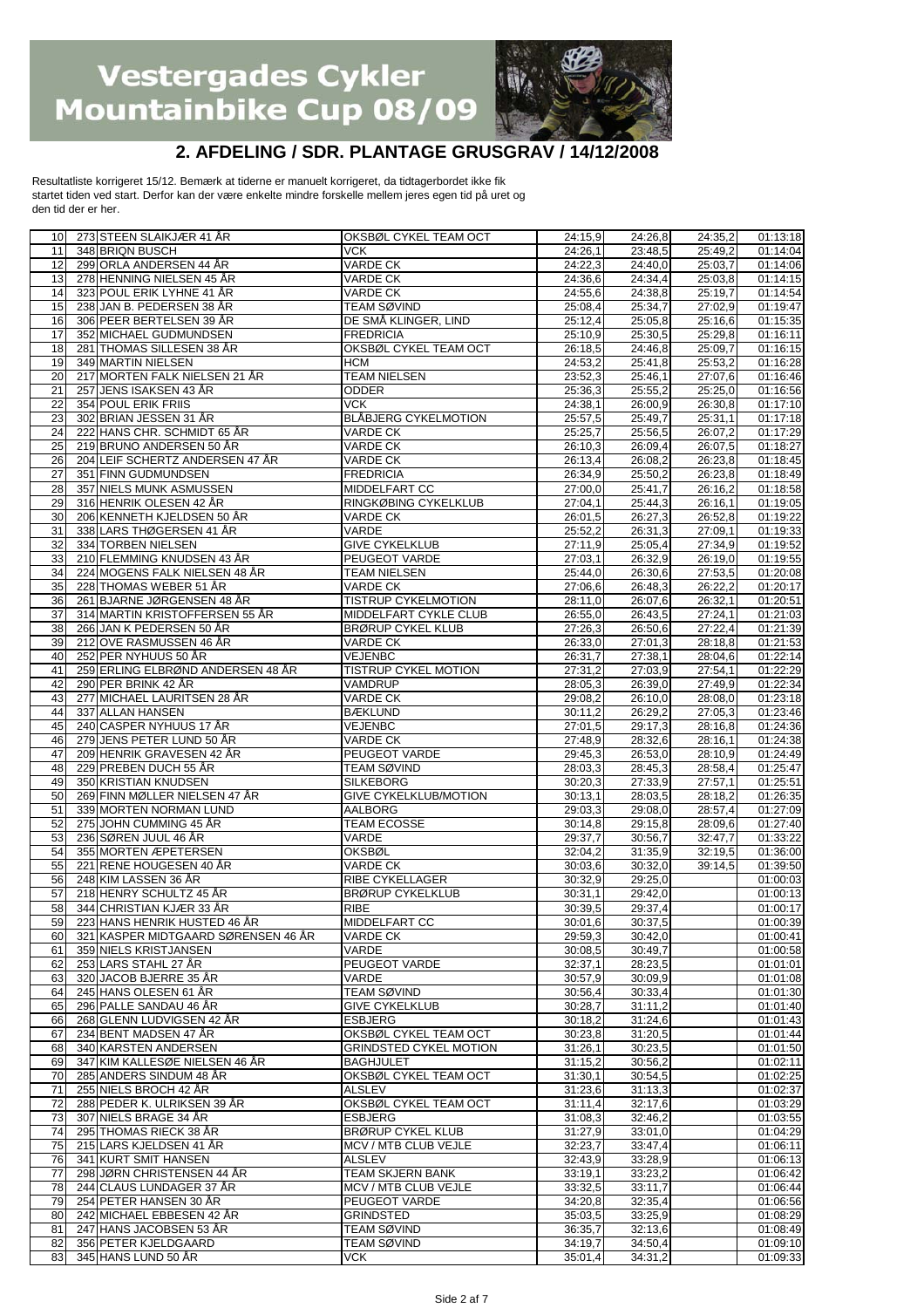

#### **2. AFDELING / SDR. PLANTAGE GRUSGRAV / 14/12/2008**

Resultatliste korrigeret 15/12. Bemærk at tiderne er manuelt korrigeret, da tidtagerbordet ikke fik startet tiden ved start. Derfor kan der være enkelte mindre forskelle mellem jeres egen tid på uret og den tid der er her.

| 84 | 310 REGNAR KNUDSEN 41 ÅR   | IGRINDSTED CYKEL MOTION            | 36:05,1 | 34:11,5 | 01:10:17   |
|----|----------------------------|------------------------------------|---------|---------|------------|
| 85 | 208 POUL BURGAARD 44 ÅR    | <b>PEUGEOT VARDE</b>               | 37:19,4 | 35:09,7 | 01:12:29   |
| 86 | 318 SØREN WELTZ 49 ÅR      | <b>TEAM MINUS 80 VÆGTKONSULENT</b> | 35:14,6 | 38:28,2 | 01:13:43   |
| 87 | 264 KAJ OVE NIELSEN 57 ÅR  | <b>HAC</b>                         | 38:23,8 | 36:21,4 | 01:14:45   |
| 88 | 284 ERIK FRANDSEN 47 ÅR    | <b>BYGMA ESBJERG</b>               | 37:49.8 | 39:18,4 | 01:17:08   |
| 89 | 262 THOMAS RASMUSSEN 16 ÅR | MCV / MTB CLUB VEJLE               | 24:35,1 | 24:25.5 | <b>DNF</b> |
| 89 | 213 PER MADSEN 39 ÅR       | <b>VARDE CK</b>                    | 30:59,5 |         | <b>DNF</b> |
| 89 | 203 CLAUS OSBÆCK 43 ÅR     | <b>VARDE CK</b>                    | 32:25,8 |         | <b>DNF</b> |
| 89 | 353 MICHAEL JENSEN         | <b>MCV</b>                         | 36:11,1 |         | <b>DNF</b> |
| 89 | 342 KAJ VERNER JENSEN      | <b>GRINDSTED CYKEL MOTION</b>      | 41:45,4 |         | <b>DNF</b> |
| 89 | 272 POVL SØRENSEN 48 ÅR    | <b>INORDENSKOV</b>                 | 55:49,9 |         | <b>DNF</b> |
| 89 | 358 JONAS RASMUSSEN        | <b>MIDDELFART CC</b>               | 16:30,8 |         | <b>DNF</b> |
| 89 | 343 KIM NØRBYGAARD         | <b>TCM</b>                         | 14:50,0 |         | <b>DNF</b> |

|                         | <b>Klasse: Sport</b> |                                       |                                     |          |          |          |          |            |
|-------------------------|----------------------|---------------------------------------|-------------------------------------|----------|----------|----------|----------|------------|
| Placer Nr.              |                      | <b>Navn</b>                           | <b>Klub</b>                         | $Lap1$ : | $Lap2$ : | $Lap3$ : | Lap $4:$ | Total:     |
| $\mathbf{1}$            |                      | 39 CHRISTIAN SLOTH CHRISTENSEN 23 ÅR  | <b>VARDE CK</b>                     | 19:01.0  | 19:00.7  | 19:52.5  | 19:57.8  | 01:16:52   |
| $\overline{c}$          |                      | 12 NIKLAS BLACH BANGSBRO 16 ÅR        | <b>VARDE CK</b>                     | 19:12.9  | 20:12,9  | 20:13.7  | 20:01.5  | 01:18:41   |
| 3                       |                      | 10 KAJ PEDERSEN 44 ÅR                 | <b>VARDE CK</b>                     | 19:20,4  | 20:06,2  | 20:13,7  | 20:19,3  | 01:19:00   |
| $\overline{\mathbf{4}}$ |                      | 29 ASBJØRN KRAGH ANDERSEN 16 ÅR       | <b>GLUD MARSTRAND JUNIOR</b>        | 19:31,4  | 20:09,4  | 21:43,3  | 20:16.8  | 01:20:41   |
| 5                       |                      | 27 JAN J. RASMUSSEN 38 ÅR             | <b>VARDE CK</b>                     | 19:48.0  | 20:15.3  | 21:16.1  | 20:33.6  | 01:20:53   |
| 6                       |                      | 3 THOMAS LUND 36 ÅR                   | <b>HERNING CK</b>                   | 20:26,4  | 21:12,7  | 21:11,5  | 20:47,0  | 01:22:38   |
| $\overline{7}$          |                      | 1 THOR MÅRTENSSON 35 ÅR               | <b>VARDE CK</b>                     | 20:52,1  | 20:48,8  | 21:10,4  | 21:28,3  | 01:23:20   |
| 8                       |                      | 18 SONNY HANSEN 34 ÅR                 | <b>VARDE CK</b>                     | 20:29,2  | 21:11,1  | 21:18.0  | 22:14.6  | 01:24:13   |
| 9                       |                      | 25 KIM BLACH 45 ÅR                    | <b>VARDE CK</b>                     | 20:50,9  | 21:03.2  | 21:32,5  | 22:01.3  | 01:24:28   |
| 10                      |                      | 9 TORBEN H. JENSEN 34 ÅR              | SIF SILKEBORG                       | 21:14,7  | 21:38,7  | 22:45,4  | 22:46.8  | 01:27:26   |
| $\overline{11}$         |                      | 4 LARS STORGAARD 43 ÅR                | <b>VARDE CK</b>                     | 26:37.8  | 21:15,5  | 20:32,5  | 20:09.8  | 01:27:36   |
| $\overline{12}$         |                      | 51 JANNICK CHARMIG 36 ÅR              | <b>ÅRHUS</b>                        | 20:54,6  | 21:19,2  | 24:29,2  | 22:18.5  | 01:28:01   |
| 13                      |                      | 46 JOHNNY S.HANSEN 38 ÅR              | <b>HERNING CK</b>                   | 21:41,7  | 21:48,7  | 22:48.4  | 22:57,8  | 01:28:17   |
| 14                      |                      | 47 THOMAS AARRUP 16 ÅR                | MCV / MTB CLUB VEJLE                | 21:21.2  | 24:30,0  | 21:05,7  | 22:35,8  | 01:28:33   |
| 15                      |                      | 60 KRISTOFFER JENSEN                  | <b>MCV</b>                          | 22:09.3  | 22:40,2  | 22:26.8  | 22:54,7  | 01:29:11   |
| 16                      |                      | 11 OLE KRISTENSEN 41 ÅR               | <b>VARDE CK</b>                     | 22:29,9  | 22:20,7  | 22:45.8  | 22:37,1  | 01:29:13   |
| 17                      |                      | 37 TORBEN KROG 22 ÅR                  | <b>VARDE CK</b>                     | 21:53,5  | 22:53,0  | 23:03,0  | 24:40,4  | 01:31:30   |
| $\overline{18}$         |                      | 19 NIELS-HENNING UHRE LAURIDSEN 20 ÅR | <b>ODDER CK</b>                     | 22:35,0  | 22:51,7  | 23:38,1  | 23:43.8  | 01:31:49   |
| 19                      |                      | 6 CHRISTIAN FAARTOFT 32 ÅR            | <b>SKJERN CYKLEKLUB</b>             | 22:51,8  | 23:01.7  | 23:54,1  | 23:23,4  | 01:32:11   |
| 20                      |                      | 40 SØREN CYKEL 29 ÅR                  | <b>VARDE CK</b>                     | 22:36.9  | 23:54,1  | 24:20.0  | 24:17.8  | 01:34:09   |
| 21                      |                      | 56 JESPER SKOV JENSEN                 | <b>ESBJERG</b>                      | 24:17.4  | 23:32,1  | 23:59,5  | 24:11.6  | 01:35:01   |
| $\overline{22}$         |                      | 65 JAN VESTERGAARD                    | <b>BORDING</b>                      | 23:29.6  | 23:45.8  | 24:27.5  | 25:23,0  | 01:36:06   |
| 23                      |                      | 24 STEEN KRUCHOV 50 ÅR                | <b>VARDE CK</b>                     | 23:35,5  | 23:54.8  | 24:28.6  | 25:08.8  | 01:36:08   |
| 24                      |                      | 35 BRIAN HANSEN 38 ÅR                 | MCV / MTB CLUB VEJLE                | 23:53.6  | 24:33,1  | 25:05.4  | 24:26.2  | 01:36:58   |
| 25                      |                      | 66 CHRISTIAN BØDKER                   | <b>ESBJERG</b>                      | 23:31,0  | 24:21.1  | 25:34,0  | 24:35,9  | 01:37:02   |
| 26                      |                      | 14 ERIK JØRGENSEN 52 ÅR               | <b>VARDE CK</b>                     | 24:09,4  | 24:19,1  | 25:02,6  | 24:53,5  | 01:37:24   |
| $\overline{27}$         |                      | 8 KARSTEN KRISTENSEN 43 ÅR            | <b>BYGMA ESBJERG</b>                | 23:49.8  | 24:16.5  | 25:17,5  | 25:30.3  | 01:37:54   |
| $\overline{28}$         |                      | 42 HANS J. MOURIDSEN 43 ÅR            | <b>TEAM SKJERN BANK</b>             | 24:16.2  | 24:28,0  | 25:29,3  | 25:11,0  | 01:38:24   |
| 29                      |                      | 7 ARNE SCHLÜTER 39 ÅR                 | <b>VARDE CK</b>                     | 23:39,5  | 24:41,1  | 25:39,0  | 25:28,6  | 01:38:28   |
| 30                      |                      | 36 STEFFEN SILLESEN 39 ÅR             | OKSBØL CYKEL TEAM OCT               | 25:41.2  | 23:59,7  | 24:36,0  | 25:43.3  | 01:39:00   |
| $\overline{31}$         |                      | 41 KARSTEN K. HANSEN 42 ÅR            | <b>VCK/TEAM BÆKLUND SERVICE TEK</b> | 25:02.7  | 24:42.9  | 25:54.2  | 26:06.8  | 01:40:47   |
| 32                      |                      | 55 KURT JACOBSEN                      | <b>SKJERN</b>                       | 25:16,9  | 25:22,9  | 25:35,3  | 26:04,9  | 01:41:20   |
| 33                      |                      | 13 FREDDY KRISTENSEN 40 ÅR            | <b>BYGMA ESBJERG</b>                | 25:00,2  | 25:45,6  | 26:06,8  | 26:05.3  | 01:41:58   |
| $\overline{34}$         |                      | 38 KNUD JOHANSEN 47 ÅR                | <b>SKJERN CYKLEKLUB</b>             | 25:30,7  | 26:01,8  | 26:32,7  | 26:04.9  | 01:43:10   |
| $\overline{35}$         |                      | 17 RICHARD MOREL 29 ÅR                | <b>ESBJERG GRUPPEN</b>              | 25:57.2  | 26:00,4  | 26:14,1  | 25:59,9  | 01:43:12   |
| 36                      |                      | 33 OLE ERIKSEN 50 ÅR                  | OKSBØL CYKEL TEAM OCT               | 26:09,3  | 27:03.7  | 27:49,1  | 27:00,1  | 01:47:02   |
| $\overline{37}$         |                      | 63 JOHNNY JENSEN                      | <b>RIBE</b>                         | 25:31,5  | 26:27,7  | 26:51.5  |          | 01:17:51   |
| $\overline{38}$         |                      | 64 BRIAN SCJØDT                       | <b>RIBE</b>                         | 25:33.3  | 26:21,0  | 33:59.5  |          | 01:24:54   |
| 39                      |                      | 26 TORBEN KIRKEGAARD 38 ÅR            | <b>SKJERN CYKELKLUB</b>             | 23:26,2  | 48:18,3  | 23:55,7  |          | 01:34:40   |
| 40                      |                      | 15 NICOLAI SØNNICHSEN 34 ÅR           | <b>BOV CC</b>                       | 24:55,4  | 24:44.1  |          |          | <b>DNF</b> |
| 40                      |                      | 67 CLAUS VALENTIN                     | <b>ESBJERG CK</b>                   | 15:50.0  |          |          |          | <b>DNF</b> |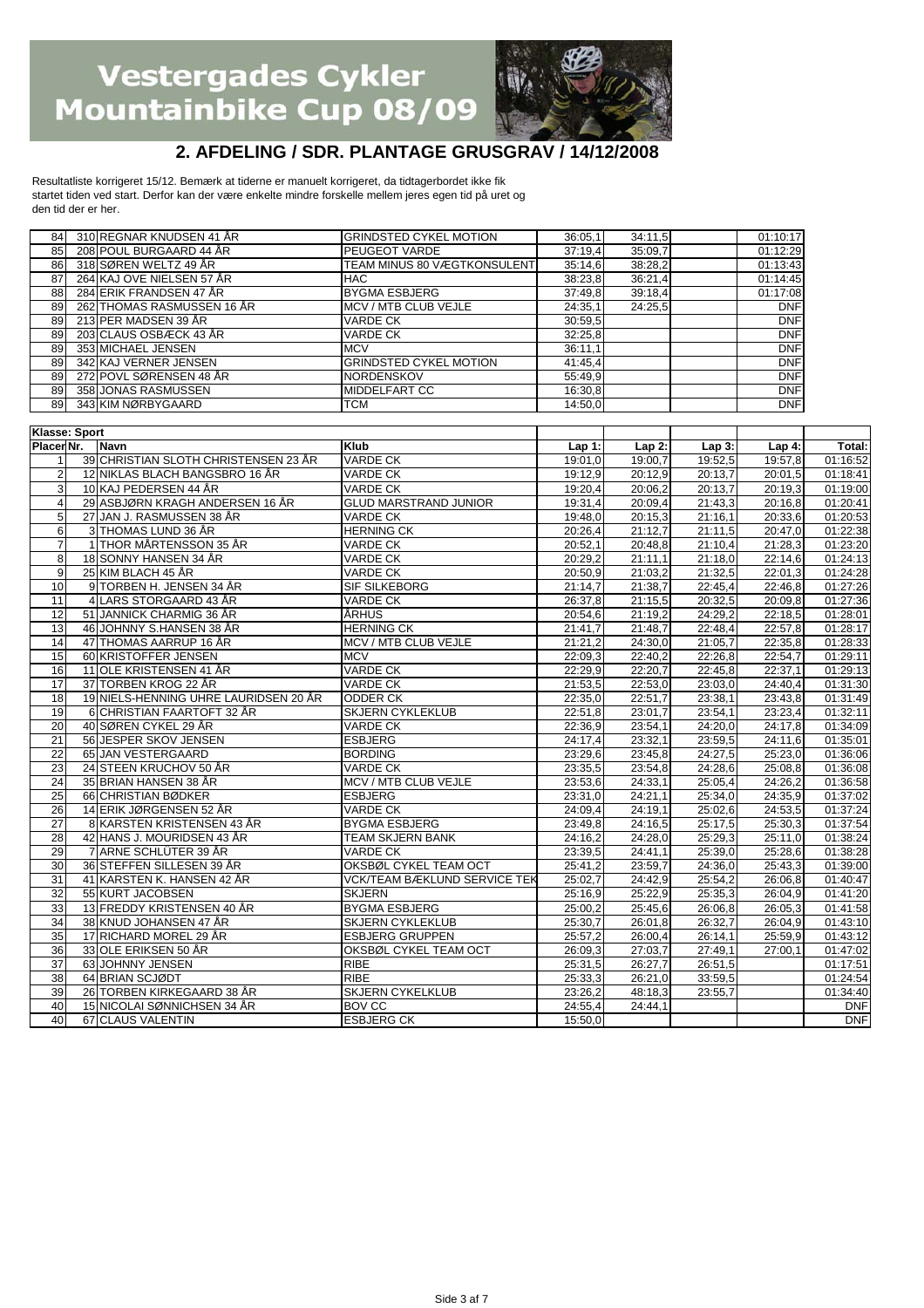

|                     | Klasse: Børn                         |                         | Afd 1.        | Afd 2.               | Afd 3.   | <b>Total point</b> |
|---------------------|--------------------------------------|-------------------------|---------------|----------------------|----------|--------------------|
| Placering Start nr. | <b>Navn</b>                          | Klub                    | $DNF = 18$    | $DNF = 14$ DNF = 0   |          |                    |
|                     |                                      |                         | <b>DNS=19</b> | $DNS = 14$ $DNS = 0$ |          |                    |
|                     | 707 CHRISTIAN DUUS STORGAARD (10 ÅR) | <b>VARDE CK</b>         | 0.7           | 0.7                  |          | 1,4                |
|                     | 717 ANTHON CHARMIG (10 ÅR)           | <b>CK ÄRHUS</b>         |               |                      |          |                    |
|                     | 711 EMIL HOLM BROCH (10 ÅR)          | <b>VARDE CK</b>         |               |                      |          | 6                  |
|                     | 701 NICOLAY DUUS STORGAARD (8 ÅR)    | VARDE                   |               |                      |          | 10                 |
| 5                   | 712 SØREN MOURIDSEN (10 ÅR)          | <b>BRAMMING</b>         |               |                      |          | 11                 |
| 6                   | 706 TOBIAS GEMMER KRISTENSEN (9 ÅR)  | <b>VARDE CK</b>         |               |                      |          | 12                 |
|                     | 705 MIKKEL ULRIKSEN (10 ÅR)          | <b>VRØGUM</b>           |               |                      |          | 15                 |
| 8                   | 718 MIKKEL BERTELSEN (8 ÅR)          | <b>HERNING CK</b>       |               | 11                   |          | 20                 |
| 9                   | 719 MALTE SKANNERUP (10 ÅR)          | <b>HERNING CK</b>       |               | 14                   |          | 20                 |
| 10                  | 710 KJARTAN KREBS (8 ÅR)             | <b>VRØGUM</b>           | 13            |                      |          | 22                 |
| 11                  | 702 ANNA L. STEFFENSEN (9 ÅR)        | <b>TEAM SPECIALIZED</b> | 17            | 6                    |          | 23                 |
| 12                  | 713 KARL-EMIL SLAIKJÆR (8 ÅR)        | <b>BLÅVAND</b>          | 10            | 14                   |          | 24                 |
| 13                  | 708 MORTEN STRANDBY HANSEN (10 ÅR)   | <b>ALSLEV</b>           | 11            | 14                   | $\Omega$ | 25                 |
| 14                  | 716 ANNE NOE LAUSEN (10 ÅR)          | <b>BRANDE MOTION</b>    | 12            | 14                   | $\Omega$ | 26                 |
| 15                  | 720 EMIL NISSEN (10 ÅR)              | <b>OKSBØL</b>           | 14            | 14                   |          | 28                 |
| 16                  | 704 EMIL LUND (7 ÅR)                 | <b>ESBJERG</b>          | 15            | 13                   |          | 28                 |
| 17                  | 722 OSCAR CHARMIG 8 ÅR               | ÅRHUS                   | 19            | 10                   |          | 29                 |
| 17                  | 714 ANDREA RAMSING BECK (7 ÅR)       | SDR. BORK               | 16            | 14                   |          | 30                 |
| 18                  | 721 JACOB SMIDTH HANSEN 9 ÅR         | VARDE                   | 19            | 12                   | $\Omega$ | 31                 |
| 19                  | 715 JONAS BACH GARBRECHT (10 ÅR)     | AAIG AABENRAA           | 18            | 14                   | 0        | 32                 |

|                     |                                     |                                        | Afd 1.        | Afd 2.               | Afd 3.   | <b>Total point</b> |
|---------------------|-------------------------------------|----------------------------------------|---------------|----------------------|----------|--------------------|
|                     | Klasse: Ungdom                      |                                        | $DNF = 24$    | $DNF = 23$ $DNF = 0$ |          |                    |
| Placering Start nr. | <b>Navn</b>                         | Klub                                   | <b>DNS=25</b> | $DNS = 23$ $DNS = 0$ |          |                    |
|                     | 607 SIMON THORBØLL PEDERSEN (13 ÅR) | <b>VARDE CK</b>                        | 0,7           | 0,7                  |          | 1,4                |
| $\overline{2}$      | 616 NIELS RASMUSSEN (13 ÅR)         | MCV / MTB CLUB VEJLE                   |               |                      | $\Omega$ | 4                  |
|                     | 615 NIKLAS EG (13 ÅR)               | <b>HERNING CK</b>                      |               |                      | $\Omega$ | 6                  |
|                     | 612 NIELS SVANE NIELSEN (12 ÅR)     | <b>VARDE CK</b>                        |               |                      | $\Omega$ | $9\,$              |
| 5                   | 625 NICOLAI LYHNE (13 ÅR)           | <b>VARDE CK</b>                        | 6             | 6                    | $\Omega$ | 12                 |
| 6                   | 602 LASSE NAJBJERG (13 ÅR)          | <b>VARDE CK</b>                        | 10            |                      | $\Omega$ | 17                 |
|                     | 605 MIKKEL EBBESEN (14 ÅR)          | <b>GRINDSTED</b>                       | 9             | 8                    | $\Omega$ | 17                 |
| 8                   | 617 ANNEMETTE K. HANSEN (14 ÅR)     | <b>VCK/TEAM BÆKLUND SERVICE TEKNIK</b> | 15            |                      | $\Omega$ | 19                 |
| 9                   | 613 EBBE HOLM BROCH (13 ÅR)         | <b>VARDE CK</b>                        | 14            | 11                   | $\Omega$ | 25                 |
| 10                  | 621 JONAS ANDERSEN (11 ÅR)          | <b>VARDE CK</b>                        | 16            | 9                    | $\Omega$ | 25                 |
| 11                  | 622 SIMEN LAUGESEN (13 ÅR)          | AARHUS 1900 MTB                        | 5             | 23                   | $\Omega$ | 28                 |
| 12                  | 606 KRISTOFFER LAURIDSEN (13 ÅR)    | <b>VARDE CK</b>                        | 19            | 10                   | $\Omega$ | 29                 |
| 13                  | 601 JONAS KOLLER NIELSEN (13 ÅR)    | OKSBØL CYKEL TEAM (OCT)                |               | 23                   | $\Omega$ | 30                 |
| 14                  | 603 JESPER SCHULTZ (12 ÅR)          | <b>VEJEN BC</b>                        | 12            | 19                   | $\Omega$ | 31                 |
| 15                  | 614 MIKKEL BACH GARBRECHT (11 ÅR)   | AAIG AABENRAA                          | 17            | 14                   | $\Omega$ | $\frac{31}{31}$    |
| 16                  | 624 TOBIAS SKANNERUP (13 ÅR)        | <b>HERNING CK</b>                      | 8             | 23                   | $\Omega$ |                    |
| 17                  | 618 IDA KRAGH ANDERSEN (11 ÅR)      | <b>MIDDELFART CC</b>                   | 20            | 12                   | $\Omega$ | 32                 |
| 18                  | 609 RASMUS BECK KNUDSEN (11 ÅR)     | <b>ESBJERG CR</b>                      | 11            | 23                   | $\Omega$ | 34                 |
| 19                  | 619 MICHAEL VIND NIELSEN (13 ÅR)    | OKSBØL CYKEL TEAM (OCT)                | 18            | 17                   | $\Omega$ | 35                 |
| 20                  | 620 MADS KROG NIELSEN (13 ÅR)       | <b>HERNING CK</b>                      | 13            | 23                   | 0        | 36                 |
| 21                  | 623 JEPPE KNUDSEN (13 ÅR)           | <b>GRINDSTED CYKEL MOTION</b>          | 21            | 15                   | $\Omega$ | 36                 |
| 22                  | 626 KASPER ANDERSEN 12 ÅR           | <b>GRINDSTED CYKEL MOTION</b>          | 25            | 13                   | $\Omega$ | 38                 |
| 23                  | 604 MARTIN LETH KJELDSEN (12 ÅR)    | MCV / MTB CLUB VEJLE                   | 25            | 16                   | $\Omega$ | 41                 |
| 24                  | 628 MIKKEL S HANSEN 11 ÅR           | <b>VCK</b>                             | 25            | 18                   | $\Omega$ | 43                 |
| 25                  | 611 FREJA KLEMMENSEN (11 ÅR)        | <b>VARDE CK</b>                        | 22            | 23                   | $\Omega$ | 45                 |
| 26                  | 627 ALEXANDER LARSEN                | <b>VCK</b>                             | 25            | 20                   | $\Omega$ | 45                 |
| 27                  | 610 EMIL L. STEFFENSEN (11 ÅR)      | <b>TEAM SPECIALIZED</b>                | 23            | 23                   | $\Omega$ | 46                 |
| 28                  | 630 ANDREAS JEPSEN 13 ÅR            | <b>VCK</b>                             | 25            | 21                   | $\Omega$ | 46                 |
| 29                  | 629 MADS LUND 13 ÅR                 | <b>VCK</b>                             | 25            | $\overline{22}$      | $\Omega$ | 47                 |
| 30                  | 608 KATRINE STOLTENBERG (12 ÅR)     | <b>VARDE CK</b>                        | 24            | 23                   | $\Omega$ | 47                 |

|                     |                                      |                                 | Afd 1.     | Afd 2.          | Afd 3.    | <b>Total point</b> |
|---------------------|--------------------------------------|---------------------------------|------------|-----------------|-----------|--------------------|
|                     | Klasse: Junior                       |                                 | $DNF = 10$ | $DNF = 9$       | $DNF = 0$ |                    |
| Placering Start nr. | <b>Navn</b>                          | Klub                            | $DNS = 10$ | $DNS = 10$      | $DNS = 0$ |                    |
|                     | 501 NICHLAS RASMUSSEN (14 ÅR)        | <b>VARDE CK</b>                 | 0,7        | 0,7             |           | 1,4                |
|                     | 507 MATHIAS HVID OLESEN (14 ÅR)      | <b>ESBJERG CR</b>               |            |                 |           |                    |
|                     | 502 CHRISTIAN LUNDAGER (14 ÅR)       | MCV / MTB CLUB VEJLE            |            |                 |           |                    |
|                     | 511 NIKOLAI KLAUSEN                  | VARDE                           | 10         |                 |           | 12                 |
|                     | 504 SIGURD KLEMMENSEN (13 ÅR)        | <b>VARDE CK</b>                 |            |                 |           | 13                 |
|                     | 505 NIELS BO WILHELMSEN (15 ÅR)      | AAIG AABENRAA                   |            | 10 <sup>1</sup> |           | 13                 |
|                     | 508 THORBJØRN KRISTENSEN (16 ÅR)     | <b>NÆSBJERG</b>                 |            |                 |           | 14                 |
|                     | 510 CHRISTIAN OLESEN                 | <b>RINGKØBING CC</b>            | 10         |                 |           | 14                 |
|                     | 503 JESPER SLOTH CHRISTENSEN (15 ÅR) | <b>LUNDERSKOV</b>               |            |                 |           | 16                 |
| 10                  | 506 HENRIK WELTZ (14 ÅR)             | TEAM MINUS 80 VÆGTKONSULENTERNE |            |                 |           | 16                 |
|                     | 509 THOR LARSEN                      | <b>SVENDBORG</b>                |            | 10              |           | 16                 |

|                     |                                   |                     | Afd 1.        | Afd 2.    | Afd 3.    | <b>Total point</b> |
|---------------------|-----------------------------------|---------------------|---------------|-----------|-----------|--------------------|
|                     | Klasse: Damer                     |                     | $DNF = 9$     | $DNF = 7$ | $DNF = 0$ |                    |
| Placering Start nr. | <b>Navn</b>                       | Klub                | <b>DNS=11</b> | $DNS = 7$ | $DNS = 0$ |                    |
|                     | 401 ANNI PLAUBORG (36 ÅR)         | TEAM FIT4RUN ODENSE | 0,7           |           |           | 2,7                |
|                     | 406 GITTE LUND (46 ÅR)            | VARDE               |               | 0.7       |           | 2,7                |
|                     | 410 SARA BRATEL (22 ÅR)           | <b>VARDE CK</b>     |               |           |           |                    |
|                     | 409 FIE DEGN LARSEN (14 ÅR)       | <b>HERNING CK</b>   |               |           |           | 10                 |
|                     | 402 ESSI LAUB CHRISTENSEN (50 ÅR) | <b>LUNDERSKOV</b>   |               |           |           | 11                 |
|                     | 408 BODIL NIELSEN (52 ÅR)         | AAIG AABENRAA       |               |           |           |                    |
|                     | 404 BENTE KLEMMENSEN (40 ÅR)      | VARDE               |               |           |           | 12                 |
|                     | 405 ANNETTE MOURIDSEN (43 ÅR)     | <b>BRAMMING</b>     |               |           |           | 14                 |
|                     | 403 VICKIE KRAMER (30 ÅR)         | CYKEL MOTION HØJFYN |               |           |           | 16                 |
| 10 <sup>1</sup>     | 407 NINA SCHULTZ NIELSEN (15 ÅR)  | <b>HERNING CK</b>   |               |           |           | 16                 |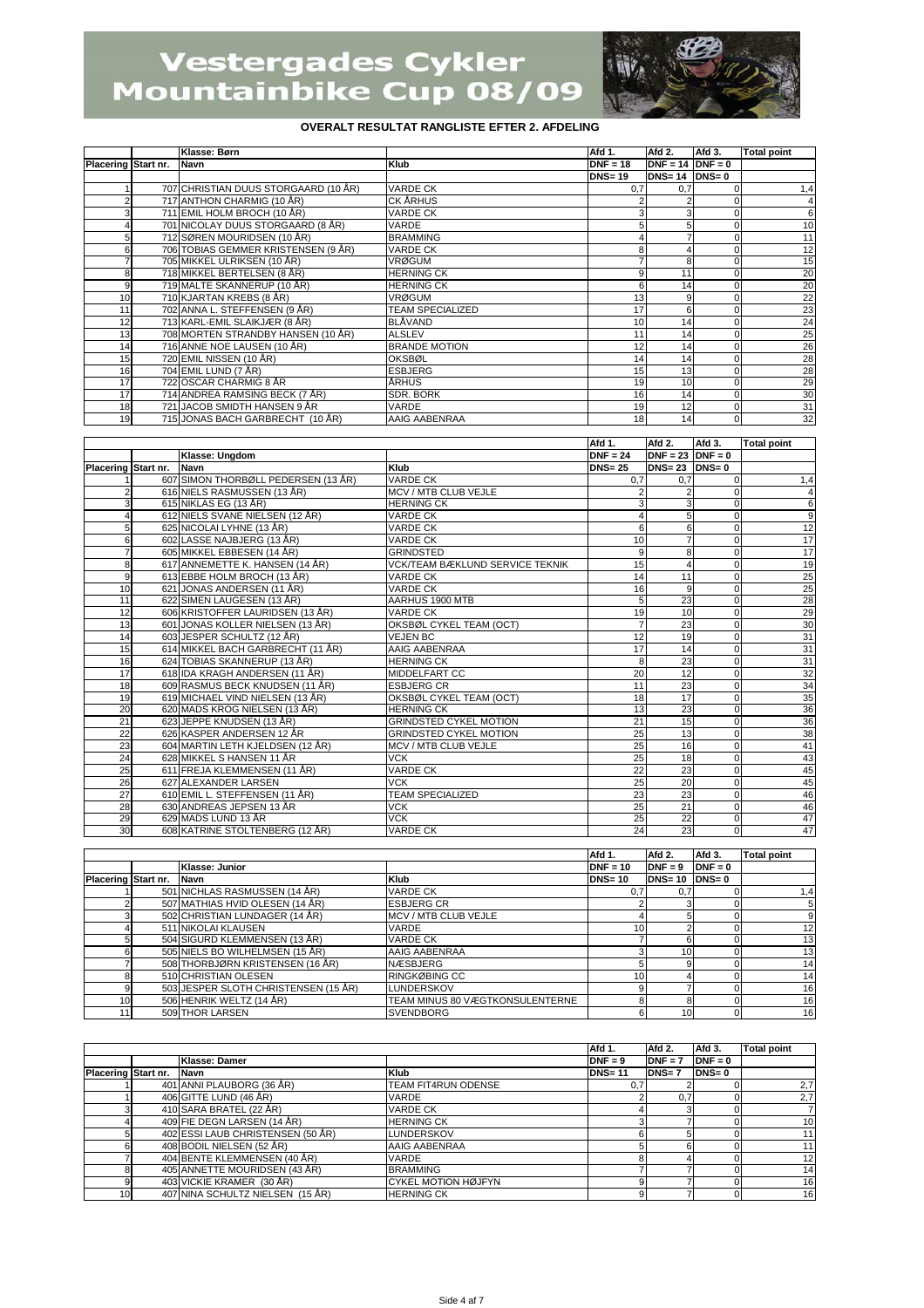

|                     |                                                           |                                          | Afd 1.           | Afd 2.                | Afd 3.           | <b>Total point</b>    |
|---------------------|-----------------------------------------------------------|------------------------------------------|------------------|-----------------------|------------------|-----------------------|
|                     | <b>Klasse: Motion</b>                                     |                                          | $DNF = 111$      | $DNF = 88$ DNF = 0    |                  |                       |
| Placering Start nr. | <b>Navn</b><br>270 SØREN KRAGH ANDERSEN (14 ÅR)           | Klub<br>MIDDELFART CC                    | <b>DNS=114</b>   | $DNS = 97$ $DNS = 0$  |                  |                       |
| $\overline{2}$      | 282 JESPER JAKOBSEN (24 ÅR)                               | AAIG AABENRAA                            | 0,7<br>5         | 0,7<br>$\overline{2}$ | 0<br>$\mathbf 0$ | 1,4<br>$\overline{7}$ |
| 3                   | 237 JAN KORTSEN (44 ÅR)                                   | MTBCHAT.DK                               | 3                |                       | 0                | $\overline{7}$        |
| $\overline{4}$      | 258 KARSTEN AAGAARD (44 ÅR)                               | TARP CYKEL MOTION                        | $\overline{4}$   | 5                     | 0                | $\boldsymbol{9}$      |
| 5                   | 293 MARTIN KROG (16 ÅR)                                   | <b>VARDE CK</b>                          | $\overline{2}$   | 8                     | $\mathbf 0$      | 10                    |
| 6                   | 280 LARS-ERIK KREBS (41 ÅR)                               | <b>VARDE CK</b>                          | $\overline{7}$   | 6                     | 0                | 13                    |
| $\overline{7}$      | 278 HENNING NIELSEN (45 ÅR)                               | <b>VARDE CK</b>                          | $\boldsymbol{9}$ | 13                    | $\mathbf 0$      | 22                    |
| 8                   | 260 NIELS BERGHOLT JØRGENSEN (17 ÅR)                      | <b>TISTRUP CYKELMOTION</b>               | 20               | 3                     | 0                | 23                    |
| 9                   | 299 ORLA ANDERSEN (44 ÅR)                                 | <b>VARDE CK</b>                          | 12               | 12                    | 0                | 24                    |
| 10                  | 273 STEEN SLAIKJÆR (41 ÅR)                                | OKSBØL CYKEL TEAM (OCT)                  | 15               | 10                    | 0                | 25                    |
| 11                  | 227 MAX STORGAARD (48 ÅR)                                 | <b>VARDE CK</b>                          | 24               |                       | $\mathbf 0$      | 31                    |
| 12                  | 222 HANS CHR. SCHMIDT (65 ÅR)                             | <b>VARDE CK</b>                          | 10               | 24                    | $\mathbf 0$      | 34                    |
| 13                  | 306 PEER BERTELSEN (39 ÅR)                                | DE SMÅ KLINGER, LIND                     | 21               | 16                    | 0                | 37                    |
| 14                  | 323 POUL ERIK LYHNE (41 ÅR)                               | VARDE CK                                 | 31               | 14                    | $\mathbf 0$      | 45                    |
| 15<br>16            | 257 JENS ISAKSEN (43 ÅR)<br>281 THOMAS SILLESEN (38 ÅR)   | ODDER<br>OKSBØL CYKEL TEAM (OCT)         | 26<br>30         | 21<br>18              | $\mathbf 0$<br>0 | 47<br>48              |
| 17                  | 302 BRIAN JESSEN (31 ÅR)                                  | <b>BLÅBJERG CYKELMOTION</b>              | 29               | 23                    | $\mathbf 0$      | 52                    |
| 18                  | 238 JAN B. PEDERSEN (38 ÅR)                               | TEAM SØVIND                              | 41               | 15                    | 0                | 56                    |
| 19                  | 314 MARTIN KRISTOFFERSEN (55 ÅR)                          | MIDDELFART CYKLE CLUB                    | 19               | 37                    | 0                | 56                    |
| 20                  | 334 TORBEN NIELSEN                                        | GIVE                                     | 27               | 32                    | 0                | 59                    |
| 21                  | 219 BRUNO ANDERSEN (50 ÅR)                                | <b>VARDE CK</b>                          | 37               | 25                    | $\mathbf 0$      | 62                    |
| 22                  | 206 KENNETH KJELDSEN (50 ÅR)                              | <b>VARDE CK</b>                          | 32               | 30                    | $\mathbf 0$      | 62                    |
| 23                  | 224 MOGENS FALK NIELSEN (48 ÅR)                           | TEAM NIELSEN                             | 34               | 34                    | 0                | 68                    |
| 24                  | 228 THOMAS WEBER (51 ÅR)                                  | <b>VARDE CK</b>                          | 33               | 35                    | $\mathsf 0$      | 68                    |
| 25                  | 210 FLEMMING KNUDSEN (43 ÅR)                              | PEUGEOT VARDE                            | 42               | 33                    | $\mathsf 0$      | 75                    |
| 26                  | 259 ERLING ELBRØND ANDERSEN (48 ÅR)                       | TISTRUP CYKEL MOTION                     | 35               | 41                    | 0                | 76                    |
| 27                  | 316 HENRIK OLESEN (42 ÅR)                                 | RINGKØBING CYKELKLUB                     | 49               | 29                    | $\mathbf 0$      | 78                    |
| 28                  | 261 BJARNE JØRGENSEN (48 ÅR)                              | TISTRUP CYKELMOTION                      | 44               | 36                    | 0                | 80                    |
| 29                  | 240 CASPER NYHUUS (17 ÅR)                                 | VEJENBC                                  | 36               | 45                    | 0                | 81                    |
| 30                  | 277 MICHAEL LAURITSEN (28 ÅR)                             | <b>VARDE CK</b>                          | 39               | 43                    | 0                | 82                    |
| 31                  | 252 PER NYHUUS (50 ÅR)                                    | VEJENBC                                  | 43               | 40                    | $\mathbf 0$      | 83                    |
| 32                  | 209 HENRIK GRAVESEN (42 ÅR)                               | PEUGEOT VARDE                            | 38               | 47                    | $\mathbf 0$      | 85                    |
| 33                  | 212 OVE RASMUSSEN (46 ÅR)                                 | <b>VARDE CK</b><br><b>VARDE CK</b>       | 54               | 39                    | 0                | 93                    |
| 34<br>35            | 279 JENS PETER LUND (50 ÅR)<br>266 JAN K PEDERSEN (50 ÅR) | <b>BRØRUP CYKEL KLUB</b>                 | 51<br>60         | 46<br>38              | 0<br>0           | 97<br>98              |
| 36                  | 269 FINN MØLLER NIELSEN (47 ÅR)                           | GIVE CYKELKLUB/MOTION                    | 50               | 50                    | 0                | 100                   |
| 37                  | 304 SVEN LAUSEN (42 ÅR)                                   | <b>BRANDE MOTION</b>                     | 6                | 97                    | $\mathbf 0$      | 103                   |
| 38                  | 290 PER BRINK (42 ÅR)                                     | VAMDRUP                                  | 63               | 42                    | $\mathbf 0$      | 105                   |
| 39                  | 216 KENNET JESSEN (38 ÅR)                                 | <b>VARDE CK</b>                          | 8                | 97                    | $\mathbf 0$      | 105                   |
| 40                  | 286 FREDDY KOLLER (44 ÅR)                                 | OKSBØL CYKEL TEAM (OCT)                  | 11               | 97                    | 0                | 108                   |
| 41                  | 262 THOMAS RASMUSSEN (16 ÅR)                              | MCV / MTB CLUB VEJLE                     | 22               | 88                    | $\mathbf 0$      | 110                   |
| 42                  | 211 HENNING DEIN (36 ÅR)                                  | <b>TEAM AKTIV WEEKEND</b>                | 13               | 97                    | $\mathbf 0$      | 110                   |
| 43                  | 239 KNUD THAYSEN (46 ÅR)                                  | <b>HERNING CK</b>                        | 14               | 97                    | 0                | 111                   |
| 44                  | 327 BRIAN BLOCH                                           | VARDE                                    | 16               | 97                    | 0                | 113                   |
| 45                  | 235 PER FRØKJÆR (52 ÅR)                                   | <b>VARDE CK</b>                          | 17               | 97                    | $\mathbf 0$      | 114                   |
| 46                  | 202 LARS R. SEVERINSEN (42 ÅR)                            | <b>VARDE CK</b>                          | 18               | 97                    | 0                | 115                   |
| 47                  | 214 HANS JØRN CHRISTENSEN (48 ÅR)                         | <b>VARDE CK</b>                          | 23               | 97                    | $\mathbf 0$      | 120                   |
| 48                  | 218 HENRY SCHULTZ (45 ÅR)                                 | <b>BRØRUP CYKELKLUB</b>                  | 64               | 57                    | 0                | 121                   |
| 49                  | 276 MICHAEL LUNDGAARD (32 ÅR)                             | VARDE                                    | 25               | 97                    | 0                | 122                   |
| 50<br>51            | 201 MOGENS KOBBELGAARD 42 ÅR<br>348 BRIQN BUSCH           | OKSBØL CYKEL TEAM OCT<br><b>VCK</b>      | 114<br>114       | 9<br>11               | $\mathbf 0$<br>0 | 123<br>125            |
| 52                  | 336 ANDREAS LYKKEGAARD                                    | <b>GISLEV</b>                            | 28               | 97                    | $\mathbf 0$      | 125                   |
| 53                  | 245 HANS OLESEN (61 ÅR)                                   | <b>TEAM SØVIND</b>                       | 62               | 64                    | 0                | 126                   |
| 54                  | 204 LEIF SCHERTZ ANDERSEN (47 ÅR)                         | VARDE CK                                 | 101              | 26                    | $\mathbf 0$      | 127                   |
| 55                  | 352 MICHAEL GUDMUNDSEN                                    | <b>FREDRICIA</b>                         | 114              | 17                    | $\Omega$         | 131                   |
| 56                  | 349 MARTIN NIELSEN                                        | <b>HCM</b>                               | 114              | 19                    | 0                | 133                   |
| 57                  | 223 HANS HENRIK HUSTED (46 ÅR)                            | MIDDELFART CC                            | 74               | 59                    | 0                | 133                   |
| 58                  | 253 LARS STAHL (27 ÅR)                                    | PEUGEOT VARDE                            | $\overline{71}$  | 62                    | $\mathbf 0$      | 133                   |
| 59                  | 217 MORTEN FALK NIELSEN 21 ÅR                             | <b>TEAM NIELSEN</b>                      | 114              | 20                    | 0                | 134                   |
| 60                  | 354 POUL ERIK FRIIS                                       | <b>VCK</b>                               | 114              | 22                    | $\mathbf 0$      | 136                   |
| 61                  | 321 KASPER MIDTGAARD SØRENSEN (46 ÅR)                     | <b>VARDE CK</b>                          | 77               | 60                    | $\mathsf 0$      | 137                   |
| 62                  | 285 ANDERS SINDUM (48 ÅR)                                 | OKSBØL CYKEL TEAM (OCT)                  | 67               | 70                    | $\mathbf 0$      | 137                   |
| 63                  | 225 JAKOB LYKKE (40 ÅR)                                   | ESBJERG                                  | 40               | 97                    | 0                | 137                   |
| 64                  | 320 JACOB BJERRE (35 ÅR)                                  | VARDE                                    | 76               | 63                    | $\mathbf 0$      | 139                   |
| 65<br>66            | 351 FINN GUDMUNDSEN<br>357 NIELS MUNK ASMUSSEN            | <b>FREDRICIA</b><br>MIDDELFART CC        | 114<br>114       | 27<br>28              | $\mathbf 0$<br>0 | 141<br>142            |
| 67                  | 256 TORBEN ANDERSSON (38 ÅR)                              | NÆSBY CYKELMOTION                        | 45               | 97                    | $\mathbf 0$      | 142                   |
| 68                  | 255 NIELS BROCH (42 ÅR)                                   | <b>ALSLEV</b>                            | 72               | 71                    | $\mathbf 0$      | 143                   |
| 69                  | 271 KELD HANSEN (47 ÅR)                                   | NÆSBY CYKEL MOTION                       | 46               | 97                    | 0                | 143                   |
| 70                  | 236 SØREN JUUL (46 ÅR)                                    | VARDE                                    | 91               | 53                    | $\mathbf 0$      | 144                   |
| 71                  | 330 OLE NIELSEN                                           | VARDE                                    | 47               | 97                    | $\mathbf 0$      | 144                   |
| 72                  | 338 LARS THØGERSEN 41 ÅR                                  | VARDE                                    | 114              | 31                    | $\mathbf 0$      | 145                   |
| 73                  | 317 JASON COOK (0 ÅR)                                     | TARP                                     | 48               | 97                    | 0                | 145                   |
| 74                  | 296 PALLE SANDAU (46 ÅR)                                  | <b>GIVE CYKELKLUB</b>                    | 81               | 65                    | $\mathbf 0$      | 146                   |
| 75                  | 205 GORM LYKKE (38 ÅR)                                    | <b>ESBJERG GRUPPEN</b>                   | 52               | 97                    | $\mathsf 0$      | 149                   |
| 76                  | 303 MARTIN VELLING (0 ÅR)                                 | WESTWIND BORK HAVN                       | 53               | 97                    | 0                | 150                   |
| 77                  | 221 RENE HOUGESEN (40 ÅR)                                 | <b>VARDE CK</b>                          | 97               | 55                    | $\mathbf 0$      | 152                   |
| 78                  | 324 KLAUS IVERSEN                                         | <b>BRAMMING</b>                          | 55               | 97                    | $\mathbf 0$      | 152                   |
| 79                  | 307 NIELS BRAGE (34 ÅR)                                   | <b>ESBJERG</b>                           | 80               | 73                    | 0                | 153                   |
| 80                  | 328 POUL ERIK LAURIDSEN                                   | SKJERN                                   | 56               | 97<br>72              | 0<br>$\mathbf 0$ | 153                   |
| 81<br>82            | 288 PEDER K. ULRIKSEN (39 ÅR)<br>331 PETER JENSEN         | OKSBØL CYKEL TEAM (OCT)<br><b>OUTRUP</b> | 82<br>57         | 97                    | $\mathbf 0$      | 154<br>154            |
| 83                  | 268 GLENN LUDVIGSEN (42 ÅR)                               | <b>ESBJERG</b>                           | 89               | 66                    | 0                | 155                   |
| 84                  | 326 JENS O LAURIDSEN                                      | <b>RIBE</b>                              | 58               | 97                    | $\mathbf 0$      | 155                   |
| 85                  | 274 THOMAS PELCH (34 ÅR)                                  | SKANDERBORG                              | 59               | 97                    | $\mathbf 0$      | 156                   |
| 86                  | 337 ALLAN HANSEN                                          | <b>BÆKLUND</b>                           | 114              | 44                    | $\mathbf 0$      | 158                   |
| 87                  | 295 THOMAS RIECK (38 ÅR)                                  | <b>BRØRUP CYKEL KLUB</b>                 | 84               | 74                    | $\mathbf 0$      | 158                   |
| 88                  | 213 PER MADSEN (39 ÅR)                                    | <b>VARDE CK</b>                          | 70               | 88                    | $\mathbf 0$      | 158                   |
| 89                  | 313 RUBEN BJERREGAARD (46 ÅR)                             | <b>HERNING CK</b>                        | 61               | 97                    | $\mathbf 0$      | 158                   |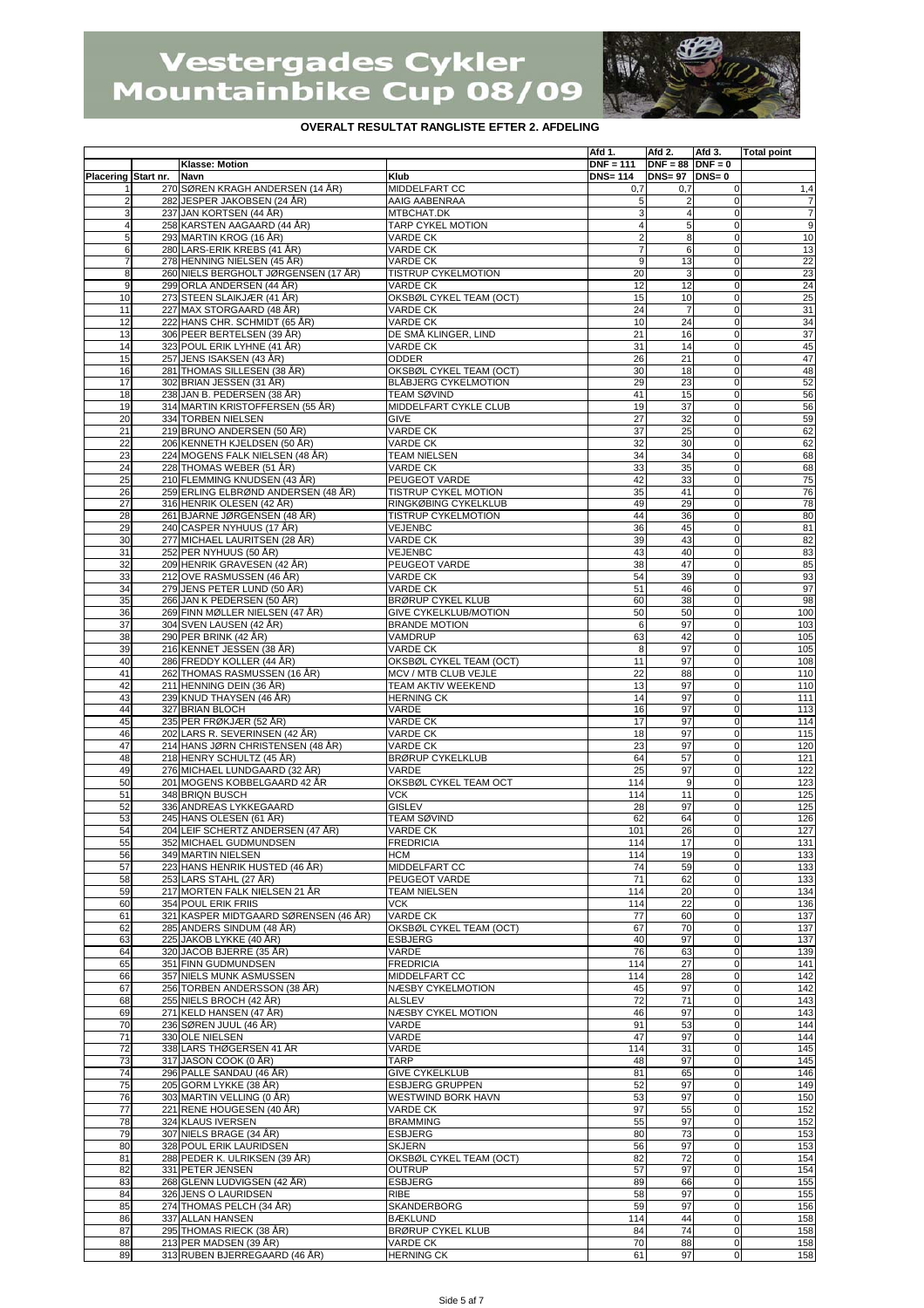

| 90  | 229 PREBEN DUCH 55 ÅR                | <b>TEAM SØVIND</b>            | 114   | 48 | $\mathbf{0}$   | 162 |
|-----|--------------------------------------|-------------------------------|-------|----|----------------|-----|
| 91  | 233 JACOB ANDERSEN (37 ÅR)           | WESTWIND BORK HAVN            | 65    | 97 | $\mathbf 0$    | 162 |
| 92  | 350 KRISTIAN KNUDSEN                 | <b>SILKEBORG</b>              | 114   | 49 | $\Omega$       | 163 |
| 93  | 203 CLAUS OSBÆCK (43 ÅR)             | <b>VARDE CK</b>               | 75    | 88 | $\mathbf 0$    | 163 |
| 94  | 263 CASPER THULIN (37 ÅR)            | <b>HERAKLES</b>               | 66    | 97 | $\mathbf 0$    | 163 |
| 95  | 244 CLAUS LUNDAGER (37 ÅR)           | MCV / MTB CLUB VEJLE          | 86    | 78 | $\mathbf 0$    | 164 |
| 96  | 339 MORTEN NORMAN LUND               | <b>AALBORG</b>                | 114   | 51 | $\mathbf 0$    | 165 |
| 97  | 287 NIELS HØJBERG NIELSEN (44 ÅR)    | OKSBØL CYKEL TEAM (OCT)       | 68    | 97 | $\Omega$       | 165 |
| 98  | 275 JOHN CUMMING 45 ÅR               | <b>TEAM ECOSSE</b>            | 114   | 52 | $\Omega$       | 166 |
| 99  | 305 VAGN LAUSTSEN (45 ÅR)            | <b>BRANDE MOTION</b>          | 69    | 97 | $\mathbf 0$    | 166 |
| 100 | 355 MORTEN ÆPETERSEN                 | <b>OKSBØL</b>                 | 114   | 54 | $\Omega$       | 168 |
| 101 | 248 KIM LASSEN 36 ÅR                 | <b>RIBE CYKELLAGER</b>        | 114   | 56 | $\mathbf{0}$   | 170 |
| 102 | 312 KEN LARSEN (46 ÅR)               | <b>HERNING CK</b>             | 73    | 97 | $\mathbf{0}$   | 170 |
| 103 | 298 JØRN CHRISTENSEN (44 ÅR)         | <b>TEAM SKJERN BANK</b>       | 94    | 77 | $\Omega$       | 171 |
| 104 | 344 CHRISTIAN KJÆR 33 ÅR             | <b>RIBE</b>                   | 114   | 58 | $\mathbf 0$    | 172 |
| 105 | 254 PETER HANSEN (30 ÅR)             | PEUGEOT VARDE                 | 95    | 79 | $\overline{0}$ | 174 |
| 106 | 359 NIELS KRISTJANSEN                | VARDE                         | 114   | 61 | $\mathbf 0$    | 175 |
| 107 | 310 REGNAR KNUDSEN (41 ÅR)           | <b>GRINDSTED CYKEL MOTION</b> | 92    | 83 | $\Omega$       | 175 |
| 108 | 291 MICHAEL STAHL (41 ÅR)            | <b>VAMDRUP</b>                | 78    | 97 | $\Omega$       | 175 |
| 109 | 329 BRIAN PEDERSEN                   | <b>BILLUND</b>                | 79    | 97 | $\mathbf 0$    | 176 |
| 110 | 230 JAN THOMSEN (41 ÅR)              | <b>VARDE CK</b>               | 83    | 97 | $\Omega$       | 180 |
| 111 | 234 BENT MADSEN 47 ÅR                | OKSBØL CYKEL TEAM OCT         | 114   | 67 | $\mathbf 0$    | 181 |
| 112 | 340 KARSTEN ANDERSEN                 | <b>GRINDSTED CYKEL MOTION</b> | 114   | 68 | $\mathbf 0$    | 182 |
| 113 | 220 THYGE A. NICOLAISEN (43 ÅR)      | <b>BRØRUP CYKEL KLUB</b>      | 85    | 97 | $\Omega$       | 182 |
| 114 | 347 KIM KALLESØE NIELSEN 46 ÅR       | <b>BAGHJULET</b>              | 114   | 69 | $\mathbf 0$    | 183 |
| 115 | 318 SØREN WELTZ (49 ÅR)              | TEAM MINUS 80 VÆGTKONSULENT   | 98    | 85 | $\overline{0}$ | 183 |
| 116 | 332 EBBE JUHL PEDERSEN               | <b>RCC</b>                    | 87    | 97 | $\Omega$       | 184 |
| 117 | 309 KIM MOURITSEN (37 ÅR)            | <b>ESBJERG</b>                | 88    | 97 | $\mathbf 0$    | 185 |
| 118 | 215 LARS KJELDSEN (41 ÅR)            | MCV / MTB CLUB VEJLE          | 111   | 75 | $\Omega$       | 186 |
| 119 | 242 MICHAEL EBBESEN (42 ÅR)          | <b>GRINDSTED</b>              | 99    | 88 | $\Omega$       | 187 |
| 120 | 301 ARNE KOPP SØRENSEN (54 ÅR)       | ØLGOD                         | 90    | 97 | $\mathbf 0$    | 187 |
| 121 | 341 KURT SMIT HANSEN                 | <b>ALSLEV</b>                 | 114   | 76 | $\mathbf 0$    | 190 |
| 122 | 247 HANS JACOBSEN (53 ÅR)            | <b>TEAM SØVIND</b>            | 110   | 80 | $\mathbf 0$    | 190 |
| 123 | 264 KAJ OVE NIELSEN (57 ÅR)          | <b>HAC</b>                    | 104   | 86 | $\Omega$       | 190 |
| 124 | 294 JES CHR. WILHELMSEN (55 ÅR)      | AAIG AABENRAA                 | 93    | 97 | $\mathbf 0$    | 190 |
| 125 | 208 POUL BURGAARD (44 ÅR)            | PEUGEOT VARDE                 | 108   | 84 | $\mathbf 0$    | 192 |
| 126 | 300 JEPPE MIDTGAARD SØRENSEN (41 ÅR) |                               | 96    | 97 | $\Omega$       | 193 |
| 127 | 356 PETER KJELDGAARD                 | <b>TEAM SØVIND</b>            | 114   | 81 | $\mathbf 0$    | 195 |
| 128 | 345 HANS LUND 50 ÅR                  | <b>VCK</b>                    | 114   | 82 | $\overline{0}$ | 196 |
| 129 | 267 HENNING HANSEN (47 ÅR)           | <b>ESBJERG</b>                | 100   | 97 | $\Omega$       | 197 |
| 130 | 319 NIELS JØRGENSUNESEN (47 ÅR)      | <b>TISTRUP CYKELMOTION</b>    | 102   | 97 | $\mathbf 0$    | 199 |
| 131 | 333 VAGNER JENSEN                    | <b>SKJERN</b>                 | 103   | 97 | $\Omega$       | 200 |
| 132 | 284 ERIK FRANDSEN 47 ÅR              | <b>BYGMA ESBJERG</b>          | 114   | 87 | $\mathbf 0$    | 201 |
| 133 | 272 POVL SØRENSEN 48 ÅR              | NORDENSKOV                    | 114   | 88 | $\mathbf 0$    | 202 |
| 134 | 343 KIM NØRBYGAARD                   | <b>TCM</b>                    | 114   | 88 | $\Omega$       | 202 |
| 135 | 358 JONAS RASMUSSEN                  | MIDDELFART CC                 | 114   | 88 | $\mathbf 0$    | 202 |
| 136 | 353 MICHAEL JENSEN                   | <b>MCV</b>                    | 114   | 88 | $\Omega$       | 202 |
| 137 | 342 KAJ VERNER JENSEN                | <b>GRINDSTED CYKEL MOTION</b> | 114   | 88 | $\mathbf 0$    | 202 |
| 138 | 322 BENNY LAGE (36 ÅR)               | <b>VARDE CK</b>               | 105   | 97 | $\mathbf{0}$   | 202 |
| 139 | 232 BØRGE FREDERICHSEN (50 ÅR)       | SKJERN Å CAMPING              | 106   | 97 | $\mathbf 0$    | 203 |
| 140 | 325 TOMMY TERKILDSEN                 | <b>GIVE</b>                   | 107   | 97 | $\mathbf 0$    | 204 |
| 141 | 335 BRIAN PEDERSEN                   | <b>BILLUND</b>                | 109   | 97 | $\Omega$       | 206 |
| 142 | 249 BO JØRGENSEN (30 ÅR)             | <b>BYGMA ESBJERG</b>          | 111   | 97 | $\Omega$       | 208 |
| 143 | 308 JACOB JENSEN (26 ÅR)             | <b>ESBJERG</b>                | $111$ | 97 | $\overline{0}$ | 208 |

|                     | Klasse: Sport                           |                                        | Afd 1.     | Afd 2.               | Afd 3.      | <b>Total point</b>                                                                      |
|---------------------|-----------------------------------------|----------------------------------------|------------|----------------------|-------------|-----------------------------------------------------------------------------------------|
|                     |                                         |                                        | $DNF = 50$ | $DNF = 40$ $DNF = 0$ |             |                                                                                         |
| Placering Start nr. | Navn                                    | Klub                                   | $DNS = 58$ | $DNS = 42$ $DNS = 0$ |             |                                                                                         |
|                     | 39 CHRISTIAN SLOTH CHRISTENSEN (23 ÅR)  | <b>VARDE CK</b>                        | 0,7        | 0,7                  |             | 1,4                                                                                     |
|                     | 12 NIKLAS BLACH BANGSBRO (16 ÅR)        | <b>VARDE CK</b>                        |            |                      | $\Omega$    | $\overline{4}$                                                                          |
|                     | 10 KAJ PEDERSEN (44 ÅR)                 | <b>VARDE CK</b>                        |            |                      | $\Omega$    | $\overline{7}$                                                                          |
|                     | 3 THOMAS LUND (36 ÅR)                   | <b>HERNING CK</b>                      | 3          | 6                    | 0           | $\overline{9}$                                                                          |
|                     | 4 LARS STORGAARD (43 ÅR)                | <b>VARDE CK</b>                        | 5          | 11                   | $\mathbf 0$ | 16                                                                                      |
| 6                   | 51 JANNICK CHARMIG (36 ÅR)              | <b>ÅRHUS</b>                           | 6          | 12                   | $\mathbf 0$ | 18                                                                                      |
|                     | 9 TORBEN H. JENSEN (34 ÅR)              | <b>SIF SILKEBORG</b>                   | 10         | 10                   | $\mathbf 0$ | $\begin{array}{r}\n 20 \\ 20 \\ \hline\n 21\n \end{array}$                              |
| 8                   | 18 SONNY HANSEN (34 ÅR)                 | <b>VARDE CK</b>                        | 12         | 8                    | $\mathbf 0$ |                                                                                         |
| 9                   | 27 JAN J. RASMUSSEN (38 ÅR)             | <b>VARDE CK</b>                        | 16         | 5                    | 0           |                                                                                         |
| 10                  | 25 KIM BLACH (45 ÅR)                    | <b>VARDE CK</b>                        | 14         | 9                    | $\Omega$    |                                                                                         |
| 11                  | 1 THOR MÅRTENSSON (35 ÅR)               | <b>VARDE CK</b>                        | 17         |                      | $\Omega$    |                                                                                         |
| 12                  | 46 JOHNNY S.HANSEN (38 ÅR)              | <b>HERNING CK</b>                      | 13         | 13                   | $\mathbf 0$ | $\begin{array}{r} 23 \\ 24 \\ 26 \\ \hline 35 \\ 35 \\ \hline 36 \\ \hline \end{array}$ |
| 13                  | 37 TORBEN KROG (22 ÅR)                  | <b>VARDE CK</b>                        | 18         | 17                   | 0           |                                                                                         |
| 14                  | 47 THOMAS AARRUP (16 ÅR)                | MCV / MTB CLUB VEJLE                   | 21         | 14                   | $\Omega$    |                                                                                         |
| 15                  | 11 OLE KRISTENSEN (41 ÅR)               | <b>VARDE CK</b>                        | 20         | 16                   | $\mathbf 0$ |                                                                                         |
| 16                  | 19 NIELS-HENNING UHRE LAURIDSEN (20 ÅR) | <b>ODDER CK</b>                        | 24         | 18                   | $\mathbf 0$ | 42                                                                                      |
| 17                  | 60 KRISTOFFER JENSEN                    | <b>MCV</b>                             | 28         | 15                   | $\mathbf 0$ | 43                                                                                      |
| 18                  | 40 SØREN CYKEL (29 ÅR)                  | <b>VARDE CK</b>                        | 25         | 20                   | $\Omega$    | 45                                                                                      |
| 19                  | 48 RUNE HEMMINGSEN (22 ÅR)              | MTBCHAT.DK / WEBIKE FYN                |            | 42                   | $\Omega$    | 49                                                                                      |
| 20                  | 50 PETER TROELSEN (22 ÅR)               | <b>MULTI ATLETEN</b>                   | 8          | 42                   | $\Omega$    | 50                                                                                      |
| 21                  | 44 ALEXANDER LAUGESEN (15 ÅR)           | AARHUS 1900 MTB                        | 9          | 42                   | $\Omega$    | 51                                                                                      |
| $\overline{22}$     | 56 JESPER SKOV JENSEN                   | <b>ESBJERG</b>                         | 30         | 21                   | $\Omega$    | 51                                                                                      |
| 23                  | 34 BJARNE HØJGAARD (0 ÅR)               | <b>HERNING CK</b>                      | 11         | 42                   | $\Omega$    | 53                                                                                      |
| 24                  | 24 STEEN KRUCHOV (50 ÅR)                | <b>VARDE CK</b>                        | 32         | 23                   | $\Omega$    | 55                                                                                      |
| 25                  | 54 JAN S PEDERSEN                       | OMK                                    | 15         | 42                   | $\Omega$    | 57                                                                                      |
| 26                  | 14 ERIK JØRGENSEN (52 ÅR)               | <b>VARDE CK</b>                        | 33         | 26                   | $\mathbf 0$ | 59                                                                                      |
| 27                  | 20 KLAUS LUND (35 ÅR)                   | <b>VARDE CK</b>                        | 19         | 42                   | $\Omega$    | 61                                                                                      |
| 28                  | 36 STEFFEN SILLESEN (39 ÅR)             | OKSBØL CYKEL TEAM (OCT)                | 31         | 30                   | $\Omega$    | 61                                                                                      |
| 29                  | 29 ASBJØRN KRAGH ANDERSEN 16 ÅR         | <b>GLUD MARSTRAND JUNIOR</b>           | 58         | Δ                    | 0           | 62                                                                                      |
| 30                  | 8 KARSTEN KRISTENSEN (43 ÅR)            | <b>BYGMA ESBJERG</b>                   | 36         | 27                   | $\mathbf 0$ | 63                                                                                      |
| 31                  | 2 OLE KLEMMENSEN (43 ÅR)                | <b>VARDE CK</b>                        | 22         | 42                   | $\Omega$    | 64                                                                                      |
| 32                  | 49 MARTIN QUIST (30 ÅR)                 | <b>MULTI ATLETEN</b>                   | 23         | 42                   | $\Omega$    | 65                                                                                      |
| 33                  | 41 KARSTEN K. HANSEN (42 ÅR)            | <b>VCK/TEAM BÆKLUND SERVICE TEKNIK</b> | 35         | 31                   | $\Omega$    | 66                                                                                      |
| 34                  | 55 KURT JACOBSEN                        | <b>SKJERN</b>                          | 34         | 32                   | 0           | 66                                                                                      |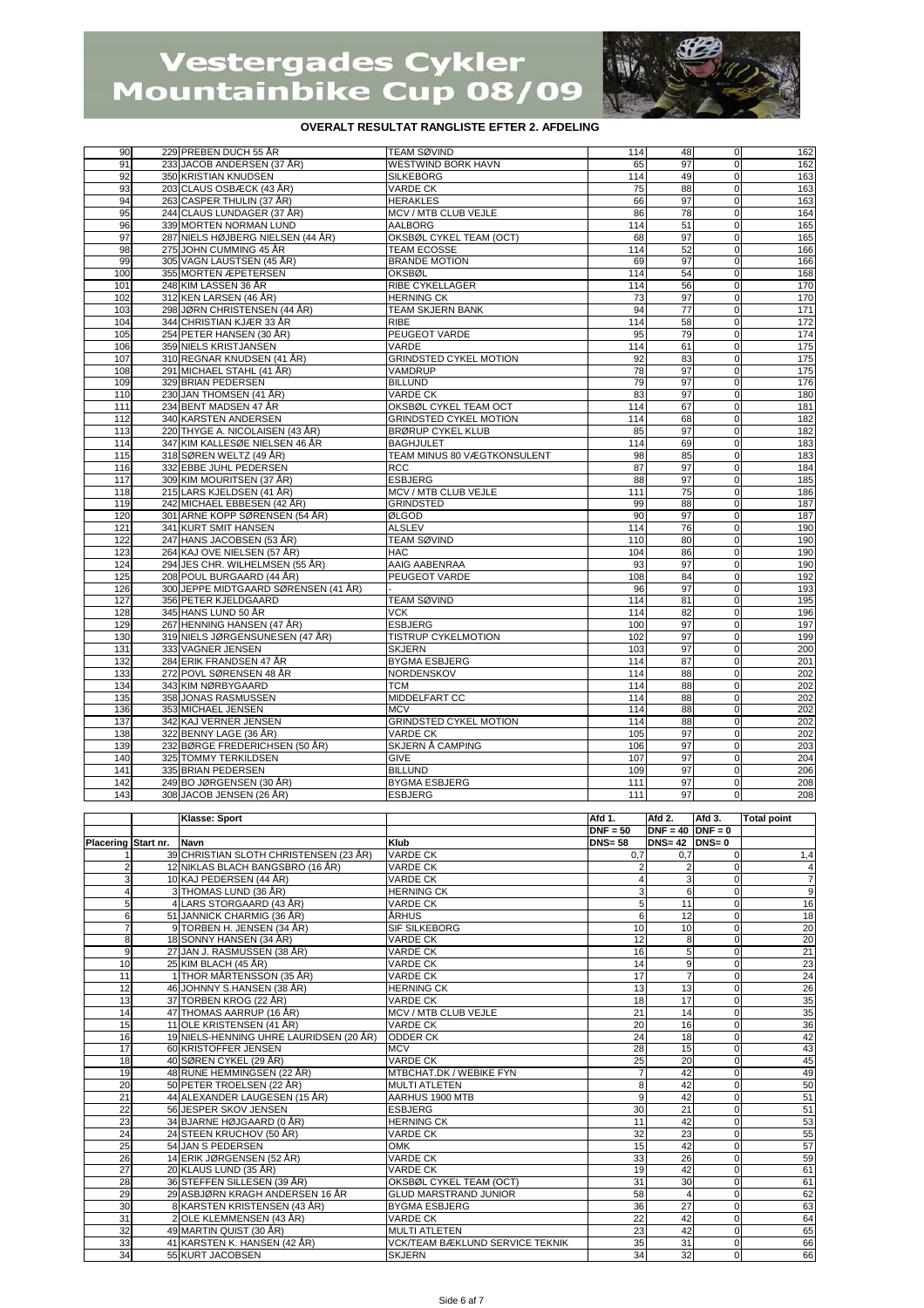

| 35 | 7 ARNE SCHLÜTER (39 ÅR)       | <b>VARDE CK</b>              | 38 | 29 | $\Omega$    | 67              |
|----|-------------------------------|------------------------------|----|----|-------------|-----------------|
| 36 | 16 JENS BANG (30 ÅR)          | <b>CYKEL MOTION HØJFYN</b>   | 26 | 42 | $\Omega$    | 68              |
| 37 | 26 TORBEN KIRKEGAARD (38 ÅR)  | <b>SKJERN CYKELKLUB</b>      | 29 | 39 | $\Omega$    | 68              |
| 38 | 35 BRIAN HANSEN (38 ÅR)       | MCV / MTB CLUB VEJLE         | 44 | 24 | $\Omega$    | 68              |
| 39 | 6 CHRISTIAN FAARTOFT (32 ÅR)  | <b>SKJERN CYKLEKLUB</b>      | 50 | 19 | $\Omega$    | 69              |
| 40 | 32 NIELS LIST HANSEN (34 ÅR)  | ÅМК                          | 27 | 42 | $\Omega$    | 69              |
| 41 | 42 HANS J. MOURIDSEN (43 ÅR)  | <b>TEAM SKJERN BANK</b>      | 43 | 28 | $\Omega$    | 71              |
| 42 | 17 RICHARD MOREL (29 ÅR)      | <b>ESBJERG GRUPPEN</b>       | 40 | 35 | $\Omega$    | 75              |
| 43 | 38 KNUD JOHANSEN (47 ÅR)      | <b>SKJERN CYKLEKLUB</b>      | 42 | 34 | $\Omega$    | 76              |
| 44 | 53 CLAUS BUGGE                | <b>SKANDERBORG</b>           | 37 | 42 | $\Omega$    | 79              |
| 45 | 65 JAN VESTERGAARD            | <b>BORDING</b>               | 58 | 22 | $\Omega$    | 80              |
| 46 | 43 MICHAEL BEITER (41 ÅR)     | <b>TEAM SKJERN BANK</b>      | 39 | 42 | $\mathbf 0$ | 81              |
| 47 | 33 OLE ERIKSEN (50 ÅR)        | OKSBØL CYKEL TEAM (OCT)      | 46 | 36 | $\mathbf 0$ | 82              |
| 48 | 62 JØRN OLSEN                 | <b>HERNING</b>               | 41 | 42 | $\Omega$    | 83              |
| 49 | 66 CHRISTIAN BØDKER           | <b>ESBJERG</b>               | 58 | 25 | $\Omega$    | 83              |
| 50 | 15 NICOLAI SØNNICHSEN (34 ÅR) | BOV CC                       | 45 | 40 | $\Omega$    | 85              |
| 51 | 59 BRIAN MARTINSEN            | <b>CMH</b>                   | 47 | 42 | $\Omega$    | 89              |
| 52 | 13 FREDDY KRISTENSEN (40 ÅR)  | <b>BYGMA ESBJERG</b>         | 57 | 33 | $\Omega$    | 90              |
| 53 | 58 KENNETH NIELSEN            | <b>CMH</b>                   | 48 | 42 | $\Omega$    | 90              |
| 54 | 22 IB NIELSEN (45 ÅR)         | SYDBYENS CYKLEKLUB KOLDING   | 49 | 42 | $\Omega$    | 91              |
| 55 | 61 JOHNNY HØJDAM              | <b>MVC</b>                   | 51 | 42 | $\Omega$    | 93              |
| 56 | 45 KENNET NIELSEN (31 ÅR)     | CYKLING LANGELAND/MTBCHAT.DK | 52 | 42 | $\Omega$    | 94              |
| 57 | 52 ESPEN ALBERTS              | <b>EGTVED</b>                | 53 | 42 | $\mathbf 0$ | 95              |
| 58 | 63 JOHNNY JENSEN              | RIBE                         | 58 | 37 | $\Omega$    | 95              |
| 59 | 28 PER CEDERBERG (37 ÅR)      | AAIG AABENRAA                | 54 | 42 | $\Omega$    | 96              |
| 60 | 64 BRIAN SCJØDT               | <b>RIBE</b>                  | 58 | 38 | $\Omega$    | 96              |
| 61 | 57 CARSTEN MARTINSEN          | <b>CMH</b>                   | 55 | 42 | $\Omega$    | 97              |
| 62 | 23 ULRIK OLSEN (49 ÅR)        | SYDBYENS CYKLEKLUB KOLDING   | 56 | 42 | $\Omega$    | $\frac{98}{98}$ |
| 63 | 67 CLAUS VALENTIN             | <b>ESBJERG CK</b>            | 58 | 40 | $\Omega$    |                 |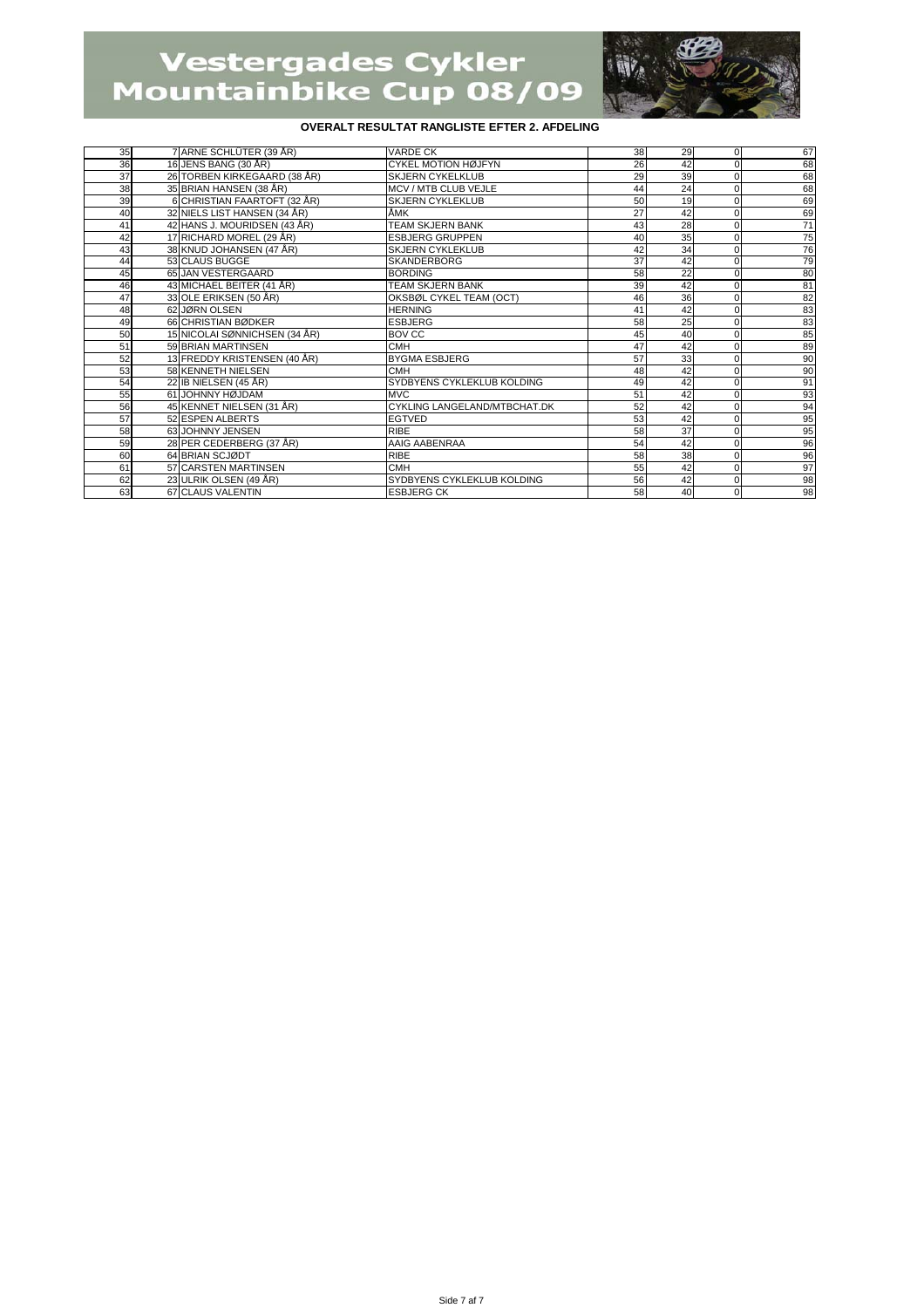*Rettet 12-01-2009 / 21:54*



## **3. AFDELING / MILITÆRSKOVEN DEN 11.01.2009**

|                         | Klasse: Børn |                                   |                                     |          |                                  |          |                                  |
|-------------------------|--------------|-----------------------------------|-------------------------------------|----------|----------------------------------|----------|----------------------------------|
|                         | Placer Nr.   | <b>Navn</b>                       | Klub                                | Lap 1:   | Total:                           |          |                                  |
|                         |              | 717 ANTHON CHARMIG - 10           | CK ÅRHUS                            |          | 24:29,1 (Total Tid: 00:24:29,11) |          |                                  |
| $\overline{2}$          |              | 707 CHRISTIAN DUUS STORGAARD - 10 | <b>VARDE CK</b>                     |          | 25:30,8 (Total Tid: 00:25:30,79) |          |                                  |
|                         |              |                                   |                                     |          |                                  |          |                                  |
| 3 <sup>1</sup>          |              | 711 EMIL HOLM BROCH - 10          | <b>VARDE CK</b>                     |          | 26:43,5 (Total Tid: 00:26:43,50) |          |                                  |
| 4                       |              | 703 ANDERS LETH KJELDSEN - 10     | MCV / MTB CLUB VEJLE                |          | 30:56,3 (Total Tid: 00:30:56,31) |          |                                  |
| 5                       |              | 712 SØREN MOURIDSEN - 10          | <b>BRAMMING</b>                     |          | 31:23,1 (Total Tid: 00:31:23,05) |          |                                  |
| 6                       |              | 718 MIKKEL BERTELSEN - 8          | <b>HERNING CK</b>                   |          | 32:26,3 (Total Tid: 00:32:26,35) |          |                                  |
| $\overline{7}$          |              | 710 KJARTAN KREBS - 8             | <b>VRØGUM</b>                       |          | 32:29,7 (Total Tid: 00:32:29,72) |          |                                  |
|                         |              |                                   |                                     |          |                                  |          |                                  |
| 8                       |              | 722 OSCAR CHARMIG - 8             | <b>ÅRHUS</b>                        |          | 32:36,6 (Total Tid: 00:32:36,63) |          |                                  |
| 9                       |              | 701 NICOLAY DUUS STORGAARD - 8    | VARDE                               |          | 32:38,4 (Total Tid: 00:32:38,40) |          |                                  |
| 10                      |              | 705 MIKKEL ULRIKSEN - 10          | <b>VRØGUM</b>                       |          | 36:36,9 (Total Tid: 00:36:36,87) |          |                                  |
| 11                      |              | 724 ESBEN HJERNILD                | VARDE                               |          | 38:33,7 (Total Tid: 00:38:33,68) |          |                                  |
|                         |              |                                   |                                     |          |                                  |          |                                  |
| 12                      |              | 723 EMIL EBBESEN - 9              | <b>GRINDSTED</b>                    |          | 44:26,3 (Total Tid: 00:44:26,34) |          |                                  |
| 13                      |              | 704 EMIL LUND - 7                 | <b>ESBJERG</b>                      |          | 44:31,7 (Total Tid: 00:44:31,67) |          |                                  |
| 14                      |              | 702 ANNA L. STEFFENSEN - 9        | <b>TEAM SPECIALIZED</b>             |          | 05:44,4 (Total Tid: 01:05:44,37) |          |                                  |
|                         |              |                                   |                                     |          |                                  |          |                                  |
|                         |              |                                   |                                     |          |                                  |          |                                  |
| Klasse: Ungdom          |              |                                   |                                     |          |                                  |          |                                  |
| Placer Nr.              |              | Navn                              | Klub                                | $Lap1$ : | Total:                           |          |                                  |
| 11                      |              | 607 SIMON THORBØLL PEDERSEN - 13  | <b>VARDE CK</b>                     |          | 27:12,9 (Total Tid: 00:27:12,86) |          |                                  |
| $\overline{2}$          |              | 616 NIELS RASMUSSEN - 13          | MCV / MTB CLUB VEJLE                |          | 28:20,8 (Total Tid: 00:28:20,77) |          |                                  |
| 3                       |              | 612 NIELS SVANE NIELSEN - 12      | VARDE CK                            |          | 28:39,7 (Total Tid: 00:28:39,72) |          |                                  |
|                         |              |                                   |                                     |          |                                  |          |                                  |
| $4 \overline{ }$        |              | 601 JONAS KOLLER NIELSEN - 13     | OKSBØL CYKEL TEAM (OCT)             |          | 30:22,8 (Total Tid: 00:30:22,82) |          |                                  |
| 5 <sub>5</sub>          |              | 625 NICOLAI LYHNE - 13            | <b>VARDE CK</b>                     |          | 30:25,9 (Total Tid: 00:30:25,92) |          |                                  |
| 6                       |              | 617 ANNEMETTE K. HANSEN - 14      | <b>VCK/TEAM BÆKLUND SERVICE TEK</b> |          | 30:31,8 (Total Tid: 00:30:31,81) |          |                                  |
| $\overline{7}$          |              | 613 EBBE HOLM BROCH - 13          | <b>VARDE CK</b>                     |          |                                  |          |                                  |
|                         |              |                                   |                                     |          | 31:52,3 (Total Tid: 00:31:52,32) |          |                                  |
| 8                       |              | 605 MIKKEL EBBESEN - 14           | <b>GRINDSTED</b>                    |          | 33:06,8 (Total Tid: 00:33:06,80) |          |                                  |
| 9                       |              | 634 JONAS BIRN                    | <b>HOLSTEBRO</b>                    |          | 33:13,4 (Total Tid: 00:33:13,38) |          |                                  |
| 10                      |              | 604 MARTIN LETH KJELDSEN - 12     | MCV / MTB CLUB VEJLE                |          | 33:35,6 (Total Tid: 00:33:35,62) |          |                                  |
|                         |              |                                   |                                     |          |                                  |          |                                  |
| 11                      |              | 621 JONAS ANDERSEN - 11           | <b>VARDE CK</b>                     |          | 33:45,1 (Total Tid: 00:33:45,11) |          |                                  |
| 12                      |              | 631 CHRISTIAN ZEEBERG - 13        | <b>VARDE CYKLECLUB</b>              |          | 33:46,5 (Total Tid: 00:33:46,51) |          |                                  |
| 13                      |              | 602 LASSE NAJBJERG - 13           | <b>VARDE CK</b>                     |          | 34:42,8 (Total Tid: 00:34:42,79) |          |                                  |
| 14                      |              | 627 ALEXANDER GEJL LARSEN - 13    | <b>VCK</b>                          |          | 36:22,9 (Total Tid: 00:36:22,93) |          |                                  |
|                         |              |                                   |                                     |          |                                  |          |                                  |
| 15                      |              | 603 JESPER SCHULTZ - 12           | <b>VEJEN BC</b>                     |          | 37:11,7 (Total Tid: 00:37:11,75) |          |                                  |
| 16                      |              | 606 KRISTOFFER LAURIDSEN - 13     | <b>VARDE CK</b>                     |          | 37:49,4 (Total Tid: 00:37:49,43) |          |                                  |
| 17                      |              | 626 KASPER ANDERSEN - 12          | <b>GRINDSTED CYKEL MOTION</b>       |          | 38:07,6 (Total Tid: 00:38:07,63) |          |                                  |
| 18                      |              | 630 ANDREAS JEPSEN - 13           | VARDE                               |          | 39:37,8 (Total Tid: 00:39:37,82) |          |                                  |
|                         |              |                                   |                                     |          |                                  |          |                                  |
| 19                      |              | 633 SIMON HENNEBERG               | <b>SIG</b>                          |          | 40:55,7 (Total Tid: 00:40:55,73) |          |                                  |
| 20                      |              | 632 JENS BALLING                  | <b>VARDE SIG</b>                    |          | 41:44,2 (Total Tid: 00:41:44,24) |          |                                  |
| 21                      |              | 629 MADS LUND - 13                | <b>VARDE CYKELKLUB</b>              |          | 47:07,2 (Total Tid: 00:47:07,19) |          |                                  |
|                         |              |                                   |                                     |          |                                  |          |                                  |
| 22                      |              | 610 EMIL L. STEFFENSEN - 11       | <b>TEAM SPECIALIZED</b>             |          | 50:49,1 (Total Tid: 00:50:49,07) |          |                                  |
|                         |              |                                   |                                     |          |                                  |          |                                  |
| Klasse: Junior          |              |                                   |                                     |          |                                  |          |                                  |
| Placer Nr.              |              | Navn                              | Klub                                | $Lap1$ : | $Lap2$ :                         | $Lap3$ : | Total:                           |
|                         |              |                                   |                                     |          |                                  |          |                                  |
| 11                      |              | 501 NICHLAS RASMUSSEN - 14        | <b>VARDE CK</b>                     | 15:33,6  | 25:25,8                          |          | 26:25,3 (Total Tid: 01:07:24,78) |
| $\overline{c}$          |              | 511 NIKOLAI CLAUSEN -             | <b>VARDE CK</b>                     | 15:38,8  | 26:10,0                          |          | 27:14,8 (Total Tid: 01:09:03,65) |
| 3                       |              | 507 MATHIAS HVID OLESEN - 14      | <b>ESBJERG CR</b>                   | 16:09,1  | 29:16,0                          |          | 32:33,5 (Total Tid: 01:17:58,56) |
| $4 \overline{ }$        |              | 502 CHRISTIAN LUNDAGER - 14       | MCV / MTB CLUB VEJLE                | 17:22,8  | 31:30,3                          |          | 32:44,4 (Total Tid: 01:21:37,41) |
|                         |              |                                   |                                     |          |                                  |          |                                  |
| 5                       |              | 504 SIGURD KLEMMENSEN - 13        | <b>VARDE CK</b>                     | 18:25,7  | 34:36,4                          |          | 36:04,7 (Total Tid: 01:29:06,78) |
| $6 \mid$                |              | 506 HENRIK WELTZ - 14             | TEAM -80 VÆGTKONSULENT-ESB          | 20:16,9  | 32:52,7                          |          |                                  |
|                         |              |                                   |                                     |          |                                  |          | 37:59,3 (Total Tid: 01:31:08,85) |
|                         |              |                                   |                                     |          |                                  |          |                                  |
| $\overline{7}$          |              | 512 ADAM BANG                     | VCK                                 | 21:19,8  | 35:44,5                          |          | 38:17,8 (Total Tid: 01:35:22,20) |
|                         |              |                                   |                                     |          |                                  |          |                                  |
| Klasse: Damer           |              |                                   |                                     |          |                                  |          |                                  |
| Placer Nr.              |              | Navn                              | Klub                                | $Lap1$ : | $Lap2$ :                         | $Lap3$ : | Total:                           |
| 11                      |              |                                   | VARDE                               |          |                                  |          |                                  |
|                         |              | 406 GITTE LUND - 46               |                                     | 17:41,4  | 29:41,2                          |          | 30:56,9 (Total Tid: 01:18:19,59) |
| $\overline{2}$          |              | 412 NINA LUND - 22                | <b>VARDE CYKELKLUB</b>              | 17:44,3  | 30:11,1                          |          | 32:48,4 (Total Tid: 01:20:43,93) |
| $\mathbf{3}$            |              | 401 ANNI PLAUBORG - 36            | <b>TEAM FIT4RUN ODENSE</b>          | 20:03,6  | 33:37,3                          |          | 35:36,1 (Total Tid: 01:29:17,00) |
| 4 <sup>1</sup>          |              | 411 ANNE - METTE MORTENSEN - 43   | <b>TEAM FIT4RUN</b>                 | 20:11,6  | 35:24,6                          |          | 36:59,7 (Total Tid: 01:32:35,95) |
| 5 <sub>l</sub>          |              | 410 SARA BRATEL - 22              | <b>VARDE CK</b>                     | 21:02,6  | 37:34.2                          |          | 40:19,3 (Total Tid: 01:38:56,11) |
|                         |              |                                   |                                     |          |                                  |          |                                  |
| 6                       |              | 402 ESSI LAUB CHRISTENSEN - 50    | LUNDERSKOV                          | 23:09,0  | 41:05,0                          |          | (Total Tid: 01:04:13,97)         |
| $\overline{7}$          |              | 413 ANNI JEPSEN                   | VARDE                               | 23:37,9  | 42:19,7                          |          | (Total Tid: 01:05:57,60)         |
|                         |              |                                   |                                     |          |                                  |          |                                  |
| <b>Klasse: Motion</b>   |              |                                   |                                     |          |                                  |          |                                  |
| Placer Nr.              |              | Navn                              | Klub                                | $Lap1$ : | $Lap2$ :                         | $Lap3$ : | Total:                           |
|                         |              |                                   |                                     |          |                                  |          |                                  |
| 11                      | 282          | JESPER JAKOBSEN - 24              | AAIG AABENRAA                       | 15:36,5  | 26:41,9                          |          | 27:25,1 (Total Tid: 01:09:43,52) |
| $\overline{2}$          |              | 202 LARS R. SEVERINSEN - 42       | <b>VARDE CK</b>                     | 16:01,5  | 26:43,8                          |          | 27:33,2 (Total Tid: 01:10:18,48) |
| $\overline{\mathbf{3}}$ |              | 227 MAX STORGAARD - 48            | <b>VARDE CK</b>                     | 15:35,2  | 26:54,0                          |          | 27:31,2 (Total Tid: 01:10:00,39) |
| $4 \overline{ }$        |              | 239 KNUD THAYSEN - 46             | <b>HERNING CK</b>                   | 16:42,8  | 26:57,1                          |          | 27:22,7 (Total Tid: 01:11:02,58) |
|                         |              |                                   |                                     |          |                                  |          |                                  |
| 5 <sub>5</sub>          |              | 280 LARS - ERIK KREBS - 41        | <b>VARDE CK</b>                     | 15:40,0  | 27:21,0                          |          | 28:19,9 (Total Tid: 01:11:20,88) |
| 6                       |              | 216 KENNET JESSEN - 38            | <b>VARDE CK</b>                     | 16:03,0  | 28:10,4                          |          | 28:00,4 (Total Tid: 01:12:13,88) |
| $\overline{7}$          |              | 258 KARSTEN AAGAARD - 44          | TARP CYKEL MOTION                   | 15:59,1  | 27:29,6                          |          | 28:48,7 (Total Tid: 01:12:17,50) |
| 8                       |              |                                   |                                     |          |                                  |          |                                  |
|                         |              | 270 SØREN KRAGH ANDERSEN - 14     | MIDDELFART CC                       | 15:37,8  | 27:56,7                          |          | 28:45,5 (Total Tid: 01:12:20,02) |
| 9                       |              | 237 JAN KORTSEN - 44              | MTBCHAT.DK                          | 16:10,9  | 27:52,3                          |          | 28:19,6 (Total Tid: 01:12:22,71) |
| 10                      |              | 201 MOGENS KOBBELGAARD - 42       | OKSBØL CYKEL TEAM (OCT)             | 16:47,7  | 27:33,9                          |          | 28:40,3 (Total Tid: 01:13:01,93) |
| 11                      |              | 281 THOMAS SILLESEN - 38          | OKSBØL CYKEL TEAM (OCT)             | 16:46,5  | 27:42,2                          |          | 29:03,4 (Total Tid: 01:13:32,06) |
|                         |              |                                   |                                     |          |                                  |          |                                  |
| 12                      |              | 334 TORBEN NIELSEN - 0            | <b>GIVE CYKELKLUB MOTION</b>        | 16:00,3  | 28:36,0                          |          | 29:28,1 (Total Tid: 01:14:04,34) |
| 13                      |              | 278 HENNING NIELSEN - 45          | VARDE CK                            | 16:04,7  | 29:04,2                          |          | 29:23,2 (Total Tid: 01:14:32,13) |
| 14                      |              | 299 ORLA ANDERSEN - 44            | VARDE CK                            | 16:06,2  | 28:51,3                          |          | 29:39,6 (Total Tid: 01:14:37,17) |
| 15                      |              | 217 MORTEN FALK NIELSEN - 21      | <b>TEAM NIELSEN</b>                 | 15:41,6  | 28:19,0                          |          | 30:58,5 (Total Tid: 01:14:59,13) |
|                         |              |                                   |                                     |          |                                  |          |                                  |
| 16                      |              | 260 NIELS BERGHOLT JØRGENSEN - 17 | <b>TISTRUP CYKELMOTION</b>          | 15:57,3  | 28:58.8                          |          | 30:20,1 (Total Tid: 01:15:16,10) |
| 17                      |              | 262 THOMAS RASMUSSEN - 16         | MCV / MTB CLUB VEJLE                | 16:07,7  | 29:02,8                          |          | 30:09,7 (Total Tid: 01:15:20,25) |
| 18                      |              | 306 PEER BERTELSEN - 39           | DE SMÅ KLINGER, LIND                | 16:19,9  | 29:18,3                          |          | 30:09,4 (Total Tid: 01:15:47,69) |
|                         |              |                                   |                                     |          |                                  |          |                                  |
| 19                      |              | 323 POUL ERIK LYHNE - 41          | VARDE CK                            | 17:20,0  | 03:47,2                          |          | 55:18,3 (Total Tid: 01:16:25,44) |
| 20                      |              | 259 ERLING ELBRØND ANDERSEN - 48  | TISTRUP CYKEL MOTION                | 17:16,8  | 29:43,0                          |          | 29:52,5 (Total Tid: 01:16:52,23) |
| 21                      |              | 257 JENS ISAKSEN - 43             | <b>ODDER</b>                        | 17:35,7  | 29:22,9                          |          | 29:56,4 (Total Tid: 01:16:55,05) |
| 22                      |              | 352 MICHAEL GUDMONDSEN -          | <b>FREDERICIA TRI</b>               | 17:53,9  | 59:00,0                          |          | 00:00,1 (Total Tid: 01:17:02,93) |
|                         |              |                                   |                                     |          |                                  |          |                                  |
| 23                      |              | 302 BRIAN JESSEN - 31             | <b>BLÅBJERG CYKELMOTION</b>         | 16:52,0  | $\pmb{\times}$                   |          | x (Total Tid: 01:17:11,31)       |
| 24                      |              | 222 HANS CHR. SCHMIDT - 65        | <b>VARDE CK</b>                     | 17:13,7  | $\pmb{\times}$                   |          | x (Total Tid: 01:17:16,52)       |
| 25                      |              | 210 FLEMMING KNUDSEN - 43         | PEUGEOT VARDE                       | 18:03,5  | 29:17,1                          |          | 29:58,4 (Total Tid: 01:17:19,04) |
|                         |              |                                   |                                     |          |                                  |          |                                  |
| 26                      |              | 238 JAN B. PEDERSEN - 38          | <b>TEAM SØVIND</b>                  | 18:00,0  | 29:18,8                          |          | 30:35,7 (Total Tid: 01:17:54,43) |
| 27                      |              | 293 MARTIN KROG - 16              | <b>VARDE CK</b>                     | 16:44,7  | $\boldsymbol{\mathsf{x}}$        |          | x (Total Tid: 01:18:15,62)       |
| 28                      |              | 338 LARS THØGERSEN - 41           | VARDE                               | 17:52,3  | 30:39,3                          |          | 31:28,2 (Total Tid: 01:19:59,76) |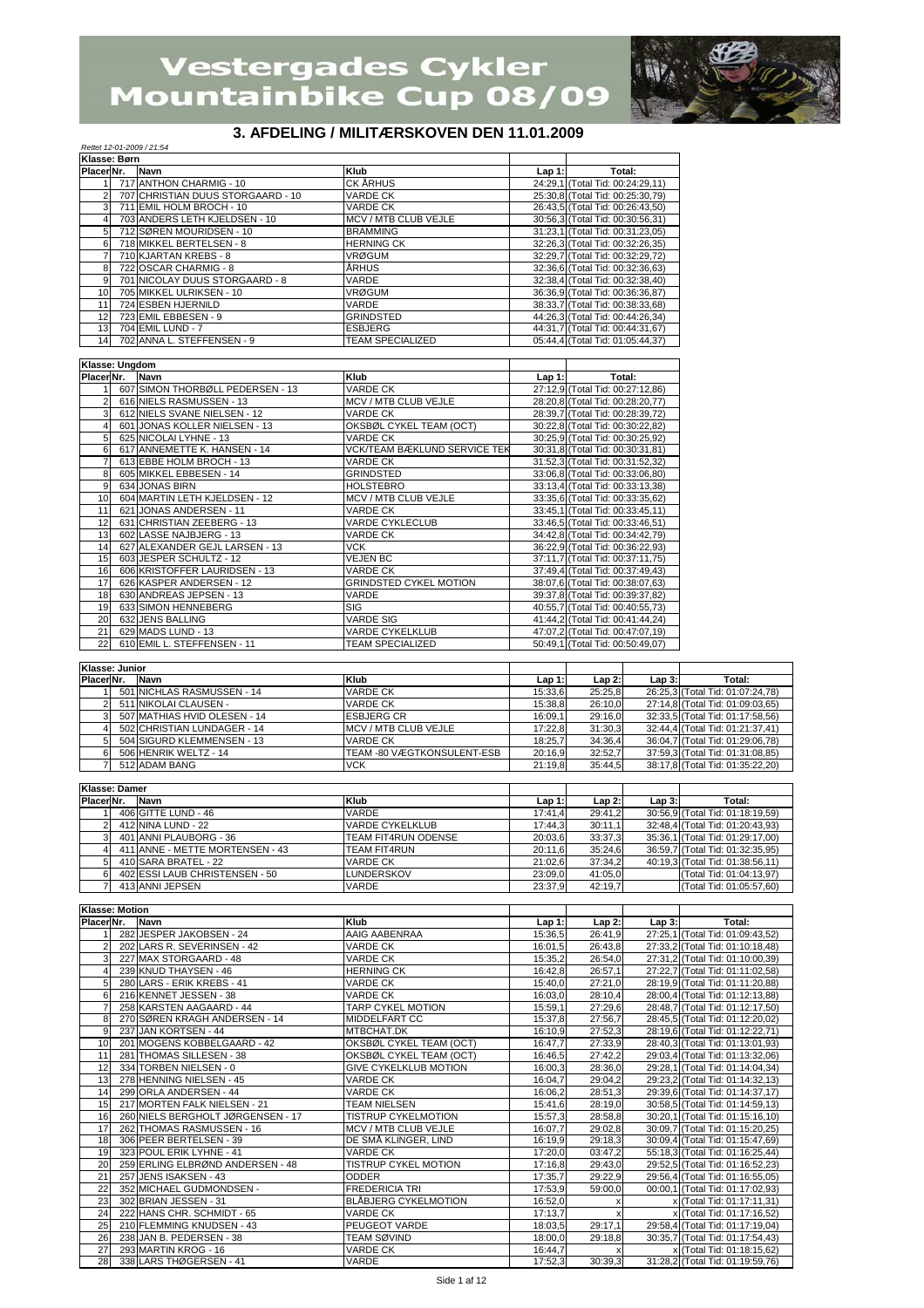

#### **3. AFDELING / MILITÆRSKOVEN DEN 11.01.2009**

*Rettet 12-01-2009 / 21:54* 29 204 LEIF SCHERTZ ANDERSEN - 47 VARDE CK 17:18,5 30:25,7 32:35,4 (Total Tid: 01:20:19,53) Г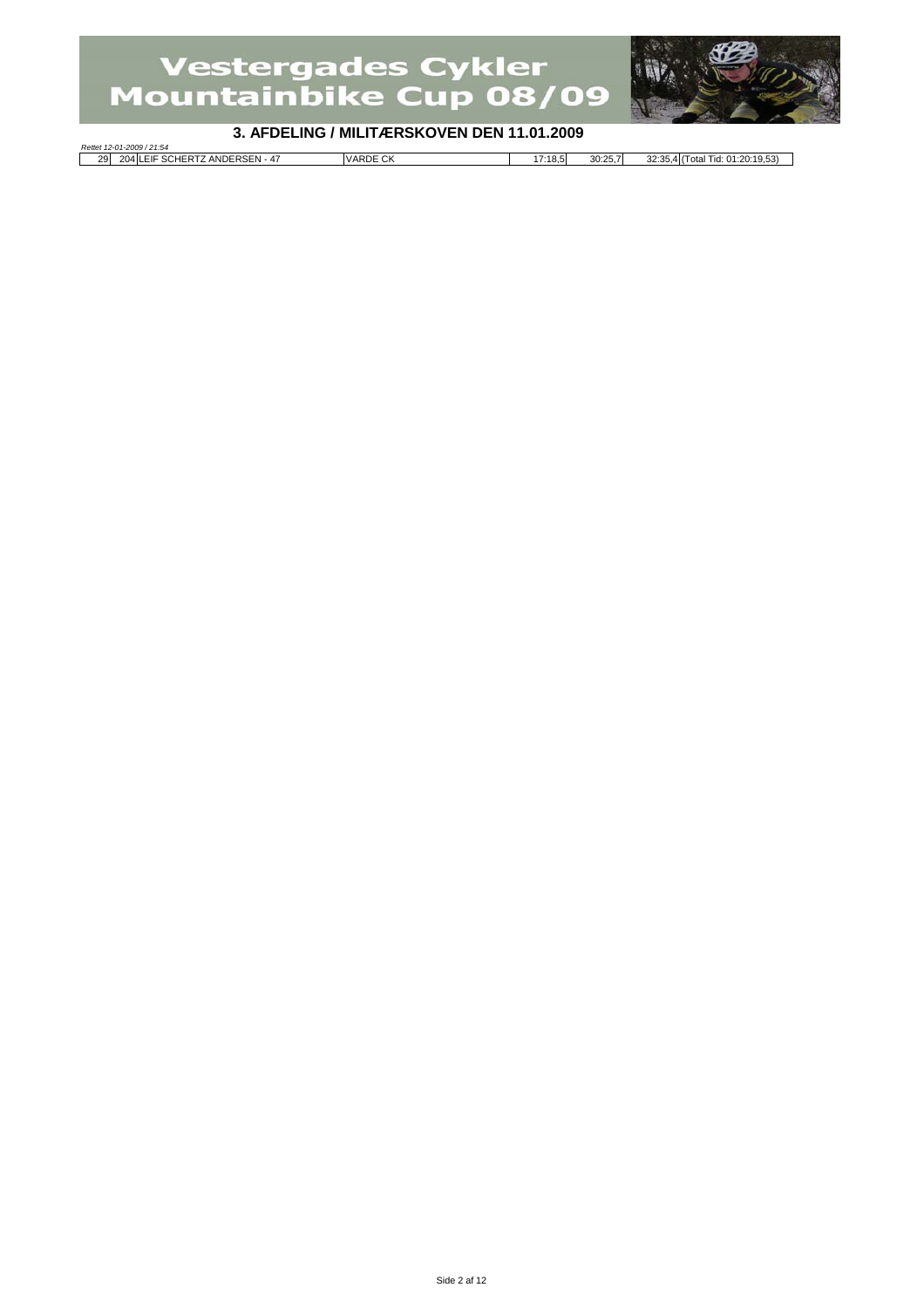

## **3. AFDELING / MILITÆRSKOVEN DEN 11.01.2009**

| Rettet 12-01-2009 / 21:54 |                                                       | <u>, AI DEEINO / MIEN AENONO VEN DEN TRORIZOOJ</u> |                                |                    |                                                                      |
|---------------------------|-------------------------------------------------------|----------------------------------------------------|--------------------------------|--------------------|----------------------------------------------------------------------|
| 30                        | 209 HENRIK GRAVESEN - 42                              | PEUGEOT VARDE                                      | 18:34.1                        | 30:20,2            | 31:27,6 (Total Tid: 01:20:21,89)                                     |
| 31                        | 351 FINN GUDMONDSEN -                                 | <b>FREDERICIA TRI</b>                              | 18:09,1                        | 30:47,1            | 31:33,2 (Total Tid: 01:20:29,33)                                     |
| 32                        | 314 MARTIN KRISTOFFERSEN - 55                         | MIDDELFART CYKLE CLUB                              | 20:26,9                        | 29:43,8            | 30:45,8 (Total Tid: 01:20:56,57)                                     |
| 33                        | 269 FINN MØLLER NIELSEN - 47                          | <b>GIVE CYKELKLUB/MOTION</b>                       | 18:31,2                        | 30:47,9            | 31:53,4 (Total Tid: 01:21:12,48)                                     |
| 34                        | 316 HENRIK OLESEN - 42<br>375 JOHNNY JENSEN           | RINGKØBING CYKELKLUB                               | 17:45,7                        | 31:21,1            | 32:23,0 (Total Tid: 01:21:29,77)<br>32:12,1 (Total Tid: 01:21:32,49) |
| 35<br>36                  | 224 MOGENS FALK NIELSEN - 48                          | <b>RIBE</b><br><b>TEAM NIELSEN</b>                 | 18:19,5<br>17:21,2             | 31:00,9<br>29:54,9 | 34:18,4 (Total Tid: 01:21:34,54)                                     |
| 37                        | 228 THOMAS WEBER - 51                                 | <b>VARDE CK</b>                                    | 18:23.4                        | 30:47,8            | 32:28,0 (Total Tid: 01:21:39,19)                                     |
| 38                        | 206 KENNETH KJELDSEN - 50                             | VARDE CK                                           | 18:01,6                        | 31:03,7            | 32:48,5 (Total Tid: 01:21:53,87)                                     |
| 39                        | 377 ELI BAMMESKOV                                     | VARDE                                              | 19:49,4                        | 31:33,0            | 30:48,9 (Total Tid: 01:22:11,36)                                     |
| 40                        | 354 POUL ERIK FRIIS -                                 | <b>VARDE CK</b>                                    | 17:15,3                        | 30:14,4            | 34:51,6 (Total Tid: 01:22:21,27)                                     |
| 41                        | 219 BRUNO ANDERSEN - 50                               | <b>VARDE CK</b>                                    | 18:29,9                        | 31:35,9            | 32:20,0 (Total Tid: 01:22:25,85)                                     |
| 42                        | 214 HANS JØRN CHRISTENSEN - 48                        | <b>VARDE CK</b>                                    | 17:46,8                        | 31:21,9            | 33:21.8 (Total Tid: 01:22:30.45)                                     |
| 43                        | 212 OVE RASMUSSEN - 46                                | <b>VARDE CK</b>                                    | 18:50,1                        | 31:17,5            | 32:25,7 (Total Tid: 01:22:33,37)                                     |
| 44                        | 370 STEPHAN SCHANNROCK                                |                                                    | 20:13,1                        | 30:58,3            | 32:16,5 (Total Tid: 01:23:27,93)                                     |
| 45                        | 372 HENRIK DALGAS                                     | <b>ESBJERG</b>                                     | 19:11,7                        | 31:34,4            | 32:43,7 (Total Tid: 01:23:29,92)                                     |
| 46<br>47                  | 366 TONNY NIELSEN                                     | <b>HORSENS RC</b>                                  | x                              | 51:03,7            | 32:37,5 (Total Tid: 01:23:41,18)                                     |
| 48                        | 373 BRIAN BJERRE<br>369 THOMAS HJERNILD               | <b>ESBJERG</b>                                     | $\boldsymbol{\mathsf{x}}$<br>X | 53:45,7<br>54:12,1 | 39:09,0 (Total Tid: 01:32:54,74)<br>38:51,9 (Total Tid: 01:33:03,98) |
| 49                        | 317 JASON COOK - 0                                    | <b>TARP</b>                                        | 19:13,7                        | 31:46,6            | 32:42,9 (Total Tid: 01:23:43,26)                                     |
| 50                        | 368 BJARNE VESTERGAARD                                | <b>HORSENS</b>                                     | 18:59,5                        | 31:44,4            | 33:09,3 (Total Tid: 01:23:53,23)                                     |
| 51                        | 253 LARS STAHL - 27                                   | PEUGEOT VARDE                                      | 20:09,3                        | 31:49,2            | 31:56,8 (Total Tid: 01:23:55,35)                                     |
| 52                        | 229 PREBEN DUCH - 55                                  | <b>TEAM SØVIND</b>                                 | 18:24,6                        | 32:16,4            | 33:39,3 (Total Tid: 01:24:20,30)                                     |
| 53                        | 225 JAKOB LYKKE - 40                                  | <b>ESBJERG</b>                                     | 17:57,9                        | 33:15,5            | 33:12,4 (Total Tid: 01:24:25,85)                                     |
| 54                        | 379 JESPER HORNER                                     | VCK                                                | 21:14,0                        | 31:37,6            | 32:09,4 (Total Tid: 01:25:01,02)                                     |
| 55                        | 279 JENS PETER LUND - 50                              | <b>VARDE CK</b>                                    | 18:47,4                        | 32:20,5            | 34:19,3 (Total Tid: 01:25:27,28)                                     |
| 56                        | 205 GORM LYKKE - 38                                   | <b>ESBJERG GRUPPEN</b>                             | 18:39,4                        | 32:13,3            | 34:42,0 (Total Tid: 01:25:34,76)                                     |
| 57                        | 252 PER NYHUUS - 50                                   | VEJENBC                                            | 18:21,6                        | 31:58,6            | 35:24,1 (Total Tid: 01:25:44,33)                                     |
| 58                        | 307 NIELS BRAGE - 34                                  | <b>ESBJERG</b>                                     | 17:48,2                        | 32:48,0            | 35:10,2 (Total Tid: 01:25:46,42)                                     |
| 59                        | 221 RENE HOUGESEN - 40<br>272 POVL SØRENSEN - 48      | VARDE CK<br>NORDENSKOV                             | 18:52,2                        | 32:47,8            | 34:09,3 (Total Tid: 01:25:49,19)                                     |
| 60<br>61                  | 340 KARSTEN ANDERSEN - 41                             | <b>GRINDSTED CYKEL MOTION</b>                      | 20:58,7<br>20:15,4             | 32:15,0<br>32:12,0 | 32:36,8 (Total Tid: 01:25:50,44)<br>33:26,0 (Total Tid: 01:25:53,46) |
| 62                        | 365 POUL ARNE OLSEN - 42                              | TARP CYKEL MOTION                                  | 20:06.6                        | 31:43,2            | 34:05,0 (Total Tid: 01:25:54,81)                                     |
| 63                        | 361 HENRIK OBELITZ - 46                               | <b>TARP CYKEL MOTION</b>                           | 19:09,5                        | 33:15,3            | 33:51,9 (Total Tid: 01:26:16,76)                                     |
| 64                        | 362 JOHAN BRØNDSTED - 41                              | <b>OKSBØL</b>                                      | 21:15,6                        | 32:31,7            | 32:31,5 (Total Tid: 01:26:18,81)                                     |
| 65                        | 261 BJARNE JØRGENSEN - 48                             | TISTRUP CYKELMOTION                                | 18:18,0                        | 32:51,3            | 35:25,6 (Total Tid: 01:26:35,00)                                     |
| 66                        | 218 HENRY SCHULTZ - 45                                | <b>BRØRUP CYKELKLUB</b>                            | 18:56,5                        | 32:39,2            | x (Total Tid: 01:27:35,77)                                           |
| 67                        | 347 KIM KALLESØE NIELSEN - 46                         | BAGHJULET, MIDDELFART                              | 20:10,7                        | 32:56,7            | 34:45,2 (Total Tid: 01:27:52,70)                                     |
| 68                        | 285 ANDERS SINDUM - 48                                | OKSBØL CYKEL TEAM (OCT)                            | 20:37,9                        | 33:06,0            | 35:34,7 (Total Tid: 01:29:18,56)                                     |
| 69                        | 213 PER MADSEN - 39                                   | VARDE CK                                           | 53:03,6                        | 35:37,7            | 00:52,4 (Total Tid: 01:29:33,66)                                     |
| 70                        | 364 PAULI MAGNUSSEN - 47                              | TARP CYKEL MOTION                                  | 20:07,6                        | 33:34,9            | 36:23,3 (Total Tid: 01:30:05,78)                                     |
| 71                        | 275 JOHN CUMMING - 45                                 | <b>TEAM ECOSSE</b>                                 | 20:14,2                        | 34:50,0            | 36:10,4 (Total Tid: 01:31:14,57)                                     |
| 72                        | 378 CHRISTIAN LYNES                                   | VARDE<br><b>GIVE CM</b>                            | 20:57,3                        | 33:56,5            | 36:35,4 (Total Tid: 01:31:29,23)                                     |
| 73<br>74                  | 371 LAUST NIELSEN<br>203 CLAUS OSBÆCK - 43            | VARDE CK                                           | 20:23,2<br>21:10,3             | 34:27,2<br>34:55,8 | 36:43,6 (Total Tid: 01:31:34,00)<br>36:43,6 (Total Tid: 01:31:36,00) |
| 75                        | 367 BO MORTENSEN                                      | <b>BILLUND</b>                                     | 54:10,0                        | 37:55,0            | 00:15,2 (Total Tid: 01:32:20,24)                                     |
| 76                        | 353 MICHAEL JENSEN -                                  | <b>MCV</b>                                         | 20:02,4                        | 34:14,3            | 38:41,1 (Total Tid: 01:32:57,79)                                     |
| 77                        | 320 JACOB BJERRE - 35                                 | VARDE                                              | 20:36,0                        | 34:58,3            | 37:27,3 (Total Tid: 01:33:01,74)                                     |
| 78                        | 268 GLENN LUDVIGSEN - 42                              | <b>ESBJERG</b>                                     | 20:20,2                        | 35:41,4            | 37:25,0 (Total Tid: 01:33:26,59)                                     |
| 79                        | 287 NIELS HØJBERG NIELSEN - 44                        | OKSBØL CYKEL TEAM (OCT)                            | 20:48,5                        | 35:22,0            | 37:24,5 (Total Tid: 01:33:35,05)                                     |
| 80                        | 240 CASPER NYHUUS - 17                                | <b>VEJENBC</b>                                     | 19:48,0                        | 35:53,5            | 37:55,6 (Total Tid: 01:33:37,09)                                     |
| 81                        | 284 ERIK FRANDSEN - 47                                | <b>BYGMA ESBJERG</b>                               | 20:05,3                        | 35:52,5            | 38:02,7 (Total Tid: 01:34:00,47)                                     |
| 82                        | 296 PALLE SANDAU - 46                                 | <b>GIVE CYKELKLUB</b>                              | 19:44,9                        | 35:40,9            | 39:00,9 (Total Tid: 01:34:26,70)                                     |
| 83                        | 363 MICHAEL FJORDBY - 33                              | <b>ISC</b>                                         | 20:30,5                        | 35:45,0            | 38:22,4 (Total Tid: 01:34:37,82)                                     |
| 84<br>85                  | 321 KASPER MIDTGAARD SØRENSEN - 46                    | <b>VARDE CK</b>                                    | 20:01.1<br>20:34,7             | 36:02,7<br>36:19,9 | 38:22,4 (Total Tid: 01:34:34.84)<br>39:06,2 (Total Tid: 01:36:00,85) |
| 86                        | 288 PEDER K. ULRIKSEN - 39<br>244 CLAUS LUNDAGER - 37 | OKSBØL CYKEL TEAM (OCT)<br>MCV / MTB CLUB VEJLE    | 20:46,3                        | 36:36,4            | 38:40,2 (Total Tid: 01:36:02,83)                                     |
| 87                        | 301 ARNE KOPP SØRENSEN - 54                           | ØLGOD                                              | 21:29,2                        | 35:58,2            | 38:40,9 (Total Tid: 01:36:08,41)                                     |
| 88                        | 223 HANS HENRIK HUSTED - 46                           | MIDDELFART CC                                      | 19:51,4                        | 37:16,6            | 39:59,1 (Total Tid: 01:37:07,17)                                     |
| 89                        | 359 NIELS KRISTJANSEN -                               | VARDE                                              | 18:48,9                        | 35:19,5            | 43:31,1 (Total Tid: 01:37:39,42)                                     |
| 90                        | 298 JØRN CHRISTENSEN - 44                             | TEAM SKJERN BANK                                   | 21:35,0                        | 38:45,6            | 39:30,8 (Total Tid: 01:39:51,38)                                     |
| 91                        | 345 HANS LUND - 50                                    | <b>VARDE CYKELKLUB</b>                             | 21:26,5                        | 38:15,4            | 40:13,4 (Total Tid: 01:39:55,22)                                     |
| 92                        | 232 BØRGE FREDERICHSEN - 50                           | SKJERN Å CAMPING                                   | 58:46,2                        | 40:18,0            | 00:57,2 (Total Tid: 01:40:01,42)                                     |
| 93                        | 215 LARS KJELDSEN - 41                                | MCV / MTB CLUB VEJLE                               | 20:44,8                        | 37:17,5            | 43:32,5 (Total Tid: 01:41:34,83)                                     |
| 94                        | 318 SØREN WELTZ - 49                                  | TEAM -80 VÆGTKONSULENT-ESB                         | 21:40,0                        | 38:34,6            | 42:11,5 (Total Tid: 01:42:26,02)                                     |
| 95                        | 277 MICHAEL LAURITSEN - 28                            | <b>VARDE CK</b>                                    | 18:15,9                        | 30:58,4            | DNF (Total Tid: 00:49:14,32)                                         |
| 95<br>95                  | 242 MICHAEL EBBESEN - 42<br>247 HANS JACOBSEN - 53    | <b>GRINDSTED</b><br><b>TEAM SØVIND</b>             | 21:12,0<br>22:05,7             | 37:44,1<br>38:50,9 | DNF (Total Tid: 00:58:56,14)<br>DNF (Total Tid: 01:00:56,62)         |
| 95                        | 376 TROELS THOMSEN                                    | <b>ESBJERG</b>                                     | 23:22,9                        | 40:31,8            | DNF (Total Tid: 01:03:54,74)                                         |
| 95                        | 325 TOMMY TERKILDSEN - 0                              | GIVE CYKELKLUB MOTION                              | 23:12,4                        | 41:22,9            | DNF (Total Tid: 01:04:35,30)                                         |
| 95                        | 374 JENS BIRN                                         | <b>HOLSTEBRO</b>                                   | 36:53,7                        | 40:58,1            | DNF (Total Tid: 01:17:51,78)                                         |
| 95                        | 266 JAN K PEDERSEN - 50                               | <b>BRØRUP CYKEL KLUB</b>                           | 19:36,9                        | <b>DNF</b>         | (Total Tid: 00:19:36,87)                                             |
| 95                        | 290 PER BRINK - 42                                    | VAMDRUP                                            | 19:37,9                        | <b>DNF</b>         | (Total Tid: 00:19:37,85)                                             |
| 95                        | 273 STEEN SLAIKJÆR - 41                               | OKSBØL CYKEL TEAM (OCT)                            | 19:46,8                        | <b>DNF</b>         | (Total Tid: 00:19:46,82)                                             |
| 95                        | 360 JENS PETER JENSEN - 55                            | VEJLE                                              | 21:28,0                        | <b>DNF</b>         | (Total Tid: 00:21:28,01)                                             |
| 95                        | 231 JAN OTTOSEN - 24                                  | RIBE CYKELLAGER                                    | 34:47,6                        | <b>DNF</b>         | (Total Tid: 01:34:47,64)                                             |
| 95                        | 236 SØREN JUUL - 46                                   | VARDE                                              | 00:00,0                        | <b>DNF</b>         | (Total Tid: 00:00:00,00)                                             |
| 95                        | 245 HANS OLESEN - 61                                  | TEAM SØVIND                                        | 00:00,0                        | <b>DNF</b>         | (Total Tid: 00:00:00,00)                                             |
| 95                        | 356 PETER KJELDGAARD -                                | <b>TEAM SØVIND</b>                                 | 00:00,0                        | <b>DNF</b>         | (Total Tid: 00:00:00,00)                                             |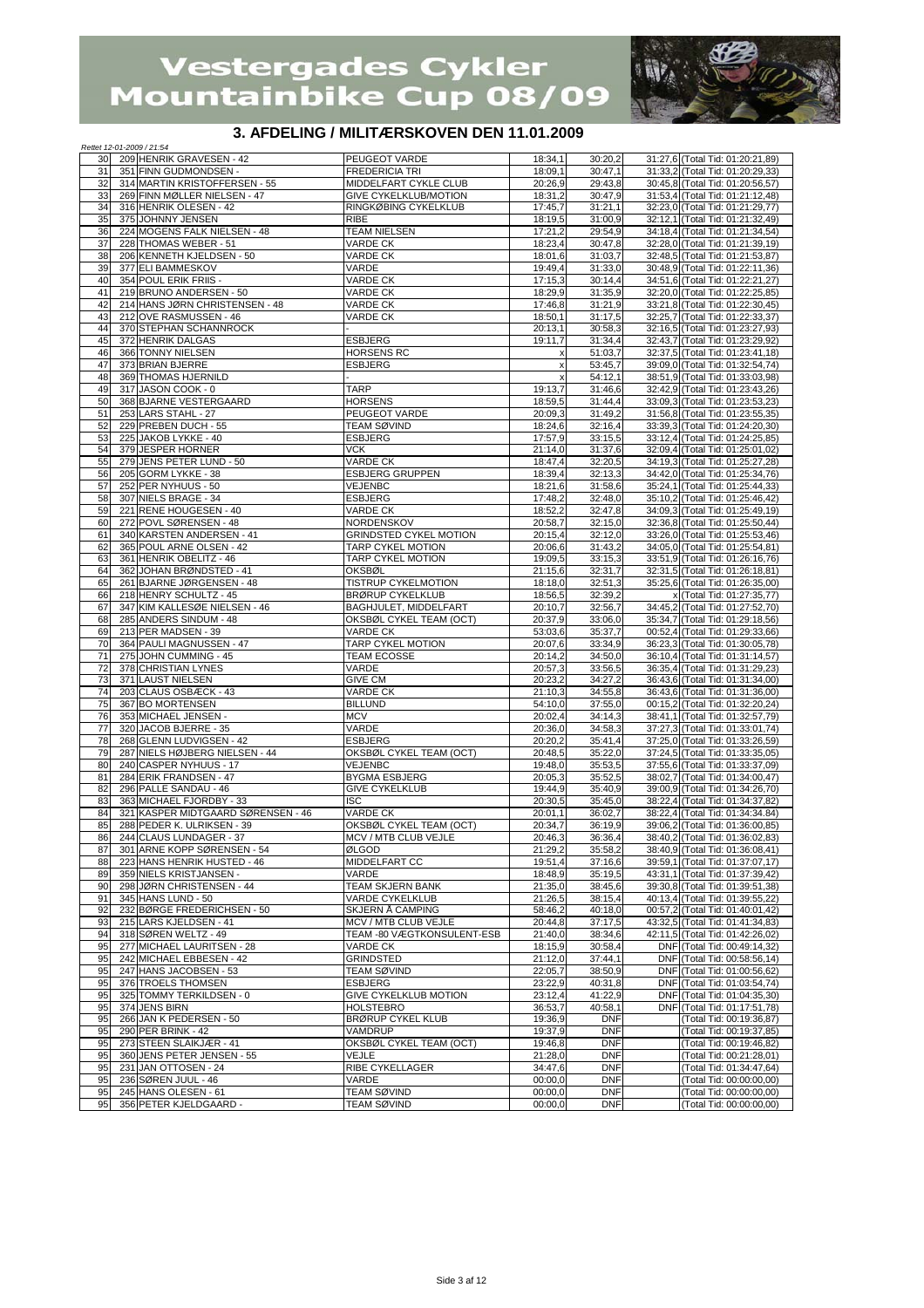

## **3. AFDELING / MILITÆRSKOVEN DEN 11.01.2009**

|                 | <b>PLLING</b> , MILITALINGING FLIV PLIV THOTADOS<br>Rettet 12-01-2009 / 21:54 |                                        |                                     |          |          |         |          |                                  |  |  |
|-----------------|-------------------------------------------------------------------------------|----------------------------------------|-------------------------------------|----------|----------|---------|----------|----------------------------------|--|--|
| Klasse: Sport   |                                                                               |                                        |                                     |          |          |         |          |                                  |  |  |
| Placer Nr.      |                                                                               | <b>Navn</b>                            | Klub                                | $Lap1$ : | $Lap2$ : | Lap3:   | $Lap4$ : | Total:                           |  |  |
| $\mathbf{1}$    |                                                                               | 69 KLAUS VESTERLUND                    | <b>PRONGHORN</b>                    | 13:31,2  | 22:54,2  | 23:35,9 |          | 24:07,5 (Total Tid: 01:24:08,88) |  |  |
| $\overline{c}$  |                                                                               | 70 PETER BECH                          | <b>RIVETTE</b>                      | 13:52,8  | 23:26,7  | 23:31,6 |          | 23:23,5 (Total Tid: 01:24:14,73) |  |  |
| 3               |                                                                               | 39 CHRISTIAN SLOTH CHRISTENSEN - 23    | <b>VARDE CK</b>                     | 13:32,9  | 23:50,4  | 24:42.3 |          | 24:35.5 (Total Tid: 01:26:41,15) |  |  |
| $\overline{4}$  |                                                                               | 29 ASBJØRN KRAGH ANDERSEN - 16         | <b>GLUD MARSTRAND JUNIOR</b>        | 13:28,8  | 23:52,2  | 24:46,0 |          | 25:59,8 (Total Tid: 01:28:06,78) |  |  |
| $\overline{5}$  |                                                                               | 3 THOMAS LUND - 36                     | <b>HERNING CK</b>                   | 13:35,7  | 24:03,3  | 24:54.1 |          | 25:43,7 (Total Tid: 01:28:07.78) |  |  |
| 6               |                                                                               | 4 LARS STORGAARD - 43                  | <b>VARDE CK</b>                     | 13:25,8  | 24:02,7  | 25:08,2 |          | 26:21,7 (Total Tid: 01:28:58,48) |  |  |
| $\overline{7}$  |                                                                               | 46 JOHNNY S.HANSEN - 38                | <b>HERNING CK</b>                   | 14:23,5  | 24:59,3  | 25:43,9 |          | 26:23,4 (Total Tid: 01:31:30,15) |  |  |
| 8               |                                                                               | 25 KIM BLACH - 45                      | <b>VARDE CK</b>                     | 13:57,4  | 25:07,0  | 25:46,1 |          | 26:40,7 (Total Tid: 01:31:31,19) |  |  |
| $\overline{9}$  |                                                                               | 51 JANNICK CHARMIG - 36                | <b>ARHUS</b>                        | 14:02,5  | 24:22,9  | 25:12,0 |          | 28:09,1 (Total Tid: 01:31:46,50) |  |  |
| 10              |                                                                               | 19 NIELS - HENNING UHRE LAURIDSEN - 20 | <b>ODDER CK</b>                     | 14:25,0  | 25:00,3  | 26:04,0 |          | 27:31,4 (Total Tid: 01:33:00,79) |  |  |
| 11              |                                                                               | 12 NIKLAS BLACH BANGSBRO-16            | <b>VARDE CK</b>                     | 17:43,9  | 25:20,8  | 24:47,4 |          | 25:31,7 (Total Tid: 01:33:23,84) |  |  |
| 12              |                                                                               | 27 JAN J. RASMUSSEN - 38               | <b>VARDE CK</b>                     | 13:29,8  | 24:01.2  | 27:54,2 |          | 28:06,1 (Total Tid: 01:33:31,24) |  |  |
| 13              |                                                                               | 2 OLE KLEMMENSEN - 43                  | <b>VARDE CK</b>                     | 14:11,5  | 25:40,7  | 26:32,0 |          | 27:18,4 (Total Tid: 01:33:42,65) |  |  |
| 14              |                                                                               | 34 BJARNE HØJGAARD - 0                 | <b>HERNING CK</b>                   | 14:51,9  | 26:33,3  | 25:54,5 |          | 26:53,8 (Total Tid: 01:34:13,44) |  |  |
| 15              |                                                                               | 18 SONNY HANSEN - 34                   | <b>VARDE CK</b>                     | 14:01.2  | 25:22,8  | 26:09,7 |          | 28:59,2 (Total Tid: 01:34:32,89) |  |  |
| 16              |                                                                               | 40 SØREN CYKEL - 29                    | <b>VARDE CK</b>                     | 14:55,5  | 26:26,4  | 26:40,8 |          | 27:24,1 (Total Tid: 01:35:26,85) |  |  |
| 17              |                                                                               | 37 TORBEN KROG - 22                    | <b>VARDE CK</b>                     | 14:38,9  | 26:40,7  | 26:41,1 |          | 28:06,4 (Total Tid: 01:36:07,05) |  |  |
| 18              |                                                                               | 20 KLAUS LUND - 35                     | <b>VARDE CK</b>                     | 14:44,0  | 26:40,0  | 26:34,6 |          | 28:09,8 (Total Tid: 01:36:08,44) |  |  |
| 19              |                                                                               | 11 OLE KRISTENSEN - 41                 | <b>VARDE CK</b>                     | 14:46,1  | 26:40,1  | 26:21,4 |          | 28:52,6 (Total Tid: 01:36:40,24) |  |  |
| 20              |                                                                               | 36 STEFFEN SILLESEN - 39               | OKSBØL CYKEL TEAM (OCT)             | 14:53,8  | 26:34,9  | 27:10,5 |          | 28:46,0 (Total Tid: 01:37:25,22) |  |  |
| 21              |                                                                               | 26 TORBEN KIRKEGAARD - 38              | <b>SKJERN CYKELKLUB</b>             | 15:46,7  | 26:47,6  | 27:36,7 |          | 27:49.9 (Total Tid: 01:38:00.92) |  |  |
| 22              |                                                                               | 6 CHRISTIAN FAARTOFT - 32              | <b>SKJERN CYKLEKLUB</b>             | 15:18,5  | 27:09.1  | 27:48,8 |          | 29:34,4 (Total Tid: 01:39:50,77) |  |  |
| 23              |                                                                               | 68 ANDREAS MUNK ASMUSSEN - 22          | MIDDELFART CYKEL CLUB               | 15:22,8  | 26:38,7  | 27:56,7 |          | 30:34,2 (Total Tid: 01:40:32,45) |  |  |
| 24              |                                                                               | 8 KARSTEN KRISTENSEN - 43              | <b>BYGMA ESBJERG</b>                | 15:38,1  | 27:05,0  | 28:42,2 |          | 30:27.6 (Total Tid: 01:41:52,97) |  |  |
| 25              |                                                                               | 56 JESPER SKOV - JENSEN - 0            | <b>ESBJERG</b>                      | 15:53,4  | 27:57,0  | 28:41,2 |          | 29:34,7 (Total Tid: 01:42:06,40) |  |  |
| 26              |                                                                               | 5 BRIAN BUSCH - 30                     | <b>VCK</b>                          | 15:33,3  | 27:29,2  | 29:31,0 |          | 29:55,8 (Total Tid: 01:42:29,33) |  |  |
| $\overline{27}$ |                                                                               | 24 STEEN KRUCHOV - 50                  | <b>VARDE CK</b>                     | 15:51,1  | 28:01.8  | 28:54,8 |          | 29:50,3 (Total Tid: 01:42:38,01) |  |  |
| 28              |                                                                               | 72 BENT KOUDAL                         | $\overline{\text{VCK}}$             | 16:29,2  | 28:18,1  | 29:30,0 |          | 29:43,6 (Total Tid: 01:44:00,90) |  |  |
| 29              |                                                                               | 14 ERIK JØRGENSEN - 52                 | <b>VARDE CK</b>                     | 15:29,5  | 28:27,9  | 30:04,8 |          | 31:14,8 (Total Tid: 01:45:17,00) |  |  |
| 30              |                                                                               | 43 MICHAEL BEITER - 41                 | <b>TEAM SKJERN BANK</b>             | 16:05,6  | 29:00,0  | 29:48,6 |          | 30:49.1 (Total Tid: 01:45:43.35) |  |  |
| 31              |                                                                               | 55 KURT JACOBSEN - 0                   | <b>SKJERN</b>                       | 15:42,0  | 29:02.4  | 30:12.9 |          | 31:30.1 (Total Tid: 01:46:27.37) |  |  |
| 32              |                                                                               | 7 ARNE SCHLÜTER - 39                   | <b>VARDE CK</b>                     | 15:58,6  | 28:53,0  | 30:30,3 |          | 31:41.0 (Total Tid: 01:47:02.79) |  |  |
| 33              |                                                                               | 41 KARSTEN K. HANSEN - 42              | <b>VCK/TEAM BÆKLUND SERVICE TEK</b> | 16:09,2  | 30:15.5  | 30:17.2 |          | 31:51,1 (Total Tid: 01:48:32,90) |  |  |
| 34              |                                                                               | 38 KNUD JOHANSEN - 47                  | <b>SKJERN CYKLEKLUB</b>             | 16:28,1  | 30:37,3  | 30:27,3 |          | 32:30,6 (Total Tid: 01:50:03,30) |  |  |
| 35              |                                                                               | 35 BRIAN HANSEN - 38                   | MCV / MTB CLUB VEJLE                | 16:00,4  | 29:16,5  | 31:55,5 |          | 33:28,5 (Total Tid: 01:50:40,95) |  |  |
| 36              |                                                                               | 71 BENT SKOV                           | <b>HADERSLEV CK</b>                 | 15:48.9  | 29:20.0  | 31:15.9 |          | 35:55,3 (Total Tid: 01:52:20,00) |  |  |
| 37              |                                                                               | 33 OLE ERIKSEN - 50                    | OKSBØL CYKEL TEAM (OCT)             | 16:33,2  | 30:37,1  | 32:41,8 |          | 34:28,0 (Total Tid: 01:54:20,13) |  |  |
| 38              |                                                                               | 17 RICHARD MOREL - 29                  | <b>ESBJERG GRUPPEN</b>              | 16:11,4  | 30:11,4  | 32:22.7 |          | 35:42,3 (Total Tid: 01:54:27,85) |  |  |
| 39              |                                                                               | 9 TORBEN H. JENSEN - 34                | <b>SIF SILKEBORG</b>                | 13:59,0  | 25:43.7  | 26:36,7 |          | DNF (Total Tid: 00:00:00,00)     |  |  |
| 39              |                                                                               | 47 THOMAS AARRUP (16 ÅR)               | MCV / MTB CLUB VEJLE                | 00:00,0  | 14:35,6  |         |          | DNF (Total Tid: 00:14:35,57)     |  |  |
| 39              |                                                                               | 60 KRISTOFFER JENSEN - 0               | <b>MCV</b>                          | 00:00.0  | 15:31,5  |         |          | DNF (Total Tid: 00:15:31,53)     |  |  |
| 39              |                                                                               | 10 KAJ PEDERSEN - 44                   | <b>VARDE CK</b>                     | 00:00.0  |          |         |          | DNF (Total Tid: 00:00:00,00)     |  |  |
| 39              |                                                                               | 42 HANS J. MOURIDSEN - 43              | <b>TEAM SKJERN BANK</b>             | 00:00.0  |          |         |          | DNF (Total Tid: 00:00:00,00)     |  |  |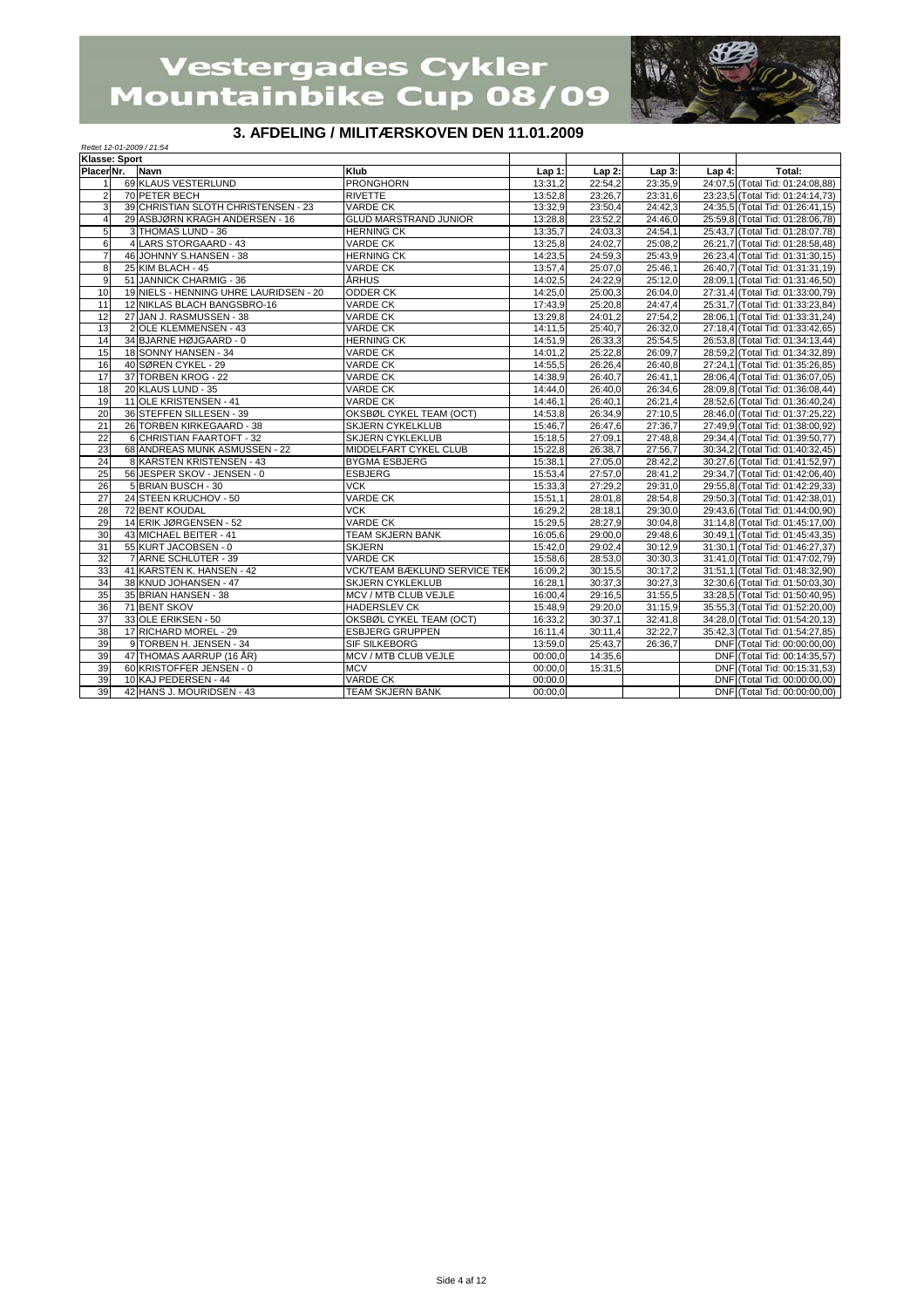

#### *Rettet 12-01-2009 / 21:54*

|                     |                                      |                         | Afd 1.        | Afd 2.                | Afd 3. | <b>Total point</b> |
|---------------------|--------------------------------------|-------------------------|---------------|-----------------------|--------|--------------------|
|                     | Klasse: Børn                         |                         | $DNF = 18$    | $DNF = 14$ $DNF = 15$ |        |                    |
| Placering Start nr. | <b>Navn</b>                          | Klub                    | <b>DNS=19</b> | $DNS = 14$ $DNS = 15$ |        |                    |
|                     | 707 CHRISTIAN DUUS STORGAARD (10 ÅR) | <b>VARDE CK</b>         | 0.7           | 0,7                   |        | 3,4                |
|                     | 717 ANTHON CHARMIG (10 ÅR)           | CK ÅRHUS                |               |                       | 0,7    | 4,7                |
| 3                   | 711 EMIL HOLM BROCH (10 ÅR)          | <b>VARDE CK</b>         |               |                       | 3      | 9                  |
|                     | 712 SØREN MOURIDSEN (10 ÅR)          | <b>BRAMMING</b>         |               |                       | 5      | 16                 |
| 5                   | 701 NICOLAY DUUS STORGAARD (8 ÅR)    | VARDE                   |               |                       | 9      | 19                 |
| 6                   | 705 MIKKEL ULRIKSEN (10 ÅR)          | <b>VRØGUM</b>           |               | ጸ                     | 10     | 25                 |
|                     | 718 MIKKEL BERTELSEN (8 ÅR)          | <b>HERNING CK</b>       |               | 11                    | 6      | 26                 |
| 8                   | 706 TOBIAS GEMMER KRISTENSEN (9 ÅR)  | <b>VARDE CK</b>         |               |                       | 15     | 27                 |
| 9                   | 710 KJARTAN KREBS (8 ÅR)             | <b>VRØGUM</b>           | 13            | 9                     | 7      | 29                 |
| 10                  | 719 MALTE SKANNERUP (10 ÅR)          | <b>HERNING CK</b>       |               | 14                    | 15     | 35                 |
| 11                  | 703 ANDERS LETH KJELDSEN             | <b>MCV</b>              | 19            | 14                    | 4      | $\overline{37}$    |
| 12                  | 702 ANNA L. STEFFENSEN (9 ÅR)        | <b>TEAM SPECIALIZED</b> | 17            | 6                     | 14     | 37                 |
| 13                  | 722 OSCAR CHARMIG 8 ÅR               | ÅRHUS                   | 19            | 10                    | 8      | 37                 |
| 14                  | 713 KARL-EMIL SLAIKJÆR (8 ÅR)        | <b>BLÄVAND</b>          | 10            | 14                    | 15     | 39                 |
| 15                  | 708 MORTEN STRANDBY HANSEN (10 ÅR)   | <b>ALSLEV</b>           | 11            | 14                    | 15     | 40                 |
| 16                  | 704 EMIL LUND (7 ÅR)                 | <b>ESBJERG</b>          | 15            | 13                    | 13     | 41                 |
| 17                  | 716 ANNE NOE LAUSEN (10 ÅR)          | <b>BRANDE MOTION</b>    | 12            | 14                    | 15     | 41                 |
| 18                  | 720 EMIL NISSEN (10 ÅR)              | <b>OKSBØL</b>           | 14            | 14                    | 15     | 43                 |
| 19                  | 724 ESBEN HJERNILD                   | VARDE                   | 19            | 14                    | 11     | 44                 |
| 20                  | 723 EMIL EBBESEN - 9                 | <b>GRINDSTED</b>        | 19            | 14                    | 12     | 45                 |
| 21                  | 714 ANDREA RAMSING BECK (7 ÅR)       | SDR. BORK               | 16            | 14                    | 15     | 45                 |
| 22                  | 721 JACOB SMIDTH HANSEN 9 ÅR         | VARDE                   | 19            | 12                    | 15     | 46                 |
| 23                  | 715 JONAS BACH GARBRECHT (10 ÅR)     | AAIG AABENRAA           | 18            | 14                    | 15     | 47                 |

|                     |                                     |                               | Afd 1.         | Afd 2.                | Afd 3.          | <b>Total point</b>                            |
|---------------------|-------------------------------------|-------------------------------|----------------|-----------------------|-----------------|-----------------------------------------------|
|                     | Klasse: Ungdom                      |                               | $DNF = 24$     | $DNF = 23$ $DNF = 23$ |                 |                                               |
| Placering Start nr. | Navn                                | Klub                          | $DNS = 25$     | $DNS = 23$ $DNS = 23$ |                 |                                               |
|                     | 607 SIMON THORBØLL PEDERSEN (13 ÅR) | <b>VARDE CK</b>               | 0,7            | 0,7                   | 0,7             | 2,1                                           |
| $\overline{2}$      | 616 NIELS RASMUSSEN (13 ÅR)         | MCV / MTB CLUB VEJLE          |                | $\overline{2}$        | $\overline{2}$  | $\overline{6}$                                |
| 3                   | 612 NIELS SVANE NIELSEN (12 ÅR)     | <b>VARDE CK</b>               |                | 5                     | 3               | 12                                            |
| 4                   | 625 NICOLAI LYHNE (13 ÅR)           | <b>VARDE CK</b>               | 6              | 6                     | 5               | 17                                            |
| 5                   | 617 ANNEMETTE K. HANSEN (14 ÅR)     | VCK/TEAM BÆKLUND SERVICE TEK  | 15             | $\overline{4}$        | 6               | 25                                            |
| 6                   | 605 MIKKEL EBBESEN (14 ÅR)          | <b>GRINDSTED</b>              | 9              | 8                     | 8               | $\frac{25}{29}$                               |
| $\overline{7}$      | 615 NIKLAS EG (13 ÅR)               | <b>HERNING CK</b>             | 3              | 3                     | 23              |                                               |
| 8                   | 602 LASSE NAJBJERG (13 ÅR)          | <b>VARDE CK</b>               | 10             | $\overline{7}$        | 13              |                                               |
| $\overline{9}$      | 613 EBBE HOLM BROCH (13 ÅR)         | <b>VARDE CK</b>               | 14             | 11                    | $\overline{7}$  | $\begin{array}{r} 30 \\ 32 \\ 34 \end{array}$ |
| 10                  | 601 JONAS KOLLER NIELSEN (13 ÅR)    | OKSBØL CYKEL TEAM (OCT)       | $\overline{7}$ | 23                    | 4               |                                               |
| 11                  | 621 JONAS ANDERSEN (11 ÅR)          | <b>VARDE CK</b>               | 16             | 9                     | 11              | $\frac{36}{45}$                               |
| 12                  | 606 KRISTOFFER LAURIDSEN (13 ÅR)    | <b>VARDE CK</b>               | 19             | 10                    | 16              |                                               |
| 13                  | 603 JESPER SCHULTZ (12 ÅR)          | <b>VEJEN BC</b>               | 12             | 19                    | 15              | 46                                            |
| 14                  | 622 SIMEN LAUGESEN (13 ÅR)          | AARHUS 1900 MTB               | 5              | 23                    | 23              | 51                                            |
| 15                  | 604 MARTIN LETH KJELDSEN (12 ÅR)    | MCV / MTB CLUB VEJLE          | 25             | 16                    | 10              | 51                                            |
| 16                  | 624 TOBIAS SKANNERUP (13 ÅR)        | <b>HERNING CK</b>             | 8              | 23                    | 23              | 54                                            |
| 17                  | 614 MIKKEL BACH GARBRECHT (11 ÅR)   | AAIG AABENRAA                 | 17             | 14                    | 23              | 54                                            |
| 18                  | 618 IDA KRAGH ANDERSEN (11 ÅR)      | <b>MIDDELFART CC</b>          | 20             | 12                    | 23              | 55                                            |
| 19                  | 626 KASPER ANDERSEN 12 ÅR           | <b>GRINDSTED CYKEL MOTION</b> | 25             | 13                    | 17              |                                               |
| 20                  | 634 JONAS BIRN                      | <b>HOLSTEBRO</b>              | 25             | 23                    | 9               | $\frac{55}{57}$                               |
| 21                  | 609 RASMUS BECK KNUDSEN (11 ÅR)     | <b>ESBJERG CR</b>             | 11             | 23                    | 23              | 57                                            |
| $\overline{22}$     | 619 MICHAEL VIND NIELSEN (13 ÅR)    | OKSBØL CYKEL TEAM (OCT)       | 18             | 17                    | 23              | 58                                            |
| 23                  | 620 MADS KROG NIELSEN (13 ÅR)       | <b>HERNING CK</b>             | 13             | 23                    | 23              | 59                                            |
| 24                  | 623 JEPPE KNUDSEN (13 ÅR)           | <b>GRINDSTED CYKEL MOTION</b> | 21             | 15                    | 23              | 59                                            |
| 25                  | 627 ALEXANDER LARSEN                | <b>VCK</b>                    | 25             | 20                    | 14              | 59                                            |
| 26                  | 631 CHRISTIAN ZEEBERG - 13          | <b>VARDE CYKLECLUB</b>        | 25             | 23                    | $\overline{12}$ | 60                                            |
| $\overline{27}$     | 630 ANDREAS JEPSEN 13 ÅR            | <b>VCK</b>                    | 25             | 21                    | $\overline{18}$ | 64                                            |
| 28                  | 628 MIKKEL S HANSEN 11 ÅR           | <b>VCK</b>                    | 25             | 18                    | 23              | 66                                            |
| 29                  | 633 SIMON HENNEBERG                 | <b>SIG</b>                    | 25             | 23                    | 19              | 67                                            |
| 30                  | 632 JENS BALLING                    | <b>VARDE SIG</b>              | 25             | 23                    | 20              | 68                                            |
| 31                  | 610 EMIL L. STEFFENSEN (11 ÅR)      | <b>TEAM SPECIALIZED</b>       | 23             | 23                    | $\overline{22}$ | 68                                            |
| 32                  | 611 FREJA KLEMMENSEN (11 ÅR)        | VARDE CK                      | 22             | 23                    | 23              | 68                                            |
| 33                  | 629 MADS LUND 13 ÅR                 | <b>VCK</b>                    | 25             | 22                    | 21              | 68                                            |
| 34                  | 608 KATRINE STOLTENBERG (12 ÅR)     | <b>VARDE CK</b>               | 24             | 23                    | 23              | 70                                            |

|                     |                                      |                              | Afd 1.          | Afd 2.     | Afd 3.    | <b>Total point</b> |
|---------------------|--------------------------------------|------------------------------|-----------------|------------|-----------|--------------------|
|                     | Klasse: Junior                       |                              | $DNF = 10$      | $DNF = 9$  | $DNF = 8$ |                    |
| Placering Start nr. | <b>Navn</b>                          | Klub                         | $DNS = 10$      | $DNS = 10$ | $DNS = 8$ |                    |
|                     | 501 NICHLAS RASMUSSEN (14 ÅR)        | <b>VARDE CK</b>              | 0.7             | 0.7        | 0,7       | 2,1                |
|                     | 507 MATHIAS HVID OLESEN (14 ÅR)      | <b>ESBJERG CR</b>            |                 |            | 3         | 8                  |
| 3                   | 502 CHRISTIAN LUNDAGER (14 ÅR)       | MCV / MTB CLUB VEJLE         |                 |            |           | 13 <sub>l</sub>    |
|                     | 511 NIKOLAI KLAUSEN                  | VARDE                        | 10              |            |           | 14                 |
| 5                   | 504 SIGURD KLEMMENSEN (13 ÅR)        | <b>VARDE CK</b>              |                 |            |           | 18 <sup>1</sup>    |
|                     | 505 NIELS BO WILHELMSEN (15 ÅR)      | AAIG AABENRAA                |                 |            | 8         | 211                |
|                     | 510 CHRISTIAN OLESEN                 | <b>RINGKØBING CC</b>         | 10              |            | 8         | 22                 |
| 8                   | 508 THORBJØRN KRISTENSEN (16 ÅR)     | <b>NÆSBJERG</b>              |                 |            | 8         | 22                 |
| 9                   | 506 HENRIK WELTZ (14 ÅR)             | TEAM MINUS 80 VÆGTKONSULENTI |                 |            |           | 22                 |
| 10                  | 509 THOR LARSEN                      | <b>SVENDBORG</b>             |                 | 10         | 8         | 24                 |
| 11                  | 503 JESPER SLOTH CHRISTENSEN (15 ÅR) | <b>LUNDERSKOV</b>            |                 |            | 8         | 24                 |
| 12                  | 512 ADAM BANG                        | <b>VCK</b>                   | 10 <sup>1</sup> | 10         |           | 27                 |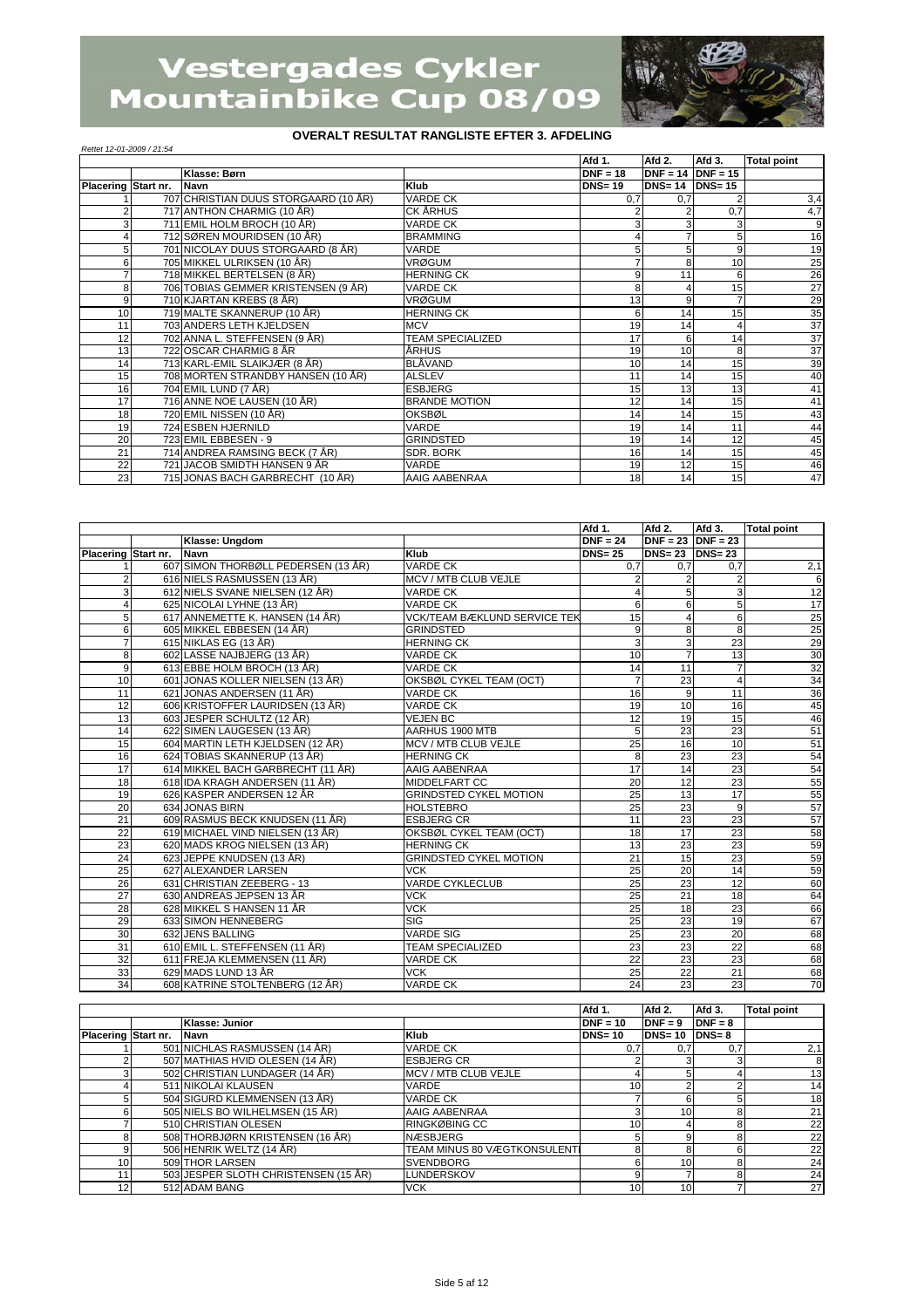

| Rettet 12-01-2009 / 21:54 |  |                                   |                            |               |           |           |                    |  |
|---------------------------|--|-----------------------------------|----------------------------|---------------|-----------|-----------|--------------------|--|
|                           |  |                                   |                            | Afd 1.        | Afd 2.    | Afd 3.    | <b>Total point</b> |  |
|                           |  | Klasse: Damer                     |                            | $DNF = 9$     | $DNF = 7$ | $DNF = 8$ |                    |  |
| Placering Start nr.       |  | <b>Navn</b>                       | Klub                       | <b>DNS=11</b> | DNS=7     | $DNS = 8$ |                    |  |
|                           |  | 406 GITTE LUND (46 ÅR)            | <b>VARDE</b>               |               | 0.7       | 0.7       | 3,4                |  |
|                           |  | 401 ANNI PLAUBORG (36 ÅR)         | TEAM FIT4RUN ODENSE        | 0,7           |           |           | 5,7                |  |
|                           |  | 410 SARA BRATEL (22 ÅR)           | <b>VARDE CK</b>            |               |           | 5         | 12                 |  |
|                           |  | 402 ESSI LAUB CHRISTENSEN (50 ÅR) | LUNDERSKOV                 |               |           | 6         | 17                 |  |
|                           |  | 409 FIE DEGN LARSEN (14 ÅR)       | <b>HERNING CK</b>          |               |           | 8         | 18                 |  |
| 6                         |  | 408 BODIL NIELSEN (52 ÅR)         | AAIG AABENRAA              |               |           | 8         | 19                 |  |
|                           |  | 412 NINA LUND - 22                | <b>VARDE CYKELKLUB</b>     |               |           | $\Omega$  | 20                 |  |
| 8                         |  | 404 BENTE KLEMMENSEN (40 ÅR)      | VARDE                      |               |           | 8         | 20                 |  |
| 9                         |  | 411 ANNE - METTE MORTENSEN - 43   | <b>TEAM FIT4RUN</b>        |               |           |           | 22                 |  |
| 10                        |  | 405 ANNETTE MOURIDSEN (43 ÅR)     | <b>BRAMMING</b>            |               |           | 8         | 22                 |  |
| 11                        |  | 403 VICKIE KRAMER (30 ÅR)         | <b>CYKEL MOTION HØJFYN</b> |               |           | 8         | 24                 |  |
| 11                        |  | 407 NINA SCHULTZ NIELSEN (15 ÅR)  | <b>HERNING CK</b>          |               |           | 8         | 24                 |  |
| 12                        |  | 413 ANNI JEPSEN                   | <b>VARDE</b>               |               |           |           | 25                 |  |

|                 |           |                                       |                              | Afd 1.         | Afd 2.                | Afd 3.           | <b>Total point</b> |
|-----------------|-----------|---------------------------------------|------------------------------|----------------|-----------------------|------------------|--------------------|
|                 |           | Klasse: Motion                        |                              | $DNF = 111$    | $DNF = 88   DNF = 94$ |                  |                    |
| Placering       | Start nr. | <b>Navn</b>                           | Klub                         | <b>DNS=114</b> |                       | DNS= 97 DNS= 108 |                    |
| -1              |           | 282 JESPER JAKOBSEN (24 ÅR)           | AAIG AABENRAA                | 5              | 2                     | 0,7              | 7,7                |
| $\overline{c}$  |           | 270 SØREN KRAGH ANDERSEN (14 ÅR)      | <b>MIDDELFART CC</b>         | 0,7            | 0,7                   | 8                | 9,4                |
| 4               |           | 258 KARSTEN AAGAARD (44 ÅR)           | <b>TARP CYKEL MOTION</b>     | 4              | 5                     | $\overline{7}$   | 16                 |
| 3               |           | 237 JAN KORTSEN (44 ÅR)               | MTBCHAT.DK                   | 3              | 4                     | $\boldsymbol{9}$ | 16                 |
| 5               |           | 280 LARS-ERIK KREBS (41 ÅR)           | VARDE CK                     | 7              | 6                     | 5                | 18                 |
| 6               |           | 227 MAX STORGAARD (48 ÅR)             | <b>VARDE CK</b>              | 24             | $\overline{7}$        | 3                | 34                 |
| $\overline{7}$  |           | 278 HENNING NIELSEN (45 ÅR)           | <b>VARDE CK</b>              | 9              | 13                    | 13               | 35                 |
| 8               |           | 293 MARTIN KROG (16 ÅR)               | <b>VARDE CK</b>              | 2              | 8                     | 27               | $\overline{37}$    |
| 9               |           | 299 ORLA ANDERSEN (44 ÅR)             | <b>VARDE CK</b>              | 12             | 12                    | 14               | 38                 |
| 10              |           | 260 NIELS BERGHOLT JØRGENSEN (17 ÅR)  | <b>TISTRUP CYKELMOTION</b>   | 20             | 3                     | 24               | 47                 |
| 11              |           | 306 PEER BERTELSEN (39 ÅR)            | DE SMÅ KLINGER. LIND         | 21             | 16                    | 18               | 55                 |
| 12              |           | 222 HANS CHR. SCHMIDT (65 ÅR)         | <b>VARDE CK</b>              | 10             | 24                    | 24               | 58                 |
| 13              |           | 281 THOMAS SILLESEN (38 ÅR)           | OKSBØL CYKEL TEAM (OCT)      | 30             | 18                    | 11               | 59                 |
| 14              |           | 323 POUL ERIK LYHNE (41 ÅR)           | <b>VARDE CK</b>              | 31             | 14                    | 19               | 64                 |
| 15              |           | 257 JENS ISAKSEN (43 ÅR)              | <b>ODDER</b>                 | 26             | 21                    | 21               | 68                 |
| 16              |           | 334 TORBEN NIELSEN                    | <b>GIVE</b>                  | 27             | 32                    | 12               | 71                 |
| 17              |           | 302 BRIAN JESSEN (31 ÅR)              | <b>BLÅBJERG CYKELMOTION</b>  | 29             | 23                    | 23               | 75                 |
| 18              |           | 238 JAN B. PEDERSEN (38 ÅR)           | <b>TEAM SØVIND</b>           | 41             | 15                    | 26               | 82                 |
| 19              |           | 240 CASPER NYHUUS (17 ÅR)             | VEJENBC                      | 36             | 45                    | $\overline{4}$   | 85                 |
| 20              |           | 314 MARTIN KRISTOFFERSEN (55 ÅR)      | MIDDELFART CYKLE CLUB        | 19             | 37                    | 32               | 88                 |
| 21              |           | 261 BJARNE JØRGENSEN (48 ÅR)          | TISTRUP CYKELMOTION          | 44             | 36                    | 16               | 96                 |
| 22              |           | 259 ERLING ELBRØND ANDERSEN (48 ÅR)   | <b>TISTRUP CYKEL MOTION</b>  | 35             | 41                    | 20               | 96                 |
| 23              |           | 210 FLEMMING KNUDSEN (43 ÅR)          | PEUGEOT VARDE                | 42             | 33                    | 25               | 100                |
| 24              |           | 206 KENNETH KJELDSEN (50 ÅR)          | <b>VARDE CK</b>              | 32             | 30                    | 38               | 100                |
| 25              |           | 219 BRUNO ANDERSEN (50 ÅR)            | <b>VARDE CK</b>              | 37             | 25                    | 41               | 103                |
| 26              |           | 224 MOGENS FALK NIELSEN (48 ÅR)       | <b>TEAM NIELSEN</b>          | 34             | 34                    | 36               | 104                |
| 27              |           | 228 THOMAS WEBER (51 ÅR)              | <b>VARDE CK</b>              | 33             | 35                    | 37               | 105                |
| 28              |           | 216 KENNET JESSEN (38 ÅR)             | <b>VARDE CK</b>              | $\bf 8$        | 97                    | 6                | 111                |
| 29              |           | 316 HENRIK OLESEN (42 ÅR)             | RINGKØBING CYKELKLUB         | 49             | 29                    | 34               | 112                |
| 30              |           | 266 JAN K PEDERSEN (50 ÅR)            | BRØRUP CYKEL KLUB            | 60             | 38                    | 17               | 115                |
| 31              |           | 209 HENRIK GRAVESEN (42 ÅR)           | PEUGEOT VARDE                | 38             | 47                    | 30               | 115                |
| 32              |           | 202 LARS R. SEVERINSEN (42 ÅR)        | <b>VARDE CK</b>              | 18             | 97                    | $\overline{2}$   | 117                |
| 33              |           | 273 STEEN SLAIKJÆR (41 ÅR)            | OKSBØL CYKEL TEAM (OCT)      | 15             | 10                    | 95               | 120                |
| 34              |           | 201 MOGENS KOBBELGAARD 42 ÅR          | OKSBØL CYKEL TEAM OCT        | 114            | 9                     | 10               | 133                |
| 35              |           | 269 FINN MØLLER NIELSEN (47 ÅR)       | <b>GIVE CYKELKLUB/MOTION</b> | 50             | 50                    | 33               | 133                |
| 36              |           | 212 OVE RASMUSSEN (46 ÅR)             | <b>VARDE CK</b>              | 54             | 39                    | 43               | 136                |
| $\overline{37}$ |           | 239 KNUD THAYSEN (46 ÅR)              | <b>HERNING CK</b>            | 14             | 97                    | 27               | 138                |
| 38              |           | 217 MORTEN FALK NIELSEN 21 ÅR         | <b>TEAM NIELSEN</b>          | 114            | 20                    | 15               | 149                |
| 39              |           | 279 JENS PETER LUND (50 ÅR)           | <b>VARDE CK</b>              | 51             | 46                    | 55               | 152                |
| 40              |           | 352 MICHAEL GUDMUNDSEN                | <b>FREDRICIA</b>             | 114            | 17                    | 22               | 153                |
| 41              |           | 204 LEIF SCHERTZ ANDERSEN (47 ÅR)     | VARDE CK                     | 101            | 26                    | 29               | 156                |
| 42              |           | 214 HANS JØRN CHRISTENSEN (48 ÅR)     | <b>VARDE CK</b>              | 23             | 97                    | 42               | 162                |
| 43              |           | 351 FINN GUDMUNDSEN                   | <b>FREDRICIA</b>             | 114            | 27                    | 31               | 172                |
| 44              |           | 338 LARS THØGERSEN 41 ÅR              | VARDE                        | 114            | 31                    | 28               | 173                |
| 45              |           | 262 THOMAS RASMUSSEN (16 ÅR)          | MCV / MTB CLUB VEJLE         | 22             | 88                    | 65               | 175                |
| 46              |           | 354 POUL ERIK FRIIS                   | VCK                          | 114            | 22                    | 40               | 176                |
| 47              |           | 277 MICHAEL LAURITSEN (28 ÅR)         | <b>VARDE CK</b>              | 39             | 43                    | 95               | 177                |
| 48              |           | 252 PER NYHUUS (50 ÅR)                | <b>VEJENBC</b>               | 43             | 40                    | 95               | 178                |
| 49              |           | 218 HENRY SCHULTZ (45 ÅR)             | <b>BRØRUP CYKELKLUB</b>      | 64             | 57                    | 66               | 187                |
| 50              |           | 225 JAKOB LYKKE (40 ÅR)               | <b>ESBJERG</b>               | 40             | 97                    | 53               | 190                |
| 51              |           | 253 LARS STAHL (27 ÅR)                | PEUGEOT VARDE                | 71             | 62                    | 57               | 190                |
| 52              |           | 317 JASON COOK (0 ÅR)                 | <b>TARP</b>                  | 48             | 97                    | 49               | 194                |
| 53              |           | 290 PER BRINK (42 AR)                 | VAMDRUP                      | 63             | 42                    | 95               | 200                |
| 54              |           | 205 GORM LYKKE (38 ÅR)                | <b>ESBJERG GRUPPEN</b>       | 52             | 97                    | 56               | 205                |
| 55              |           | 285 ANDERS SINDUM (48 AR)             | OKSBØL CYKEL TEAM (OCT)      | 67             | 70                    | 68               | 205                |
| 56              |           | 307 NIELS BRAGE (34 ÅR)               | <b>ESBJERG</b>               | 80             | 73                    | 58               | 211                |
| 57              |           | 221 RENE HOUGESEN (40 ÅR)             | VARDE CK                     | 97             | 55                    | 59               | 211                |
| 58              |           | 304 SVEN LAUSEN (42 ÅR)               | <b>BRANDE MOTION</b>         | 6              | 97                    | 108              | 211                |
| 59              |           | 245 HANS OLESEN (61 ÅR)               | TEAM SØVIND                  | 62             | 64                    | 86               | 212                |
| 60              |           | 229 PREBEN DUCH 55 ÅR                 | <b>TEAM SØVIND</b>           | 114            | 48                    | 52               | 214                |
| 61              |           | 320 JACOB BJERRE (35 ÅR)              | VARDE                        | 76             | 63                    | 77               | 216                |
| 62              |           | 286 FREDDY KOLLER (44 ÅR)             | OKSBØL CYKEL TEAM (OCT)      | 11             | 97                    | 108              | 216                |
| 63              |           | 211 HENNING DEIN (36 ÅR)              | TEAM AKTIV WEEKEND           | 13             | 97                    | 108              | 218                |
| 64              |           | 321 KASPER MIDTGAARD SØRENSEN (46 ÅR) | VARDE CK                     | 77             | 60                    | 84               | 221                |
| 65              |           | 223 HANS HENRIK HUSTED (46 ÅR)        | MIDDELFART CC                | 74             | 59                    | 88               | 221                |
| 66              |           | 327 BRIAN BLOCH                       | VARDE                        | 16             | 97                    | 108              | 221                |
| 67              |           | 235 PER FRØKJÆR (52 ÅR)               | <b>VARDE CK</b>              | 17             | 97                    | 108              | 222                |
| 68              |           | 254 PETER HANSEN (30 ÅR)              | <b>PEUGEOT VARDE</b>         | 95             | 79                    | 51               | 225                |
|                 |           |                                       |                              |                |                       |                  |                    |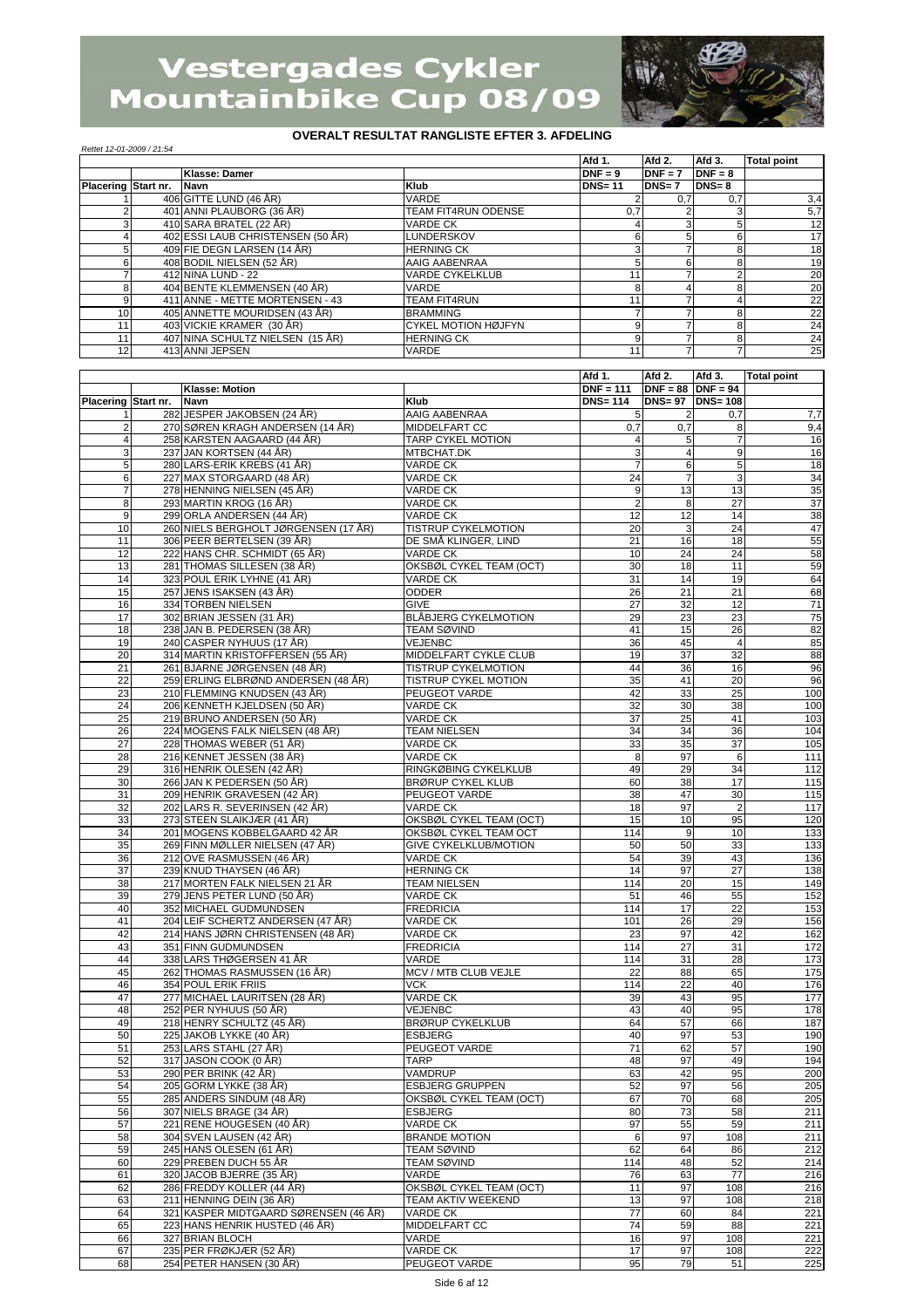

| Rettet 12-01-2009 / 21:54 |                                                                   |                                                 |            |          |            |            |
|---------------------------|-------------------------------------------------------------------|-------------------------------------------------|------------|----------|------------|------------|
| 69                        | 213 PER MADSEN (39 ÅR)                                            | <b>VARDE CK</b>                                 | 70         | 88       | 69<br>82   | 227        |
| 70<br>71                  | 296 PALLE SANDAU (46 ÅR)<br>276 MICHAEL LUNDGAARD (32 ÅR)         | <b>GIVE CYKELKLUB</b><br>VARDE                  | 81<br>25   | 65<br>97 | 108        | 228<br>230 |
| 72                        | 268 GLENN LUDVIGSEN (42 ÅR)                                       | <b>ESBJERG</b>                                  | 89         | 66       | 78         | 233        |
| 73                        | 348 BRIAN BUSCH                                                   | <b>VCK</b>                                      | 114        | 11       | 108        | 233        |
| 74<br>75                  | 336 ANDREAS LYKKEGAARD<br>275 JOHN CUMMING 45 ÅR                  | <b>GISLEV</b>                                   | 28<br>114  | 97<br>52 | 108<br>71  | 233<br>237 |
| 76                        | 203 CLAUS OSBÆCK (43 ÅR)                                          | TEAM ECOSSE<br><b>VARDE CK</b>                  | 75         | 88       | 74         | 237        |
| 77                        | 288 PEDER K. ULRIKSEN (39 ÅR)                                     | OKSBØL CYKEL TEAM (OCT)                         | 82         | 72       | 85         | 239        |
| 78                        | 236 SØREN JUUL (46 ÅR)                                            | VARDE                                           | 91         | 53       | 95         | 239        |
| 79<br>80                  | 349 MARTIN NIELSEN<br>340 KARSTEN ANDERSEN                        | <b>HCM</b><br><b>GRINDSTED CYKEL MOTION</b>     | 114<br>114 | 19<br>68 | 108<br>61  | 241<br>243 |
| 81                        | 287 NIELS HØJBERG NIELSEN (44 ÅR)                                 | OKSBØL CYKEL TEAM (OCT)                         | 68         | 97       | 79         | 244        |
| 82                        | 375 JOHNNY JENSEN                                                 | <b>RIBE</b>                                     | 114        | 97       | 35         | 246        |
| 83                        | 377 ELI BAMMESKOV                                                 | VARDE                                           | 114        | 97       | 39         | 250        |
| 84<br>85                  | 347 KIM KALLESØE NIELSEN 46 ÅR<br>256 TORBEN ANDERSSON (38 ÅR)    | <b>BAGHJULET</b><br>NÆSBY CYKELMOTION           | 114<br>45  | 69<br>97 | 67<br>108  | 250<br>250 |
| 86                        | 357 NIELS MUNK ASMUSSEN                                           | <b>MIDDELFART CC</b>                            | 114        | 28       | 108        | 250        |
| 87                        | 255 NIELS BROCH (42 ÅR)                                           | <b>ALSLEV</b>                                   | 72         | 71       | 108        | 251        |
| 88<br>89                  | 271 KELD HANSEN (47 ÅR)                                           | NÆSBY CYKEL MOTION                              | 46<br>47   | 97<br>97 | 108        | 251        |
| 90                        | 330 OLE NIELSEN<br>370 STEPHAN SCHANNROCK                         | VARDE                                           | 114        | 97       | 108<br>44  | 252<br>255 |
| 91                        | 372 HENRIK DALGAS                                                 | <b>ESBJERG</b>                                  | 114        | 97       | 45         | 256        |
| 92                        | 366 TONNY NIELSEN                                                 | <b>HORSENS RC</b>                               | 114        | 97       | 46         | 257        |
| 93<br>94                  | 373 BRIAN BJERRE<br>303 MARTIN VELLING (0 ÅR)                     | <b>ESBJERG</b><br><b>WESTWIND BORK HAVN</b>     | 114<br>53  | 97<br>97 | 47<br>108  | 258<br>258 |
| 95                        | 369 THOMAS HJERNILD                                               |                                                 | 114        | 97       | 48         | 259        |
| 96                        | 244 CLAUS LUNDAGER (37 ÅR)                                        | MCV / MTB CLUB VEJLE                            | 86         | 78       | 95         | 259        |
| 97                        | 324 KLAUS IVERSEN                                                 | <b>BRAMMING</b>                                 | 55         | 97       | 108        | 260        |
| 98<br>99                  | 368 BJARNE VESTERGAARD<br>298 JØRN CHRISTENSEN (44 ÅR)            | <b>HORSENS</b><br><b>TEAM SKJERN BANK</b>       | 114<br>94  | 97<br>77 | 50<br>90   | 261<br>261 |
| 100                       | 328 POUL ERIK LAURIDSEN                                           | <b>SKJERN</b>                                   | 56         | 97       | 108        | 261        |
| 101                       | 272 POVL SØRENSEN 48 ÅR                                           | NORDENSKOV                                      | 114        | 88       | 60         | 262        |
| 102                       | 331 PETER JENSEN                                                  | <b>OUTRUP</b>                                   | 57         | 97       | 108        | 262        |
| 103<br>104                | 326 JENS O LAURIDSEN<br>359 NIELS KRISTJANSEN                     | <b>RIBE</b><br>VARDE                            | 58<br>114  | 97<br>61 | 108<br>89  | 263<br>264 |
| 105                       | 274 THOMAS PELCH (34 ÅR)                                          | SKANDERBORG                                     | 59         | 97       | 108        | 264        |
| 106                       | 379 JESPER HORNER                                                 | <b>VCK</b>                                      | 114        | 97       | 54         | 265        |
| 107<br>108                | 295 THOMAS RIECK (38 ÅR)                                          | <b>BRØRUP CYKEL KLUB</b><br><b>HERNING CK</b>   | 84<br>61   | 74       | 108<br>108 | 266        |
| 109                       | 313 RUBEN BJERREGAARD (46 ÅR)<br>337 ALLAN HANSEN                 | <b>BÆKLUND</b>                                  | 114        | 97<br>44 | 108        | 266<br>266 |
| 110                       | 242 MICHAEL EBBESEN (42 ÅR)                                       | <b>GRINDSTED</b>                                | 99         | 88       | 80         | 267        |
| 111                       | 233 JACOB ANDERSEN (37 ÅR)                                        | WESTWIND BORK HAVN                              | 65         | 97       | 108        | 270        |
| 112<br>113                | 263 CASPER THULIN (37 ÅR)<br>350 KRISTIAN KNUDSEN                 | <b>HERAKLES</b><br><b>SILKEBORG</b>             | 66<br>114  | 97<br>49 | 108<br>108 | 271<br>271 |
| 114                       | 365 POUL ARNE OLSEN - 42                                          | TARP CYKEL MOTION                               | 114        | 97       | 62         | 273        |
| 115                       | 339 MORTEN NORMAN LUND                                            | AALBORG                                         | 114        | 51       | 108        | 273        |
| 116                       | 361 HENRIK OBELITZ - 46                                           | TARP CYKEL MOTION                               | 114        | 97       | 63         | 274        |
| 117<br>118                | 301 ARNE KOPP SØRENSEN (54 ÅR)<br>305 VAGN LAUSTSEN (45 ÅR)       | ØLGOD<br><b>BRANDE MOTION</b>                   | 90<br>69   | 97<br>97 | 87<br>108  | 274<br>274 |
| 119                       | 362 JOHAN BRØNDSTED - 41                                          | <b>OKSBØL</b>                                   | 114        | 97       | 64         | 275        |
| 120                       | 355 MORTEN ÆPETERSEN                                              | <b>OKSBØL</b>                                   | 114        | 54       | 108        | 276        |
| 121<br>122                | 318 SØREN WELTZ (49 ÅR)                                           | <b>TEAM MINUS 80 VÆGTKONSULENT</b>              | 98<br>114  | 85<br>88 | 94<br>76   | 277        |
| 123                       | 353 MICHAEL JENSEN<br>248 KIM LASSEN 36 ÅR                        | <b>MCV</b><br><b>RIBE CYKELLAGER</b>            | 114        | 56       | 108        | 278<br>278 |
| 124                       | 312 KEN LARSEN (46 ÅR)                                            | <b>HERNING CK</b>                               | 73         | 97       | 108        | 278        |
| 125                       | 215 LARS KJELDSEN (41 ÅR)                                         | MCV / MTB CLUB VEJLE                            | 111        | 75       | 93         | 279        |
| 126<br>127                | 344 CHRISTIAN KJÆR 33 ÅR<br>364 PAULI MAGNUSSEN - 47              | <b>RIBE</b><br>TARP CYKEL MOTION                | 114<br>114 | 58<br>97 | 108<br>70  | 280<br>281 |
| 128                       | 284 ERIK FRANDSEN 47 ÅR                                           | <b>BYGMA ESBJERG</b>                            | 114        | 87       | 81         | 282        |
| 129                       | 378 CHRISTIAN LYNES                                               | VARDE                                           | 114        | 97       | 72         | 283        |
| 130                       | 291 MICHAEL STAHL (41 ÅR)                                         | VAMDRUP                                         | 78         | 97       | 108        | 283        |
| 131<br>132                | 310 REGNAR KNUDSEN (41 ÅR)<br>371 LAUST NIELSEN                   | <b>GRINDSTED CYKEL MOTION</b><br><b>GIVE CM</b> | 92<br>114  | 83<br>97 | 108<br>73  | 283<br>284 |
| 133                       | 329 BRIAN PEDERSEN                                                | <b>BILLUND</b>                                  | 79         | 97       | 108        | 284        |
| 134                       | 247 HANS JACOBSEN (53 ÅR)                                         | <b>TEAM SØVIND</b>                              | 110        | 80       | 95         | 285        |
| 135                       | 367 BO MORTENSEN                                                  | <b>BILLUND</b>                                  | 114        | 97       | 75         | 286        |
| 136<br>137                | 345 HANS LUND 50 ÅR<br>230 JAN THOMSEN (41 ÅR)                    | <b>VCK</b><br>VARDE CK                          | 114<br>83  | 82<br>97 | 91<br>108  | 287<br>288 |
| 138                       | 234 BENT MADSEN 47 ÅR                                             | OKSBØL CYKEL TEAM OCT                           | 114        | 67       | 108        | 289        |
| 139                       | 356 PETER KJELDGAARD                                              | TEAM SØVIND                                     | 114        | 81       | 95         | 290        |
| 140<br>141                | 220 THYGE A. NICOLAISEN (43 ÅR)<br>267 HENNING HANSEN (47 ÅR)     | <b>BRØRUP CYKEL KLUB</b><br><b>ESBJERG</b>      | 85<br>100  | 97<br>97 | 108<br>95  | 290<br>292 |
| 142                       | 332 EBBE JUHL PEDERSEN                                            | <b>RCC</b>                                      | 87         | 97       | 108        | 292        |
| 143                       | 309 KIM MOURITSEN (37 ÅR)                                         | <b>ESBJERG</b>                                  | 88         | 97       | 108        | 293        |
| 144                       | 363 MICHAEL FJORDBY - 33                                          | <b>ISC</b>                                      | 114        | 97       | 83         | 294        |
| 145<br>146                | 232 BØRGE FREDERICHSEN (50 ÅR)<br>264 KAJ OVE NIELSEN (57 ÅR)     | SKJERN Å CAMPING<br><b>HAC</b>                  | 106<br>104 | 97<br>86 | 92<br>108  | 295<br>298 |
| 147                       | 294 JES CHR. WILHELMSEN (55 ÅR)                                   | AAIG AABENRAA                                   | 93         | 97       | 108        | 298        |
| 148                       | 341 KURT SMIT HANSEN                                              | <b>ALSLEV</b>                                   | 114        | 76       | 108        | 298        |
| 149                       | 325 TOMMY TERKILDSEN                                              | <b>GIVE</b>                                     | 107        | 97       | 95         | 299        |
| 150<br>151                | 208 POUL BURGAARD (44 ÅR)<br>300 JEPPE MIDTGAARD SØRENSEN (41 ÅR) | PEUGEOT VARDE                                   | 108<br>96  | 84<br>97 | 108<br>108 | 300<br>301 |
| 152                       | 231 JAN OTTOSEN - 24                                              | RIBE CYKELLAGER                                 | 114        | 97       | 95         | 306        |
| 153                       | 360 JENS PETER JENSEN - 55                                        | VEJLE                                           | 114        | 97       | 95         | 306        |
| 154<br>155                | 374 JENS BIRN<br>376 TROELS THOMSEN                               | <b>HOLSTEBRO</b><br><b>ESBJERG</b>              | 114<br>114 | 97<br>97 | 95<br>95   | 306<br>306 |
| 156                       | 319 NIELS JØRGENSUNESEN (47 ÅR)                                   | TISTRUP CYKELMOTION                             | 102        | 97       | 108        | 307        |